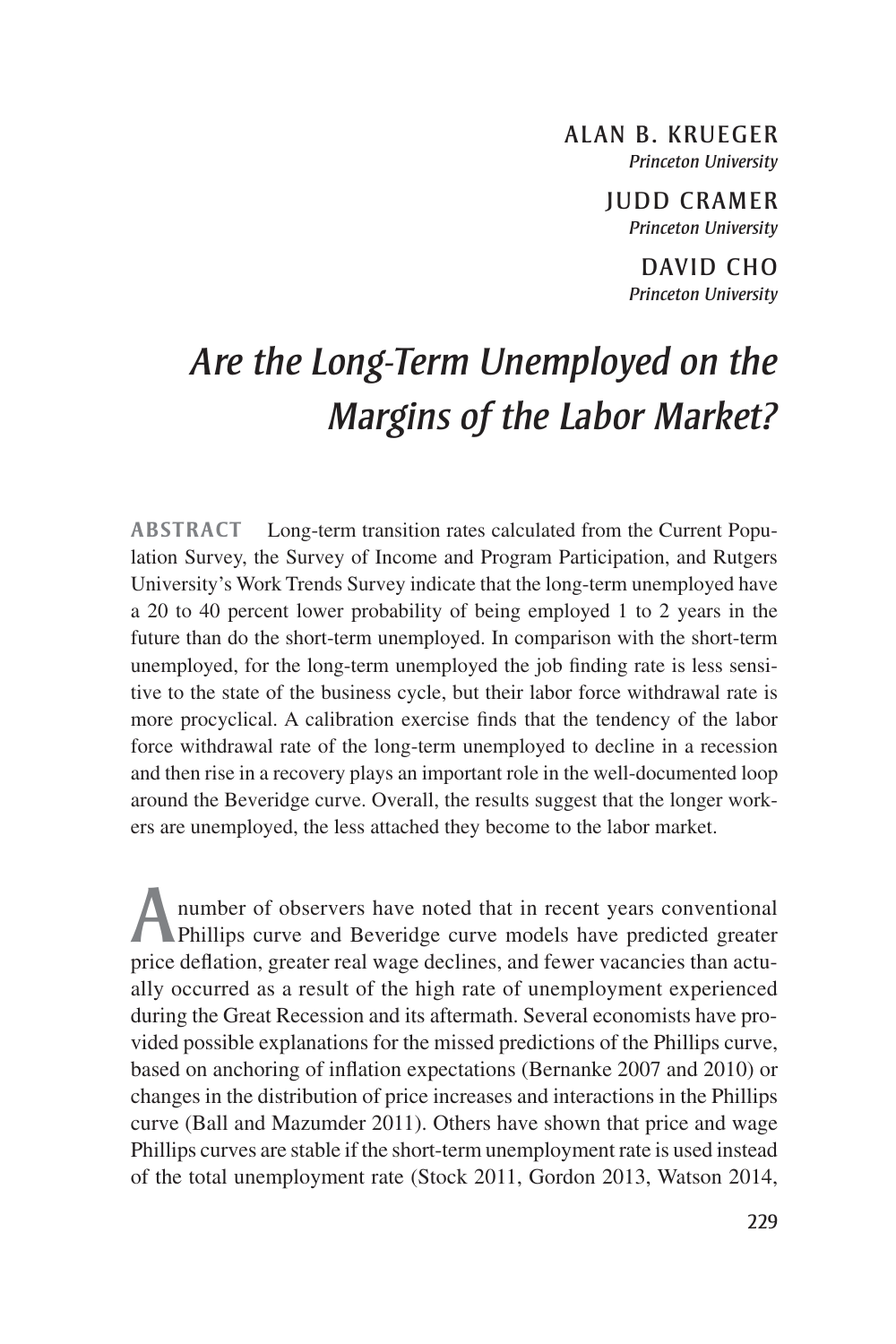and U.S. Council of Economic Advisors 2014), while others have shown that the Beveridge curve is stable if the short-term unemployment rate is used instead of the total unemployment rate (Ghayad and Dickens 2012).

This paper explores the extent to which the long-term unemployed, whose share of overall unemployment rose to an unprecedented level after the Great Recession, are on the margins of the labor force and are, therefore, possibly exerting little pressure on wage growth or inflation and slowing the process of matching unemployed workers to job vacancies. The hypothesis we seek to test is that the longer workers are unemployed the less they become tied to the job market, either because, on the supply side, they grow discouraged and search for a job less intensively (Krueger and Mueller 2011), or because, on the demand side, employers discriminate against them, based on the expectation (whether rational or irrational) that there is a productivity-related reason that accounts for their long jobless spell (Kroft and others 2014; and Ghayad 2013). Either of these explanations would imply that the long-term unemployed are on the margins of the labor market. Moreover, the demand-side and supply-side effects of longterm unemployment can be viewed as complementary explanations that reinforce one another rather than competing explanations, because statistical discrimination against the long-term unemployed could lead to discouragement, and the skill erosion that accompanies long-term unemployment could induce employers to discriminate against the long-term unemployed.

We assemble varied evidence to assess the hypothesis that the longterm unemployed are on the margins of the labor market. To preview our main findings, we tentatively conclude that the long-term unemployed are less connected to the economy than the short-term unemployed, and that many eventually withdraw from the labor force. The chance of holding a full-time, steady job for those who became unemployed in the 2008–12 period was 19 percent at the start of their unemployment spell, 11 percent after 7 months without working, and only 6 percent after 2 years without working.1 Nearly half of those who were jobless for seven months or longer had withdrawn from the labor force within 15 months of becoming unemployed in 2012. Even at times when—or in regions where—the economy is relatively strong, the long-term unemployed face long odds of returning to steady, full-time employment. We also find that the long-term unemployed are about 60 percent as effective at matching to job openings as are the short-term unemployed. Furthermore, job finding rates are more

1. Steady, full-time employment in this context means that someone who was unemployed in month *t* was employed full-time for 4 consecutive months starting in month  $t + 12$ .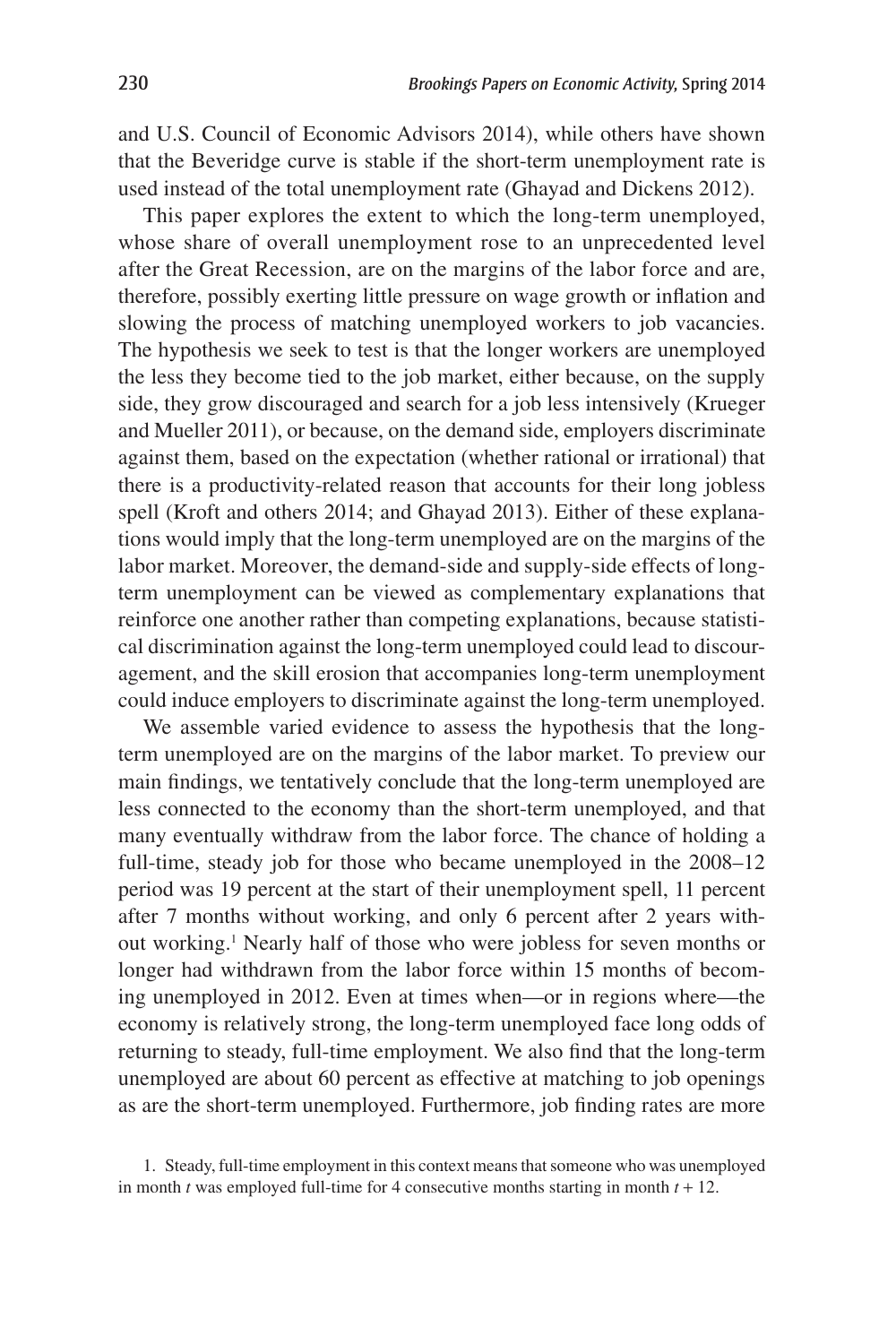sensitive to the state of the business cycle for the short-term unemployed than the long-term unemployed, suggesting that the long-term unemployed are more insulated from macroeconomic developments.

This paper is organized as follows. Section I provides a detailed profile of the long-term unemployed, and examines how their composition has varied over time. While some notable industries (such as construction) and demographic groups (such as African Americans) are overrepresented among the long-term unemployed, the long-term unemployed are ubiquitous and spread throughout all corners of the economy. We find only modest changes in the composition of the unemployed over the business cycle, with those who are unemployed during recessions tending to have more highly rewarded characteristics than those who are unemployed during expansions.

Sections II and III examine the rates at which unemployed workers find employment or exit the labor force, by duration of unemployment. Using matched Current Population Survey (CPS) data we examine transition rates both over a month and over a year or more. Longer durations of unemployment are associated with lower rates of transition into employment, although there is debate as to whether the observed duration dependence is a result of heterogeneity among workers or changes in the employability of job seekers that take place during long jobless spells (Heckman and Singer 1984,Chan and Stevens 2001). From 2008 to 2012, 35.9 percent of those who were long-term unemployed (that is, unemployed for 7 months or longer) in a given month in the CPS were employed 15 months later, and 10.8 percent were employed steadily in a full-time position; the comparable figures for the short-term unemployed were 49.5 percent and 14.4 percent, respectively.

The long-term unemployed normally have a higher rate of labor force withdrawal than the short-term unemployed, although we document that following a recession the labor force withdrawal rates for all duration groups tend to collapse to a common, lower level. Nearly a fifth of the cyclical movement in the labor force attachment of the long-term unemployed appears to be related to shifts in the observed characteristics of the unemployed over the business cycle. The cyclical behavior of labor force withdrawal is also consistent with the expiration of extended unemployment insurance benefits leading the long-term unemployed to exit the labor force. The countercyclical pattern of labor force participation of the long-term unemployed suggests that a critical channel for the future path of long-term unemployment in the United States involves the evolution of labor force withdrawal rates by duration of unemployment.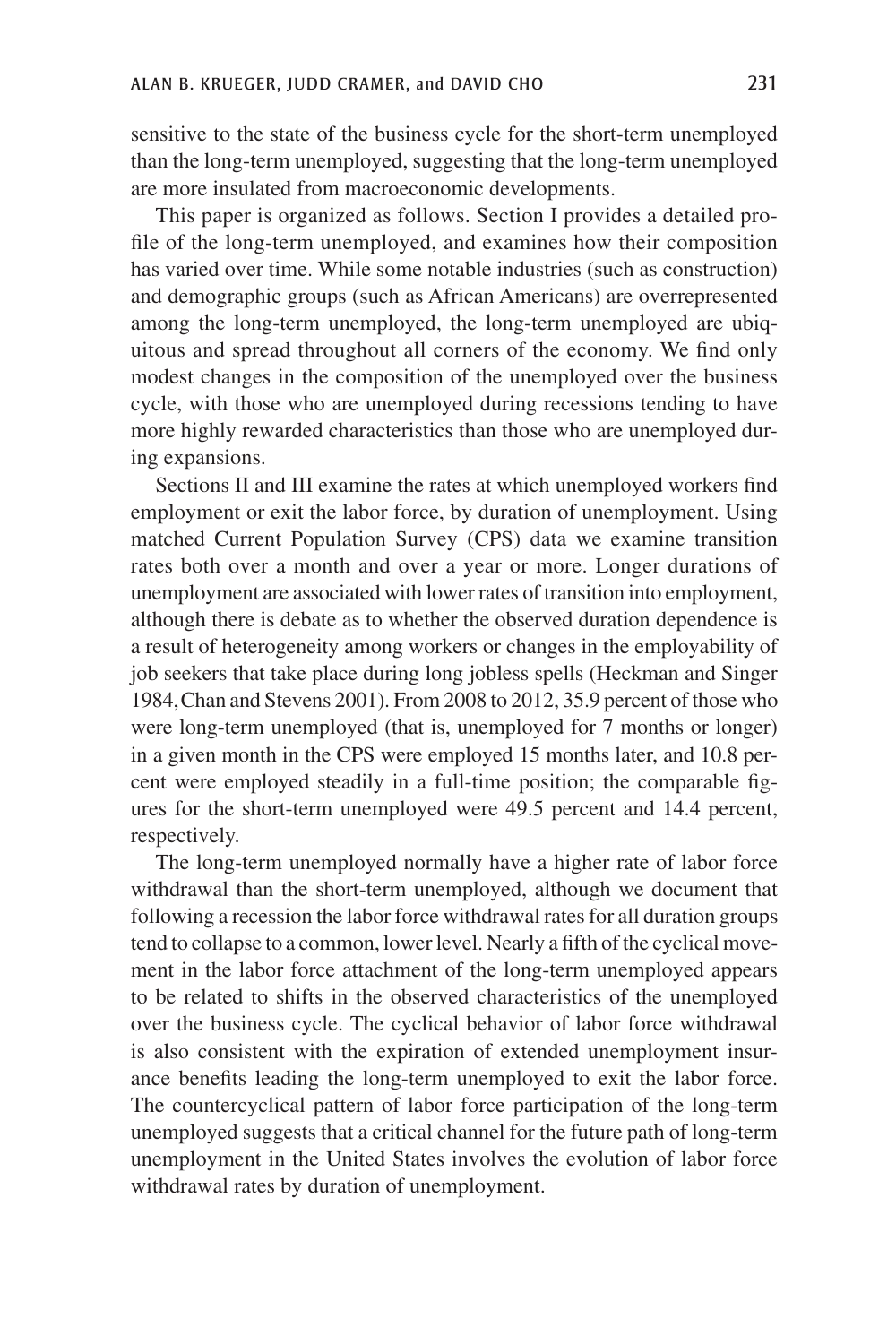Transition rates in the CPS have well-known measurement problems, because workers who are misclassified in one period and then correctly categorized in the following month will falsely appear as if they changed labor force status across these periods, even though they had not changed labor market status. Another limitation of the CPS data for our analysis is that the survey does not follow individuals who move to new locations. Therefore, we supplement the analysis with two additional data sets in sections IV and V: the Survey of Income and Program Participation (SIPP) and Rutgers University's Hildreth Center's Work Trends Survey, a panel survey of workers who were unemployed between September 2008 and August 2009.<sup>2</sup> Despite their design differences, it is reassuring that the SIPP and Work Trends Survey yield qualitatively similar results to the CPS. Even across varying intervals, definitions of short- and long-term unemployed, and job definitions, all three yield job finding rates that are about 20 to 40 percent lower for the long-term unemployed than for the short-term unemployed.

To further explore the effect of a stronger economy on the prospects of the unemployed, section VI compares trends in long-term and short-term unemployment in different regions of the United States. Our analysis indicates that long-term unemployment has remained elevated even in states where the total unemployment rate has fallen below its historical average. In addition, the long-term unemployed appear to be following a similar path in terms of job finding rates and labor force exit rates in both low-unemployment and high-unemployment states. By contrast, the short-term unemployed have exhibited higher job finding rates in low-unemployment states.

In section VII we explore whether the Beveridge curve can be caused to loop around a stable path following a sharp downturn by a process of labor force withdrawal rates collapsing and then gradually returning to their historical norm—with higher exit rates for the long-term unemployed—as well as a lower match efficiency for the long-term unemployed. Specifically, we extend the calibration-type model of Kory Kroft and others (2014) to allow for varying labor force exit rates and differential match efficiency for the long-term unemployed to project the path of the Beveridge curve under a stable matching function.<sup>3</sup> The results suggest that from 2002 to 2007 the

2. The CPS captures all ongoing spells of unemployment at a point in time, whereas the SIPP and Work Trends Survey capture new spells of unemployment occurring over a specified period of time, but under reasonable assumptions all three surveys should yield representative estimates of job finding rates by duration of unemployment.

3. To be fair, Kroft and others (2014) allow for differential match efficiency of the longterm unemployed through a multiplicative term, but they do not allow for a differential effect in the "meeting" function.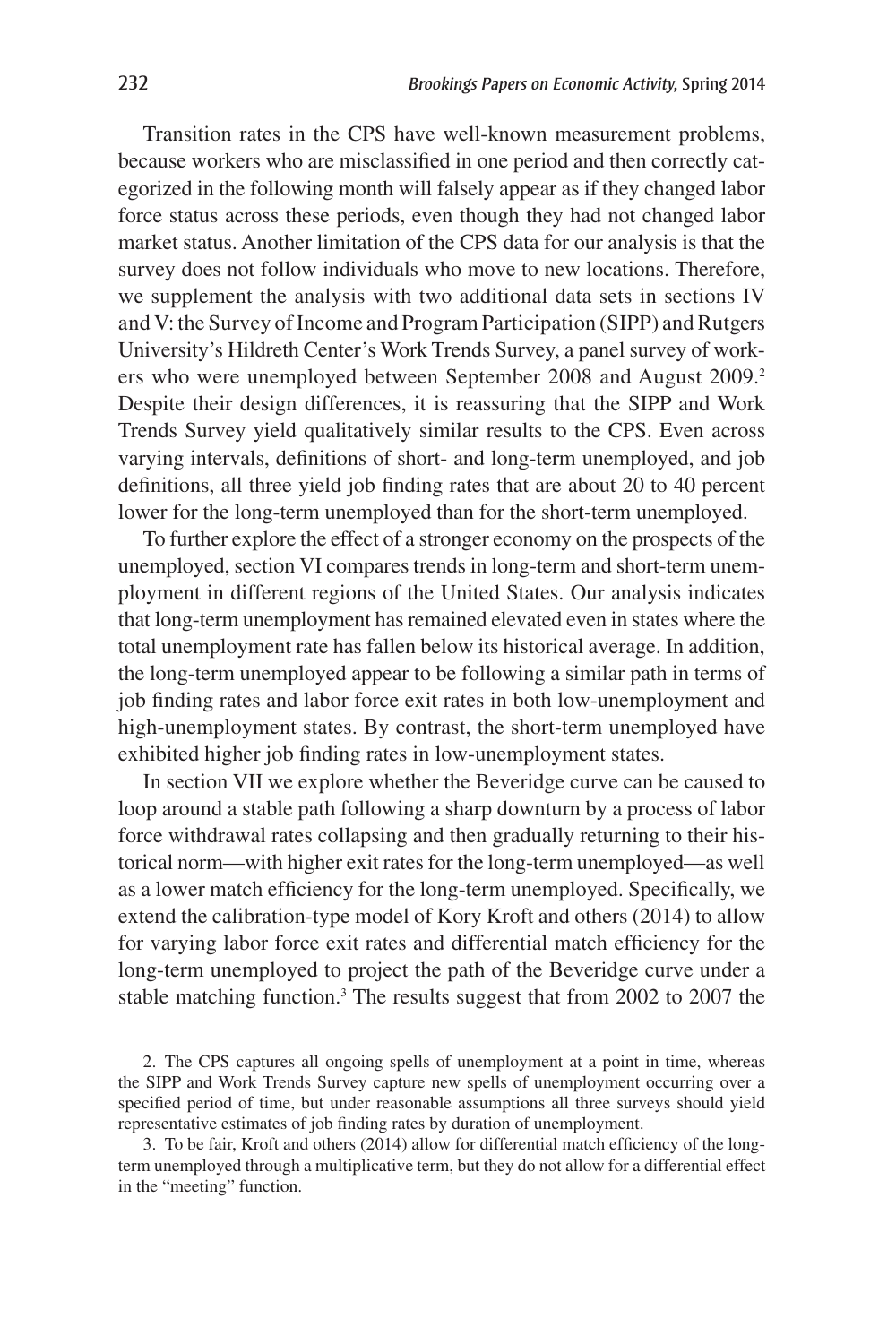long-term unemployed were about 60 percent as efficient in job matching as the short-term unemployed. Using the matching function estimated for the 2002–07 period, the calibrated model does a reasonably good job of capturing the rise in unemployment and the outward shift of the Beveridge curve in the 2008–13 period as well as the rise in the share of unemployed workers who are long-term unemployed.

Using the calibrated model to conduct a counterfactual simulation, we find that both the lower match efficiency of the long-term unemployed and their countercyclical pattern of labor force withdrawal have played an important role in the rising unemployment rate and the shift of the Beveridge curve since the Great Recession. Future projections predict a gradual return to the original Beveridge curve as the share of long-term unemployment declines due to labor force exits or transitions to employment. The gradual withdrawal from the labor force of many of the longterm unemployed is a potential source of hysteresis effects (Blanchard and Summers 1987 and DeLong and Summers 2012).

Section VIII concludes the paper by briefly considering some of the policy implications of the hypothesis that many of the long-term unemployed are on the margins of the labor market. Perhaps most importantly, our findings suggest that a concerted effort will be required to raise the employment prospects of the long-term unemployed, especially since they are likely to withdraw from the job market at an increasing rate if they continue to follow the same path as in the previous recovery.

## **I. Profile of the Long-Term and Short-Term Unemployed**

For background, this section provides a detailed portrait of the longterm unemployed in comparison to employed workers and short-term unemployed workers. We begin by reviewing trends in the incidence of long-term unemployment, then summarize characteristics of the long-term unemployed, and then examine how a summary measure of the composition of the long-term unemployed (based on earnings prospects) has varied over time.

Figure 1 displays duration-specific unemployment rates in the United States based on published seasonally adjusted monthly data from the Bureau of Labor Statistics (BLS) from January 1948 through May 2014. The dark line indicates the long-term unemployment rate (defined as the number unemployed for 27 weeks or longer divided by the labor force), whereas the dotted line is the similarly defined unemployment rate for those unemployed for 14 weeks or less, and the dashed line is the rate for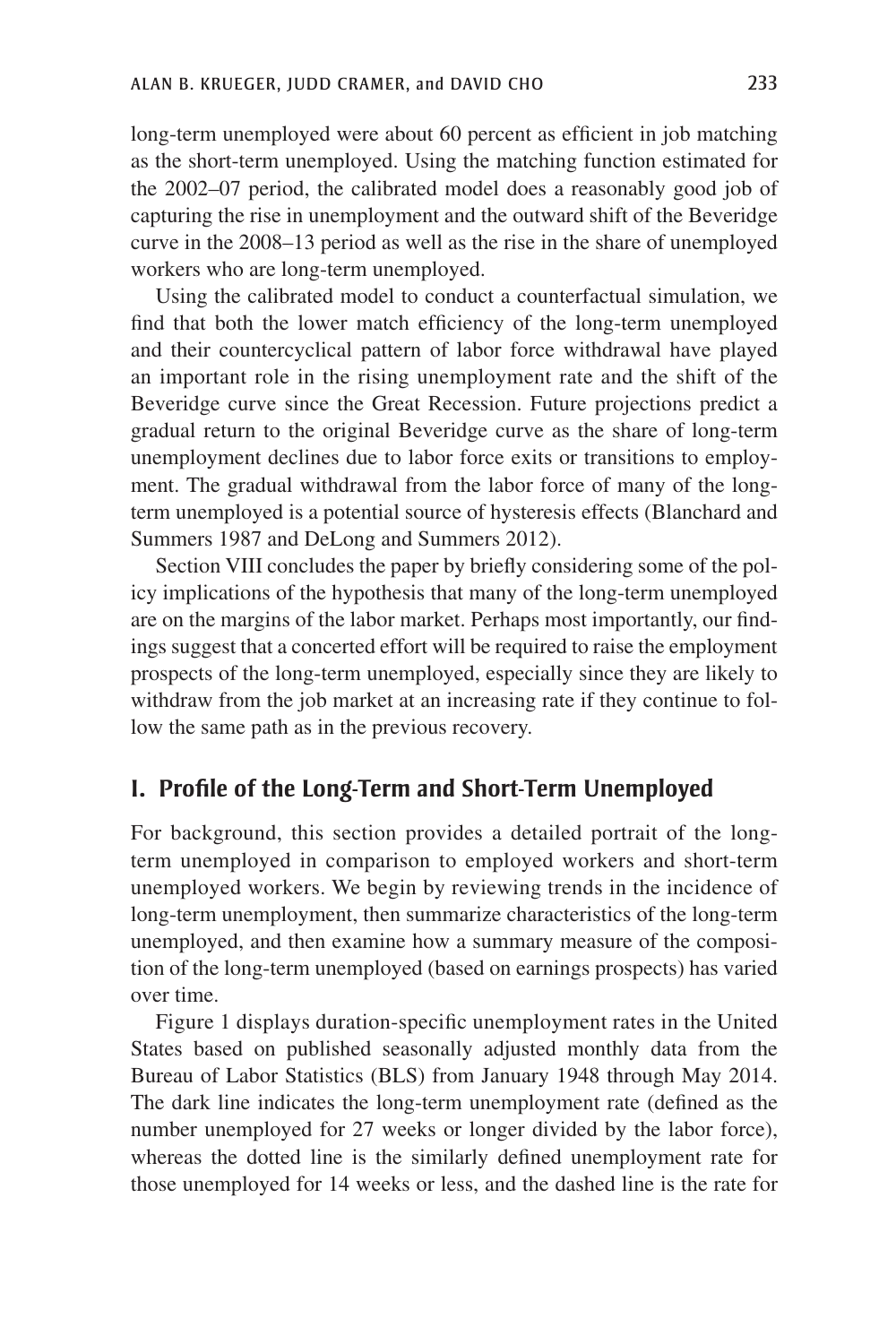

**Figure 1.** Unemployment Rates by Duration, 1948–2014

Percent of civilian labor force (seasonally adjusted)

Source: Bureau of Labor Statistics (Current Population Survey); National Bureau of Economic Research. Note: Shading denotes recession.

the intermediate group unemployed for 15 to 26 weeks. Notice that the long-term unemployment rate, which tends to rise during periods of recession and peak shortly afterwards, jumped to record heights during the Great Recession and peaked in early 2010 before starting to decline. Despite declining over the last 4 years, in 2013 it exceeded its previous annual peak before the Great Recession, reached in the aftermath of the deep 1981–82 recession, and was well above its average in the last recovery. The two measures of short-term unemployment, however, have returned to close to the average rates they displayed during the last recovery. Thus, as an accounting matter, unemployment remains elevated because of the large number of people who have been unemployed for more than half a year.

For most of the six decades prior to the Great Recession, the share of the unemployed in the United States who were out of work for more than half a year oscillated between 10 and 20 percent during recoveries and recessions.4 The share of the unemployed who were long-term job seekers

4. See Abraham and Shimer (2002) for a careful analysis of why the duration of unemployment in the U.S. rose relative to the unemployment rate in the 1980s and 1990s.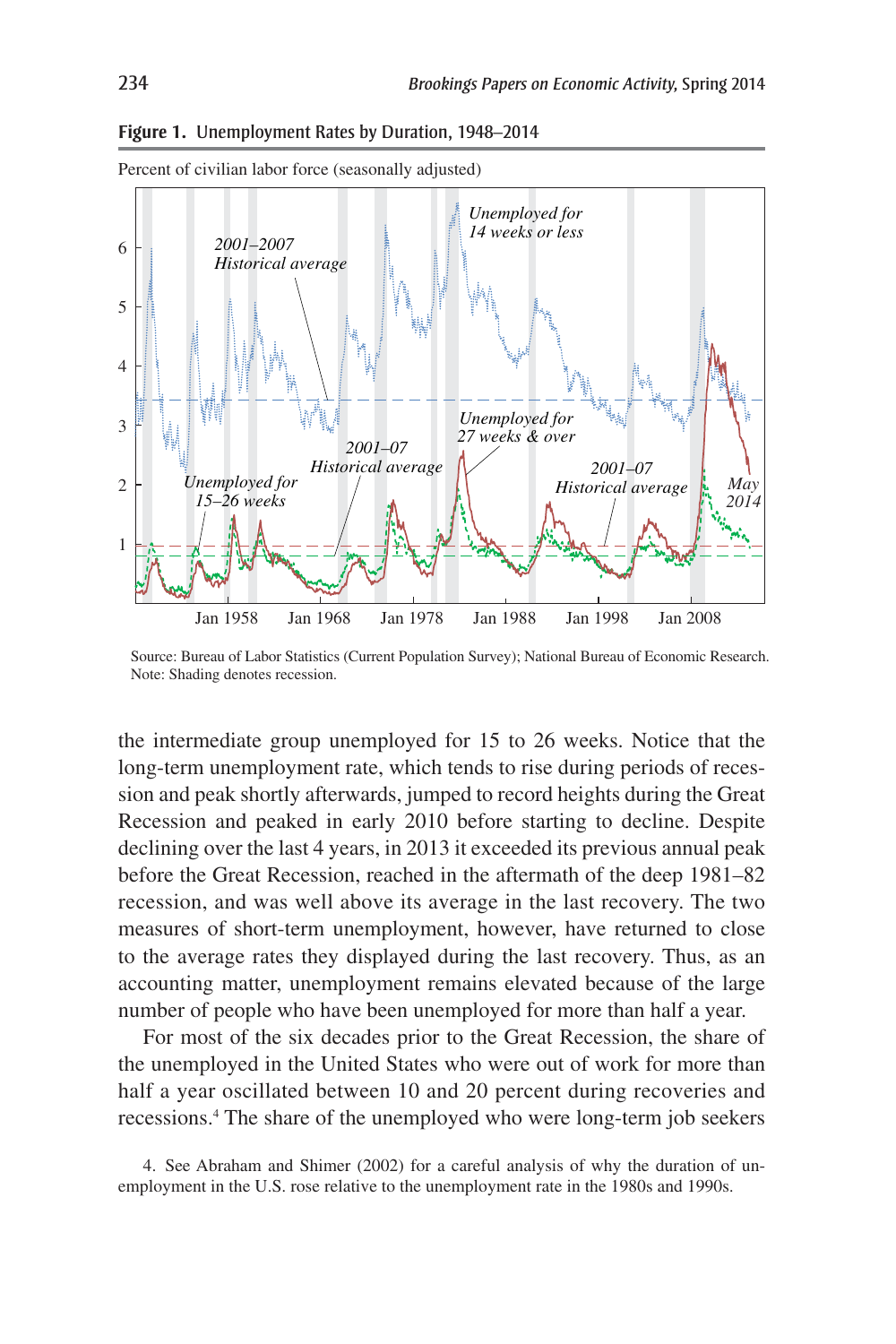averaged over 40 percent in 2010, 2011, and 2012—reaching as high as 45 percent—and as of this writing stood at 35 percent. The long-term unemployed, therefore, exert a more significant effect on unemployment dynamics today than they have in the past.

Table 1 reports the distribution of both employees and people on shortterm or long-term unemployment spells along several dimensions for the United States, using data from the 2013 CPS. For example, the table indicates that 34 percent of employed individuals are ages 16 to 34, 32 percent are ages 35 to 49, and 33 percent are ages 50 and older. Compared to their share of employment, young people are notably overrepresented among the short-term unemployed, while the middle-aged group is underrepresented. Compared to their share of the short-term unemployed, the oldest group is overrepresented among the long-term unemployed, although their share of the long-term unemployed almost matches their share of employment.

If the unemployed as a whole are compared to the employed, notably larger shares of the unemployed are younger, unmarried, and less well educated. For example, although about one-third of employed workers have earned a bachelor's degree, less than 20 percent of the unemployed have done so. By contrast, nearly 20 percent of the unemployed lack a high school diploma, which is twice the rate for the employed. African Americans and Hispanics are also overrepresented among the unemployed. Not surprisingly, given the housing bubble earlier in the 2000s, a higher proportion of the unemployed previously worked in the construction industry than the share of workers currently employed as construction workers; nonetheless, only 11 percent of all unemployed workers were previously in the construction industry.

When compared to the short-term unemployed, a larger proportion of the long-term unemployed are over age 50 and are African American. Workers age 50 and over make up 30 percent of the long-term unemployed but just 20 percent of the short-term unemployed. African Americans constitute 23 percent of the long-term unemployed, compared with just 11 percent of the employed population and 17 percent of the short-term unemployed.

Along many other dimensions, however, the long-term unemployed appear broadly similar to the short-term unemployed. The educational achievement of the two groups is comparable, and both the industry distribution and occupational distribution are similar. The long-term unemployed are almost as likely to be unmarried as the short-term unemployed. And differences across regions and between urban and rural areas (not shown in table 1) are also small.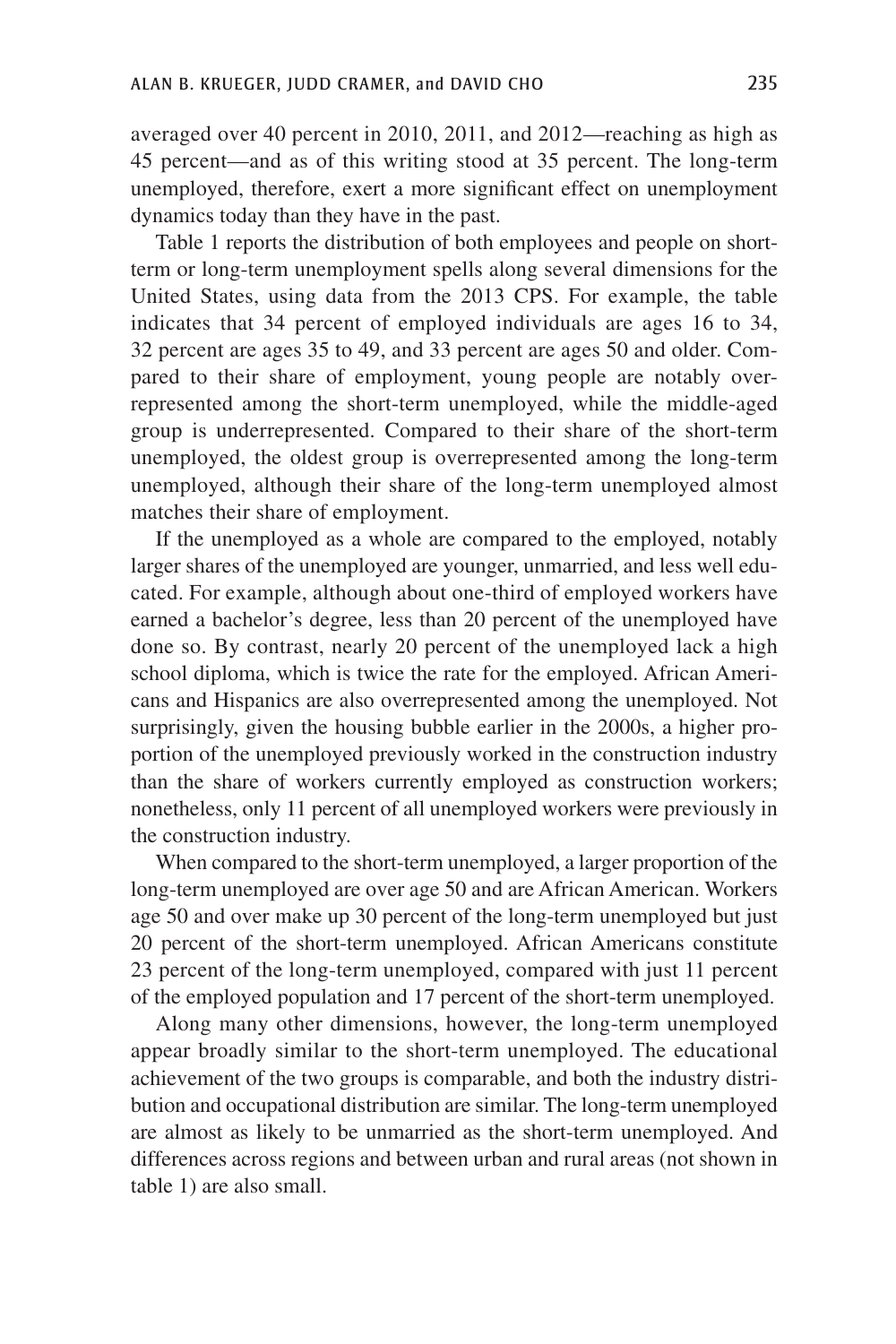|                                    | Percent of<br>employed | Percent of<br>short-term<br>unemployed<br>$(<$ 14 Weeks) | Percent of<br>long-term<br>unemployed<br>$(>26$ Weeks) |
|------------------------------------|------------------------|----------------------------------------------------------|--------------------------------------------------------|
| Gender                             |                        |                                                          |                                                        |
| Male                               | 53                     | 55                                                       | 56                                                     |
| Female                             | 47                     | 45                                                       | 44                                                     |
|                                    |                        |                                                          |                                                        |
| Age<br>$16 - 34$                   | 34                     | 57                                                       | 42                                                     |
|                                    | 32                     | 23                                                       | 28                                                     |
| 35-49                              |                        |                                                          |                                                        |
| $50+$                              | 33                     | 20                                                       | 30                                                     |
| Marital status                     |                        |                                                          |                                                        |
| Married                            | 56                     | 33                                                       | 34                                                     |
| Widowed/divorced/separated         | 15                     | 14                                                       | 19                                                     |
| Never married                      | 29                     | 53                                                       | 47                                                     |
| Race                               |                        |                                                          |                                                        |
| White, Non-Hispanic                | 66                     | 55                                                       | 51                                                     |
| African American                   | 11                     | 17                                                       | 23                                                     |
| Hispanic                           | 16                     | 21                                                       | 18                                                     |
| Asian/Pacific Islanders            | 6                      | $\overline{4}$                                           | 5                                                      |
| Other                              | $\overline{2}$         | 3                                                        | 3                                                      |
| Education                          |                        |                                                          |                                                        |
| Less than high school              | 9                      | 22                                                       | 18                                                     |
| High school                        | 27                     | 33                                                       | 36                                                     |
| Some college                       | 19                     | 21                                                       | 20                                                     |
| Associate's degree                 | 11                     | 8                                                        | 9                                                      |
| Bachelor's degree or higher        | 35                     | 17                                                       | 19                                                     |
| <b>Industry</b> <sup>a</sup>       |                        |                                                          |                                                        |
| Construction                       | 6                      | 12                                                       | 10                                                     |
| Manufacturing                      | 10                     | 9                                                        | 11                                                     |
| Wholesale and retail trade         | 14                     | 14                                                       | 16                                                     |
| Finance and real estate            | $\tau$                 | $\overline{4}$                                           | 5                                                      |
| Professional and business services | 12                     | 14                                                       | 14                                                     |
|                                    | 23                     |                                                          |                                                        |
| Education and health care          |                        | 15                                                       | 15                                                     |
| Leisure and hospitality            | 9                      | 16                                                       | 12                                                     |
| All other                          | 19                     | 16                                                       | 16                                                     |
| Occupation <sup>a</sup>            |                        |                                                          |                                                        |
| Professional and technical         | 22                     | 12                                                       | 11                                                     |
| Managerial and financial           | 16                     | 7                                                        | 9                                                      |
| Administrative                     | 12                     | 12                                                       | 15                                                     |
| Sales and service                  | 32                     | 40                                                       | 38                                                     |
| Blue collar                        | 17                     | 29                                                       | 27                                                     |

|                  |  | Table 1. Profile of the Employed, Short-Term Unemployed, and Long-Term |
|------------------|--|------------------------------------------------------------------------|
| Unemployed, 2013 |  |                                                                        |

Source: Authors' calculations from the Current Population Survey.

a. Industry and occupation refer to the previous job held by the unemployed, for those who held jobs.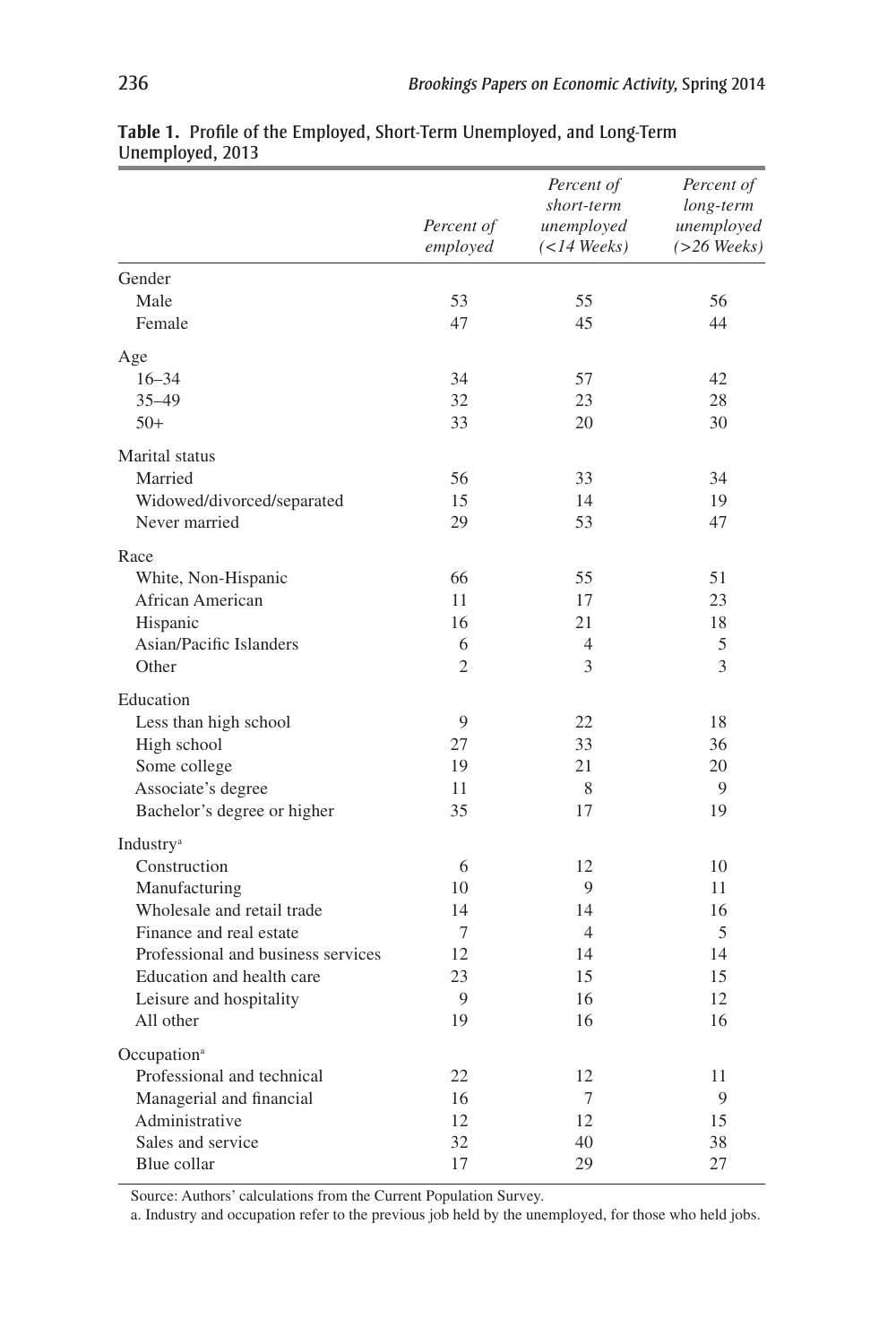About two-thirds of both short-term and long-term unemployed workers last held jobs in two occupational categories, blue-collar jobs and sales and service jobs, whereas those occupations comprised just under half of all employed workers.

The similar industrial, occupational, and educational composition of short-term and long-term unemployed workers suggests that differential mismatch between workers and the types of jobs available does not account for much of the occurrence of long-term unemployment. From the limited information available in the CPS, the long-term unemployed seem to be qualified for about the same mix of jobs as the short-term unemployed. Thus, if there is a structural problem currently confronting the long-term unemployed that pushes them to the margins of the labor market, it presumably has come about because their skills, motivation to find a job, or self-esteem eroded during their long stretch of unemployment, or because employers treat the long-term unemployed differently, rather than because of different backgrounds possessed by the long-term unemployed at the start of their spells of unemployment. We return to this issue below.

#### *I.A. Composition of the Unemployed over Time*

Table 1 summarizes the characteristics of the unemployed in 2013, but there has been a large increase in the number of long-term unemployed and potential compositional shifts since the Great Recession. To create a summary measure of the characteristics of the unemployed that can be tracked over time we used the following procedure. We first estimated a wage regression using data from 2004–06, which was a more or less "normal" period for the labor market, and then we combined the coefficients from this regression with the characteristics of either the short-term unemployed or long-term unemployed each year to track their earnings potential each year from 1995 to 2013. Specifically, the wage regression related the log hourly wage of workers to their education, experience, industry, occupation, race, gender, and marital status.<sup>5</sup> The estimated coefficients from this regression were then combined with the characteristics of those on shortterm unemployment spells (26 weeks or less at the time of the survey) or

5. We use four categorical variables for highest level of educational attainment: less than high school, high school only, some college/associate degree, and bachelor's degree or higher. We include linear and quadratic terms in potential experience. Also included in the regression are dummy variables for female, married, widowed/divorced, Hispanic ethnicity, white, black, 10 major industries, and 11 major occupations, as well as an indicator for new entrants (who lacked an industry and occupation).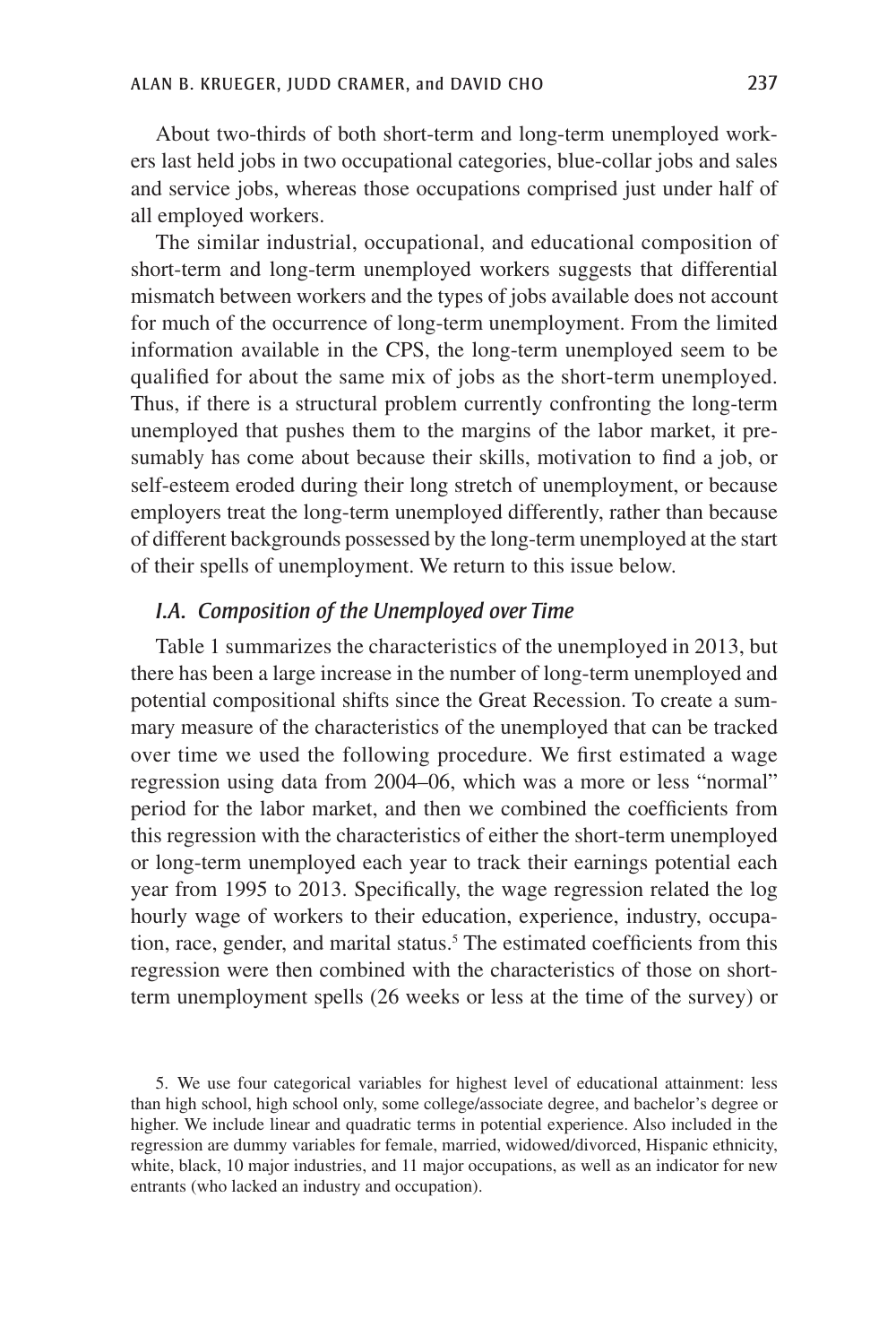

**Figure 2.** Mean Predicted Wages for the Unemployed by Duration of Unemployment, 1994–2013a

Source: Bureau of Labor Statistics; National Bureau of Economic Research; authors' calculations using Current Population Survey Longitudinal Population Database (see Nekarda 2009).

a. Mean predicted hourly wages for the unemployed (annual averages) based on their characteristics. Shading denotes recessions.

on long-term unemployment spells (more than 26 weeks at the time of the survey) each year to derive a simple summary of the composition of the long-term unemployed with respect to their earnings prospects.<sup>6</sup>

Figure 2 contains the results of this exercise. The long-term unemployed are predicted to have higher earnings than the short-term unemployed, in large part because they are older and have higher potential work experience. They are also predicted to earn about 10 percent less than the average employed person in 2013. There appears to be both a mild secular trend and a mild cyclical pattern in the composition of both the short-term and long-term unemployed, at least as far as their characteristics that predict earnings are concerned. The composition of the unemployed has gradually tilted towards those with characteristics associated with higher earnings, such as more education, since the mid-1990s.

The mix of the long-term unemployed with characteristics associated with higher earnings tends to rise during economic downturns. Predicted

<sup>6.</sup> We use CPS data from 1995 forward because we limit the sample to the period after the 1994 redesign of the CPS, which affected the share of long-term unemployed workers (Polivka and Miller 1994) and improved the ability to track individuals over time.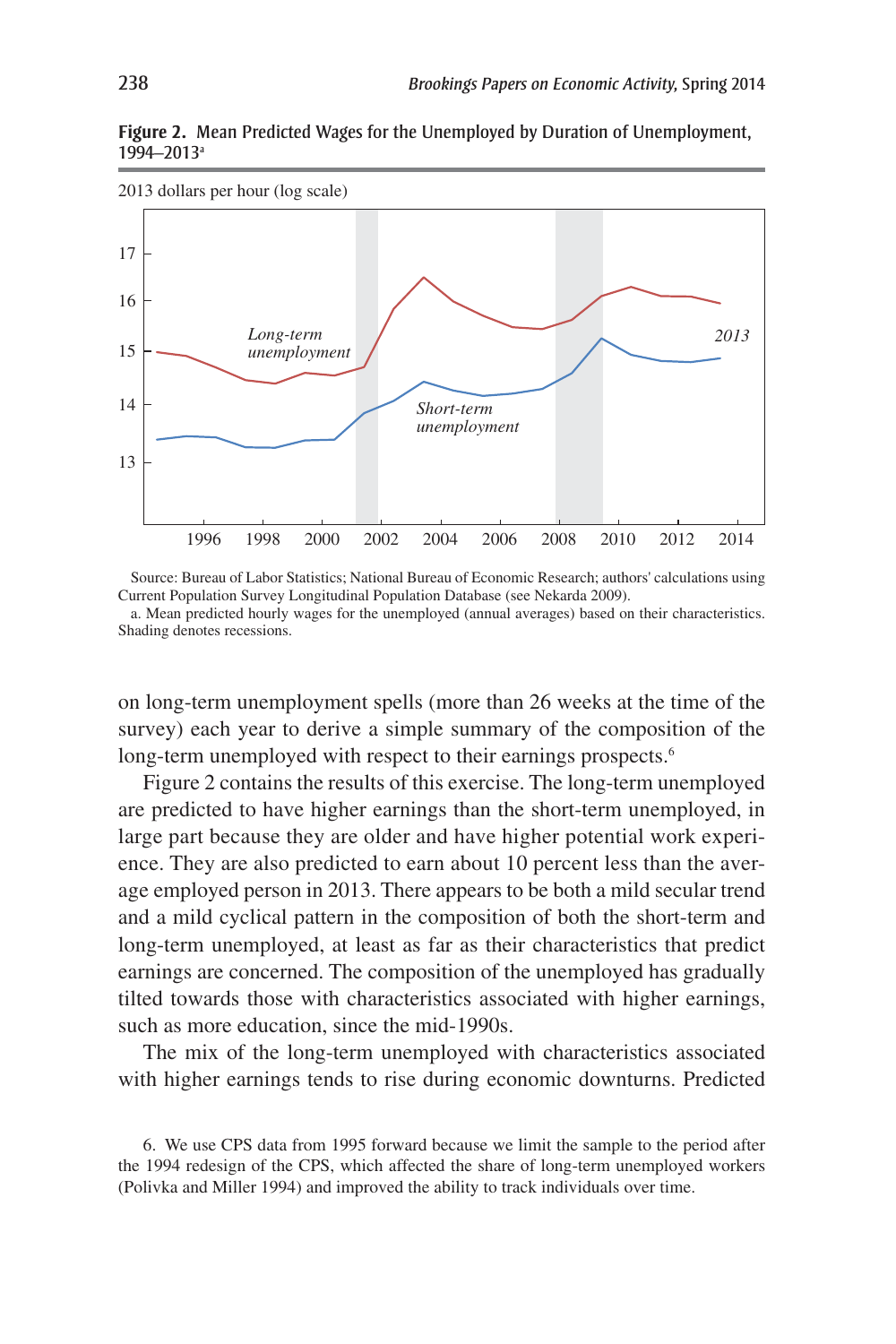earnings of both the short-term and long-term unemployed rose by an average of 6 percent around the time of each of the two previous recessions. This pattern is consistent with Andreas Mueller's (2012) finding that in recessions the pool of the unemployed tends to shift toward those with higher earnings in their previous jobs, because such workers are more likely to be displaced in recessions. The cyclical movements for the longterm unemployed slightly lag behind those for the short-term unemployed, probably because some of the short-term unemployed become long-term unemployed over time.

These findings complement Kroft and others' (2014, p. 8) conclusion that when the permanently laid-off share is included, "compositional changes in the unemployed account for virtually none of the observed rise in long-term unemployment" during and after the Great Recession. In the section on transition rates below, we perform a similar exercise to examine changes in the composition of the unemployed with respect to their measured characteristics that predict job finding and labor force withdrawal.

#### **II. Transition Rates: Current Population Survey Data**

This section explores the labor market transitions of the unemployed over time. Specifically, we use longitudinally linked CPS data (see Nekarda 2009) to study how the long-term unemployed fare in later survey months. Because of limitations in the matched CPS data, such as the failure to track individuals who move to new locations, we supplement this analysis with the SIPP and Work Trends Survey in sections IV and V.

We are most interested in documenting the cyclical pattern of transitions from unemployment to either employment or out-of-the-labor-force by duration of unemployment, and we focus on monthly transitions as well as those over a year or longer. As others have shown (Valletta 2011), the longterm unemployed have different labor market flows compared to short-term unemployed workers. We do not find any evidence that compositional changes over the business cycle account for cyclical swings in job finding rates or labor force withdrawal rates among the unemployed. The results suggest that a critical channel for the future path of long-term unemployment in the United States involves the evolution of labor force withdrawal rates by duration of unemployment over the business cycle. We will later embed different assumptions about movement from unemployed status to being out of the labor force into a calibration model along the lines of Kroft and others (2014) to explore the role of labor force exits in the evolution of long-term unemployment and the Beveridge curve.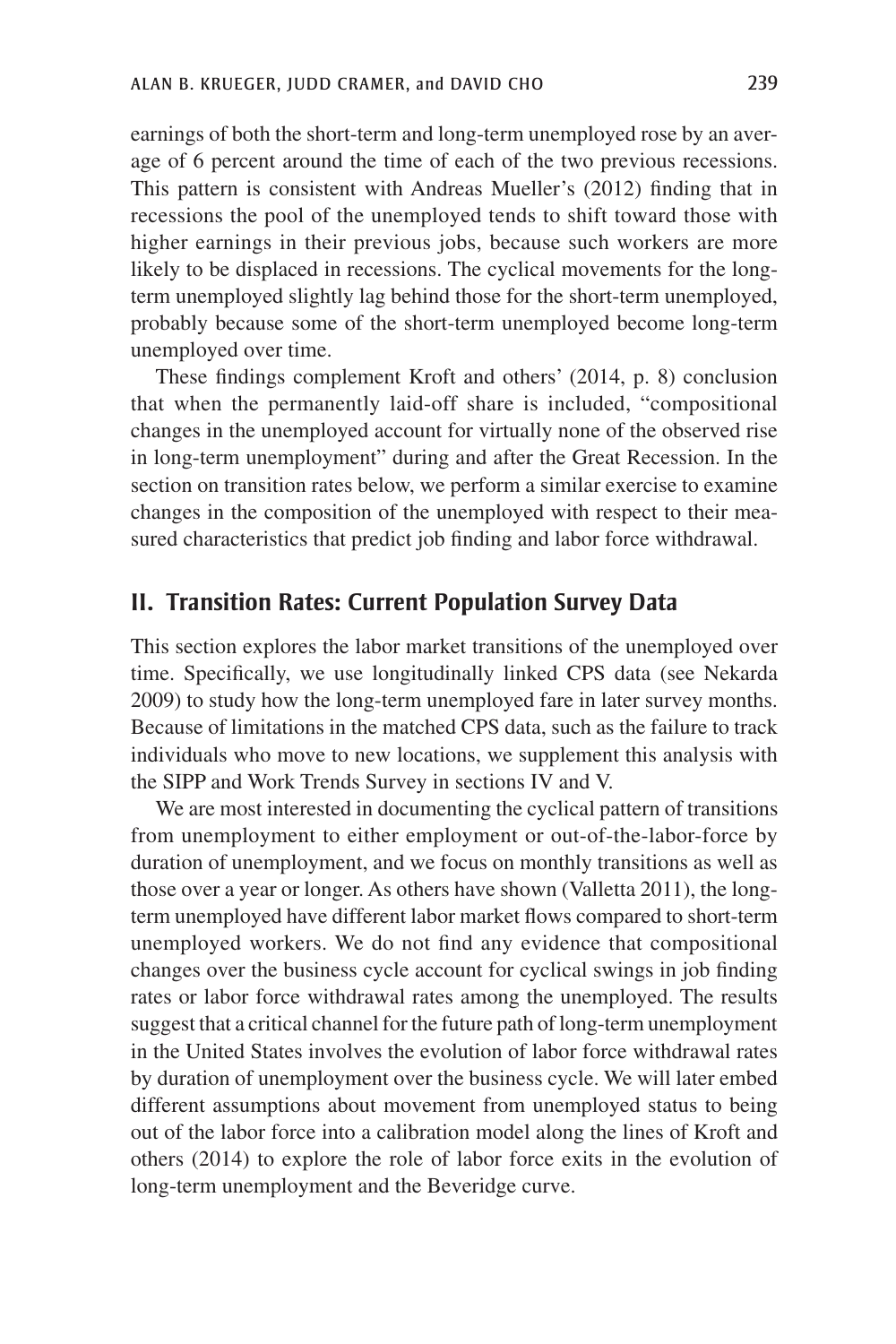**Figure 3.** Monthly Probability of Transitioning from Unemployment to Employment by Duration of Unemployment, 1994–2013<sup>a</sup>



Source: Bureau of Labor Statistics (Current Population Survey); National Bureau of Economic Research. a. Dashed lines represent 1994–2007 averages. Shading denotes recessions.

Figure 3 displays annual averages of monthly transition rates from unemployment to employment each year since 1994, based on BLS's published transition rates for five duration-of-unemployment categories. Many researchers have documented that CPS data can severely misstate gross labor market flows because of classification errors, which means one must use caution in interpreting the data. For instance, studies based on re-interview data from the CPS in which respondents are re-interviewed about one week after their initial interview have found that a person's reported labor force status can be wildly inconsistent.<sup>7</sup> If such classification errors are not perfectly serially correlated, then a nontrivial share of individuals may switch labor force status over time solely because of reporting errors in one month, which will tend to inflate transition rates computed from the CPS. Nonetheless, the CPS series conveys a signal about relative transition rates (both over time and across unemployment durations) and underlying movements in the official unemployment rate.

A few patterns are clear. First, the job finding rate is lower for those with a longer duration of unemployment, with the long-term unemployed

<sup>7.</sup> See Abowd and Zellner (1985) and Poterba and Summers (1986).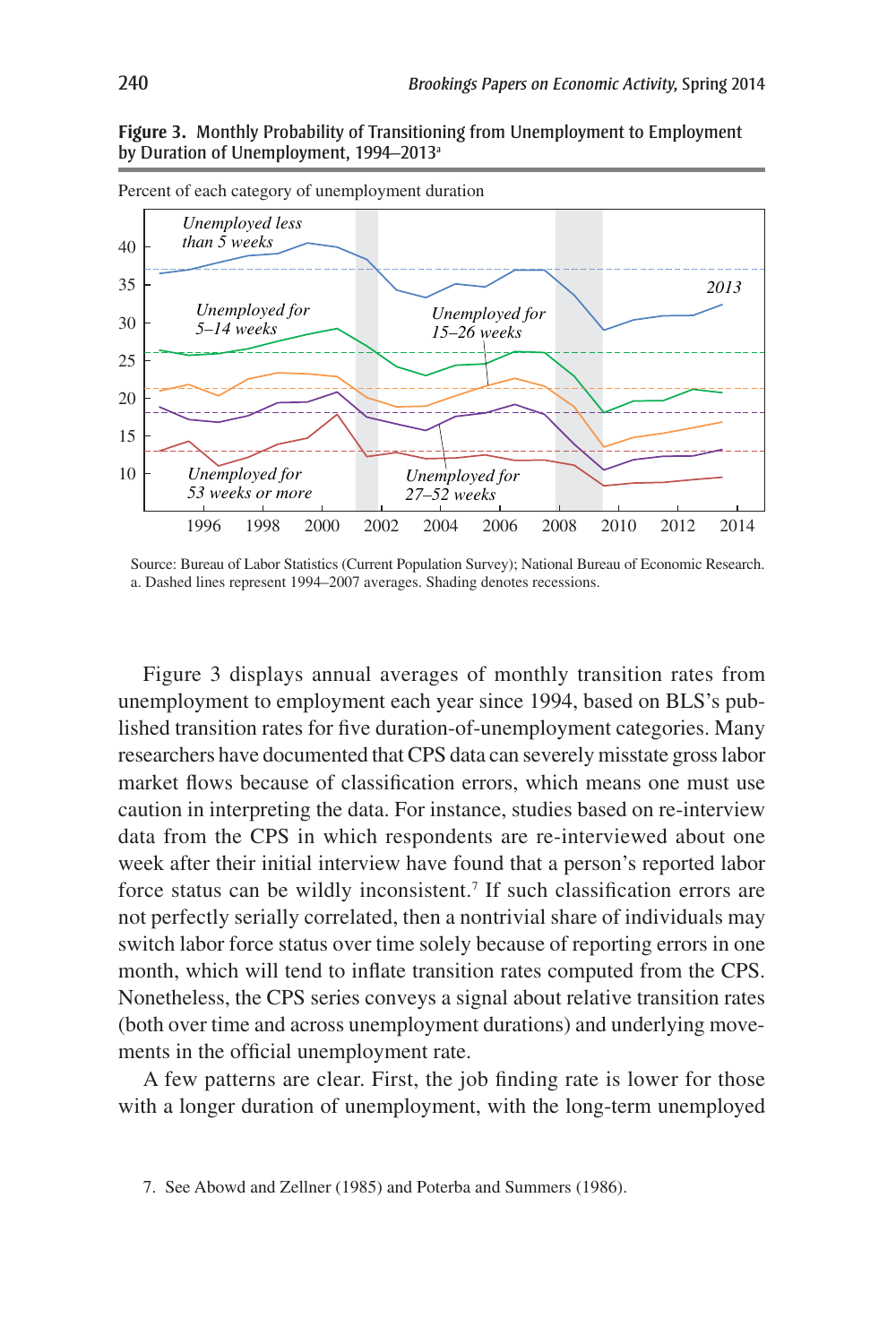finding jobs at less than half the rate of those who are very-short-term unemployed. Second, the cyclicality of job finding is clear in these data, with all rates declining during the recession of the early 2000s, and declining more dramatically during the Great Recession. Third, job finding rates for all groups remain well below their pre-Great Recession averages. Fourth, the job finding rate has risen for each group in the last 4 years, although it has barely increased for those unemployed longer than a year. In 2013, just under 10 percent of those who had been unemployed for more than one year transitioned into employment in the average month. This rate, though higher than in many European countries (Elsby and others 2011), might overstate the prospects of the long-term unemployed due to classification errors and the fact that the long-term unemployed are particularly likely to take lower-paying, part-time jobs and temporary jobs; a point we revisit below.

The observed duration dependence in job finding rates could reflect worker heterogeneity (that is, that those with the most marketable skills tend to find jobs more quickly), or it could also be an effect of discouragement, skill erosion, and employer statistical discrimination against the long-term unemployed. Available evidence on the respective roles of heterogeneity and duration dependence on unemployment hazard rates remains unsettled. On the one hand, econometric evidence that tries to model the distribution of unobserved heterogeneity tends to find that observed duration-dependent transition rates are not primarily a result of heterogeneous job searchers (Heckman and Singer 1984). Consistent with this interpretation is evidence showing that employers are less likely to call in workers for an interview if they have a jobless spell in their resumes (Kroft and others 2014; and Ghayad 2013), as well as evidence that the amount of time unemployed workers devote to searching for a job declines the longer they are unemployed (Krueger and Mueller 2011 and Wanberg and others 2012). On the other hand, studies have found nearly constant reemployment hazard functions if workers who are recalled to their previous job are removed from the sample (Katz 1986, Katz and Meyer 1990, and Fujita and Moscarini 2013). We next examine whether the cyclical pattern of job finding rates is consistent with changes in observed worker heterogeneity and later turn to the issue of recall.

Figure 4, which uses the same scale for the *y*-axis as figure 2, suggests that any effect of changing worker heterogeneity on the pattern of job finding rates over the business cycle for the long-term unemployed is very small. To construct this figure, we first estimated a logistic model in which the dependent variable was 1 if a worker who was unemployed in month *t*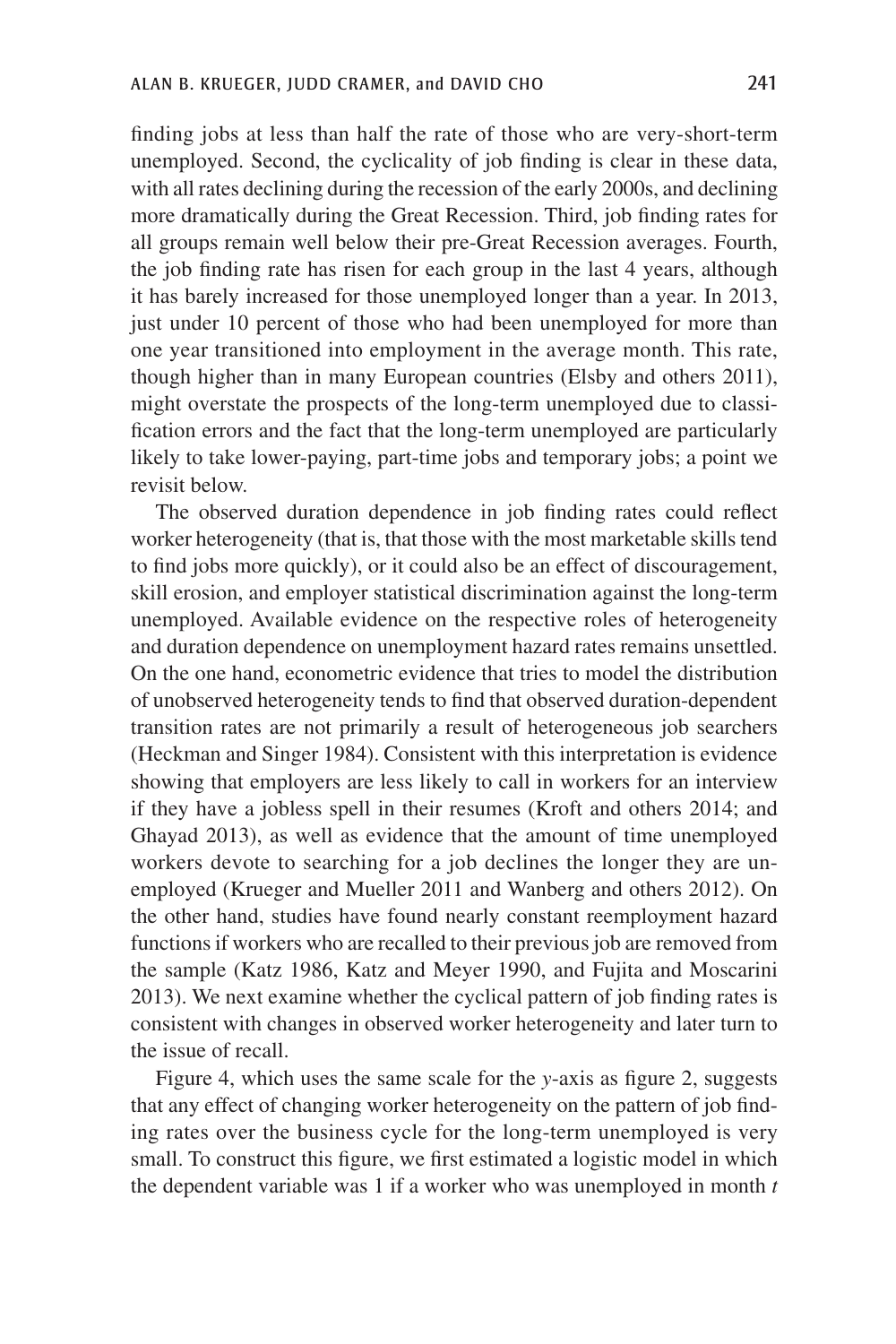

**Figure 4.** Mean Predicted Probability of Transitioning from Unemployment to Employment for the Unemployed Based on Their Characteristics, by Duration of Unemployment, 1994–2013a

Source: National Bureau of Economic Research; authors' calculations using Current Population Survey Longitudinal Population Database (see Nekarda 2009).

a. Annual averages. Shading denotes recessions. Predicted transition rate was derived by estimating a logistic model where the dependent variable was one if a worker who was unemployed in month *t* was classified as employed in month *t*+1, and zero otherwise (i.e., if the worker remained unemployed or exited the labor force). Explanatory variables were: education, experience, industry, occupation, race, new entrant status, gender, and marital status. The model was estimated for the years 2004–06. The estimated coefficients from this model were then combined with the characteristics of the long-term unemployed (defined as those unemployed for longer than 26 weeks at the time of the survey) and short-term unemployed each year to predict the probability of transitioning to employment in the next month.

was classified as employed in month  $t + 1$ , and 0 otherwise (that is, if the worker remained unemployed or exited the labor force). The explanatory variables were the same characteristics that were used to predict wages in figure 2 (see footnote 6). The model was estimated for the years 2004–06. We then used the coefficients from this model to predict the job finding rate of the short-term (26 weeks or less) and long-term (27 weeks or longer) unemployed based on their characteristics each year.

The cyclical pattern suggests that there is a very slight shift in the characteristics of the long-term unemployed in recessionary periods toward those that are *more favorable* for finding a job, but the shift in the composition is modest, predicting a rise in the job finding rate of only about 1 to 2 percentage points. This is in contrast to the roughly 5-percentage-point fall in the job finding rate for the long-term unemployed in the past two recessions. The shift in composition of the short-term unemployed is even smaller than that of the long-term unemployed.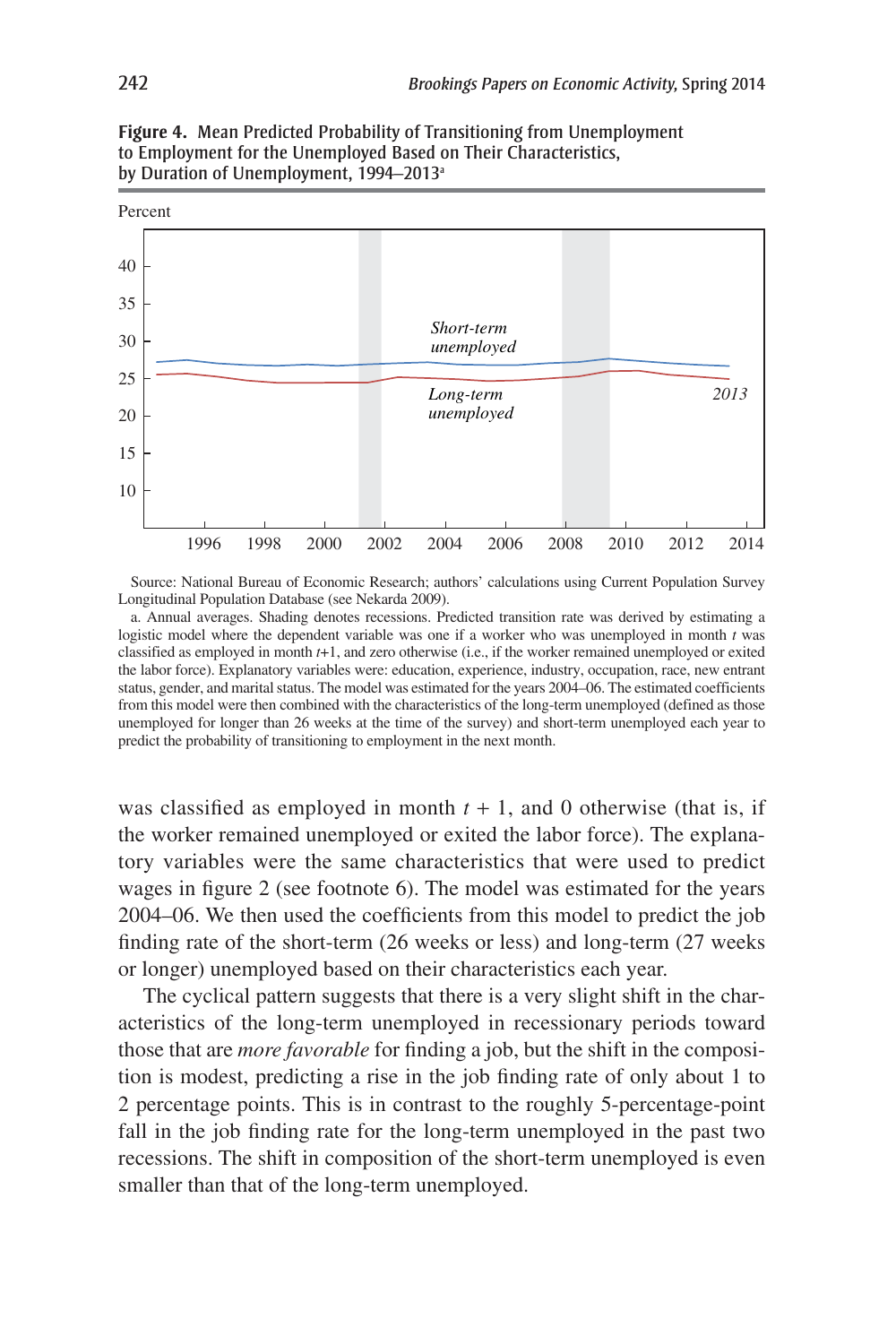Notice also that the predicted job finding rate for the long-term unemployed based on their characteristics is around 25 percent according to figure 4. However, figure 3 shows that the job-finding rate for the longterm unemployed is consistently well below that rate, even in periods of a relatively strong job market. (In 2004–06, for example, the average monthly job finding rate for those unemployed longer than 26 weeks was 16 percent.) This overprediction is consistent with the view that the long-term unemployed face discrimination in the job market or become discouraged and search less intensively, or that they possess unobserved characteristics that lead to lower job finding prospects—or some combination of all three.

The short-term unemployed are predicted to have a slightly higher jobfinding rate than the long-term unemployed. In contrast to the long-term unemployed, the predictions for the short-term unemployed are slightly below their actual average job finding rate (29 percent) in 2004–06.

Figure 5 displays the monthly labor force withdrawal rates for the unemployed in each of the duration groups from 1994 to 2013. A few patterns are noteworthy. First, the long-term unemployed tend to have a higher rate of labor force exit than the short-term unemployed, perhaps partly reflecting their discouragement.<sup>8</sup> Second, labor force exit rates tend to drop in a recession, especially for the long-term unemployed. Indeed, in the mild recession of the early 2000s, the labor force exit rate for the long-term unemployed fell by almost 10 percentage points to about the same level as the rate for recently unemployed workers. Likewise, in the deep recession in 2008–09 the labor force withdrawal rate for the long-term unemployed again fell by around 10 percentage points, to virtually the same level as that of the short-term unemployed. Third, the labor force exit rate gradually rises for all duration groups after a recovery takes hold, and the rate rises more for the long-term unemployed. In other words, after labor force exit rates collapse in recessions to about the same level for all duration groups, they tend to move back in recoveries toward their historical norms, with a higher exit rate for the long-term unemployed.

Figure 6 suggests that a relatively small part of the cyclical pattern in the labor force exit rate for the long-term unemployed is due to compositional

8. This contrast does not appear to result from the labor force status of the long-term unemployed being more fluid from month to month than that of the short-term unemployed. Once they exit the labor force, the long-term and short-term unemployed have about the same probability of remaining out of the labor force. Over the period from 1994–2013, for example, we calculate that a worker who was long-term unemployed in his or her first survey month and then exited the labor force in the second survey month had a 64 percent chance of being out of the labor force in the third survey month. The corresponding figure for the short-term unemployed was very similar: 62 percent.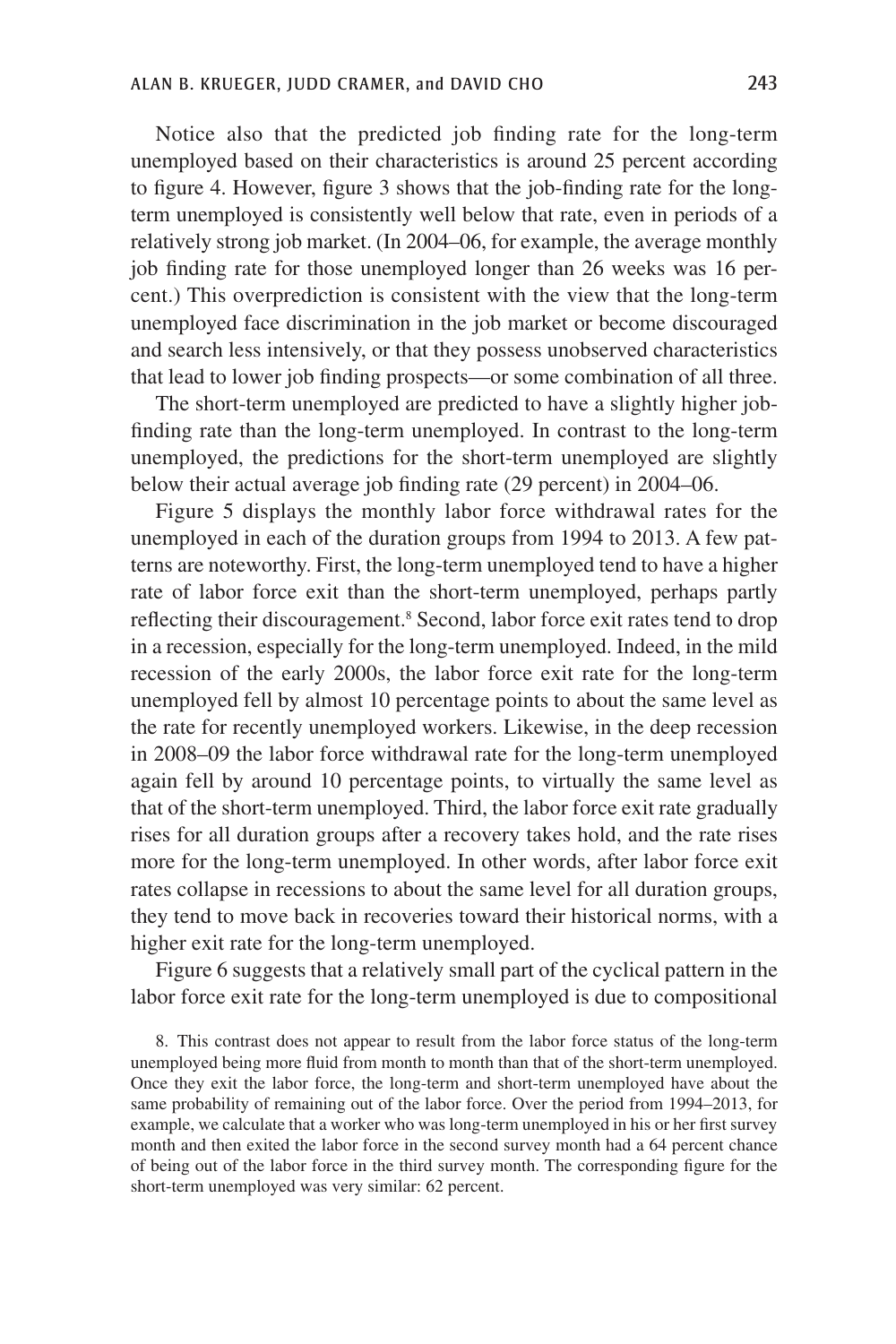**Figure 5.** Monthly Probability of Transitioning from Unemployment to Out of the Labor Force, by Duration of Unemployment, 1994–2013<sup>a</sup>



Source: Bureau of Labor Statistics (Current Population Survey); National Bureau of Economic Research. a. Dashed lines represent 1994–2007 averages. Shading denotes recession.

**Figure 6.** Mean Predicted Probability of Transitioning from Unemployment to Out of the Labor Force for the Unemployed Based on Their Characteristics, by Duration of Unemployment, 1994–2013<sup>a</sup>



Source: National Bureau of Economic Research; authors' calculations using Current Population Survey Longitudinal Population Database (see Nekarda 2009).

a. Annual averages. Shading denotes recessions. Predicted transition rate was derived by estimating a logistic model where the dependent variable was 1 if a worker who was unemployed in month *t* was classified as out of the labor force in month *t*+1, and zero otherwise (i.e., if the worker remained unemployed or was classified as employed). Explanatory variables were education, experience, industry, occupation, race, new entrant status, gender, and marital status. The model was estimated for the years 2004–06. The estimated coefficients from this model were then combined with the characteristics of the long-term unemployed (defined as those unemployed for longer than 26 weeks at the time of the survey) and the short-term unemployed each year to predict the probability of transitioning out of the labor force in the next month.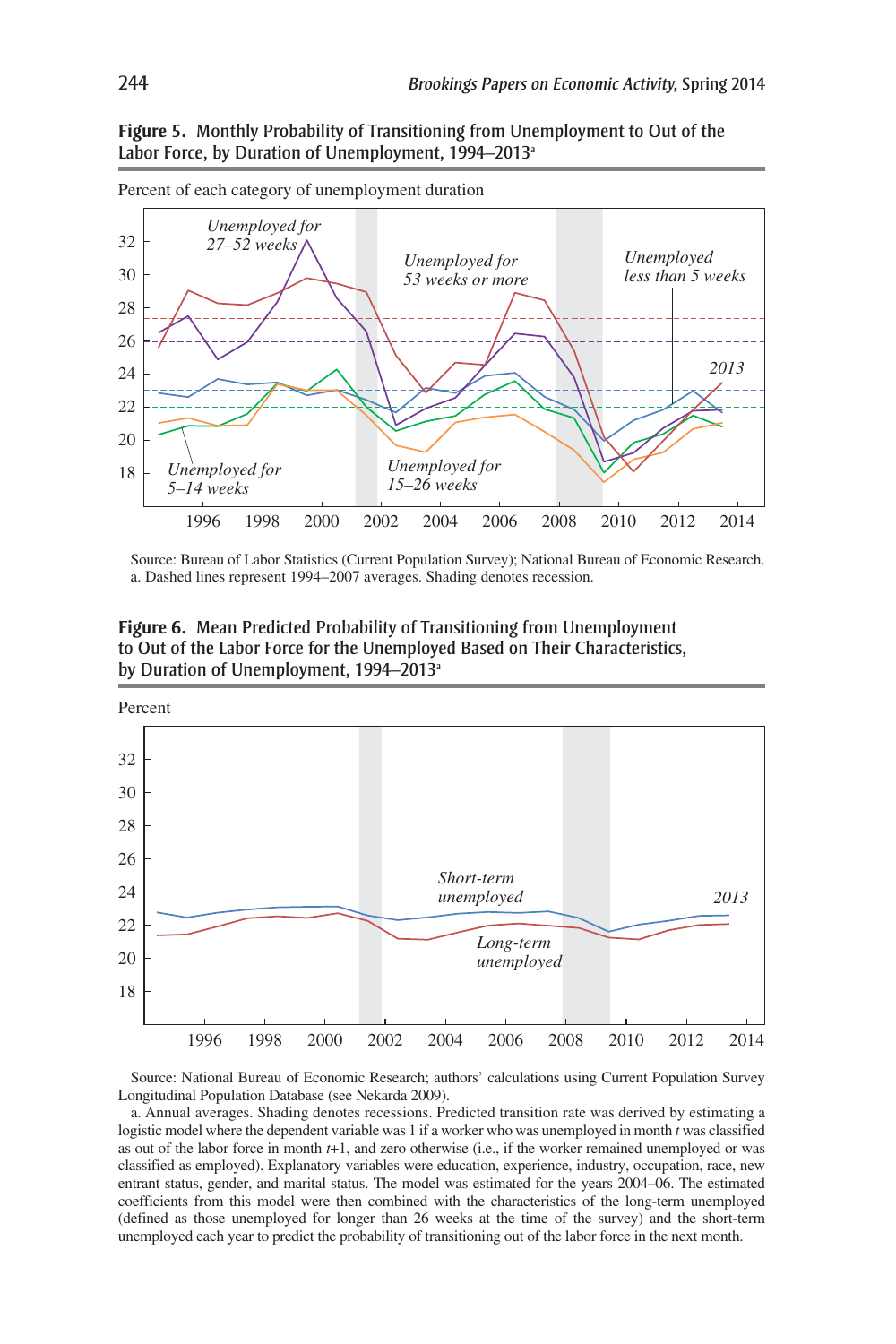shifts and that for the short-term unemployed this is an even smaller factor. The figure shows the predicted unemployment-to-out-of-the-labor-force transition rates based on the same characteristics and approach used to construct figure 4. Again, the scale is the same as in figure 5. There is a cyclical pattern in the composition of the unemployed, with those more strongly attached to the labor force being more likely to be among the unemployed during a recession. Nevertheless, movements in composition would predict only about a 2-percentage-point decline in the labor force withdrawal rate for the long-term unemployed in a recession, in contrast with the roughly 10-percentage-point drop observed in the last two recessions. Over the 1994–2013 period, changes in the predicted labor force withdrawal rate of long-term unemployed workers due to shifts in their characteristics account for 18 percent of the total variation in the observed labor force withdrawal rate. This suggests that compositional shifts are responsible for part, but by no means all, of the time-series pattern of labor force attachment of the long-term unemployed shown in figure 5.9

Labor force exits and their effect on the unemployment rate have often been neglected in past research, although recent work by Elsby, Hobijn, and Sahin (2013) suggest that changes in the participation margin account for 33 percent of the cyclical variation in the unemployment rate. We return to this issue in the calibration exercise at the end of the paper.

As mentioned earlier, during the most recent recession and similarly to the recession of the early 2000s, the rate of labor force withdrawal dropped for all durations of unemployment, but most markedly for the long-term unemployed, and only a small part of this drop was a result of compositional shifts. This phenomenon probably reflects, in part, the extension of unemployment insurance benefits, which require workers to search for a job and have been found to induce unemployed workers to stay in the labor force, thus elevating the measured unemployment rate (see Rothstein 2011 and Farber and Valletta 2013). Many commenters have predicted that as these benefits are exhausted or scaled back, the withdrawal rate for the long-term unemployed may begin to rise toward its historical average. By 2013 it appeared that this process had begun to take place for those who

9. This is based on calculating  $1-\sum_{n=1}^{\infty}$ ∑  $-\frac{\sum (y_i - \hat{y}_i)}{\sum (y_i - \overline{y})}$ *y*<sub>t</sub> –  $\hat{y}$  $y_t - \overline{y}$  $t - y_t$ *t*  $1 - \frac{\sum (y_i - \hat{y}_i)^2}{\sum (y_i - \bar{y}_i)^2}$ , where  $y_i$  is the observed labor force

withdrawal rate in year *t*,  $\hat{y}$ <sup>*t*</sup> is the predicted rate from the logit equation combined with the characteristics of the long-term unemployed in year *t*, and  $\bar{y}$  is the mean labor force withdrawal rate. Using the 1994–2013 data, this value equals 0.18.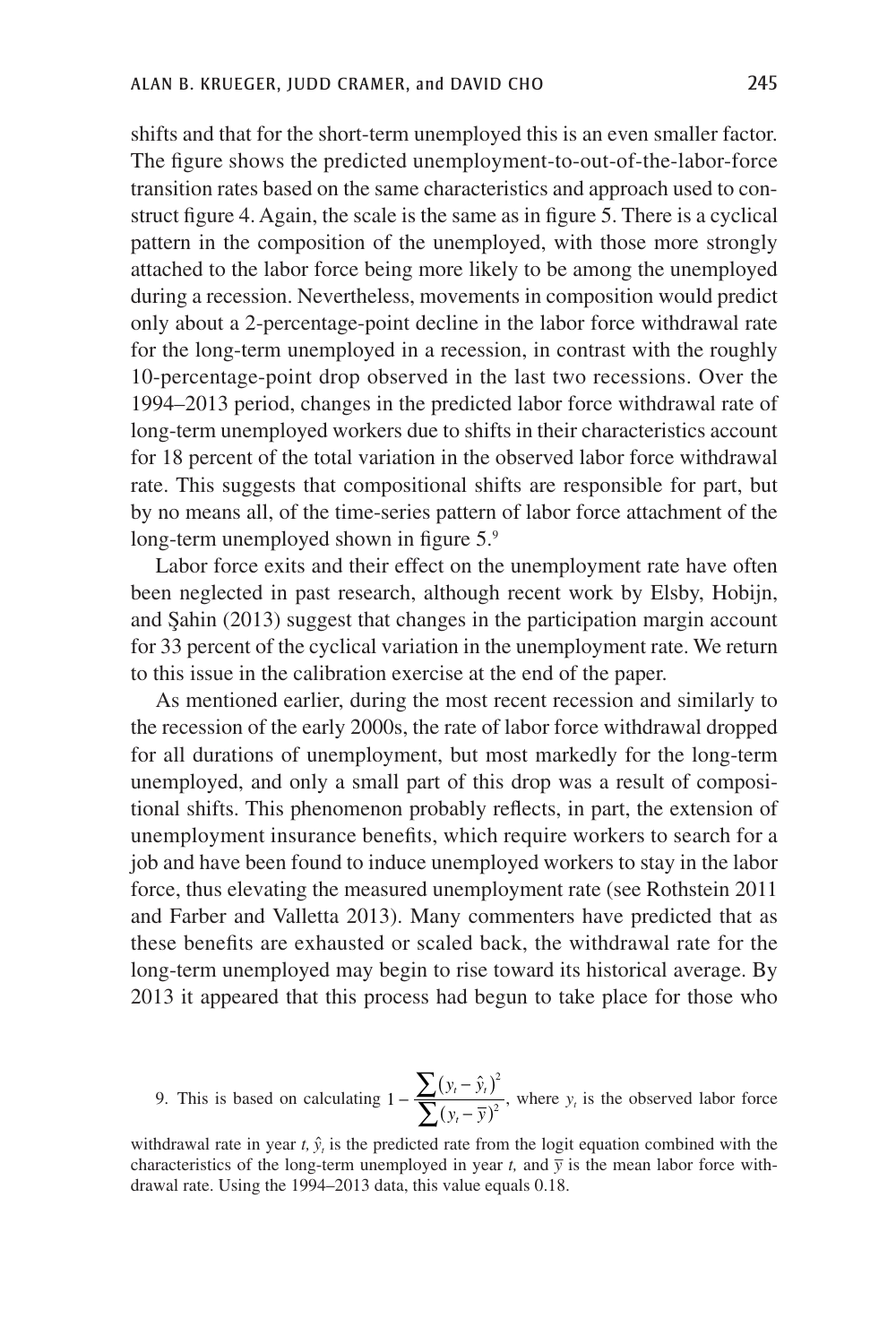had been unemployed for more than one year, but it was less apparent for those who had been unemployed between 27 and 52 weeks.

As shown in the simulations below, the movement of the labor force withdrawal rates of the long-term unemployed toward their historical averages has important implications for the unemployment rate and, relatedly, for the Beveridge curve. Nevertheless, barring an extraordinarily fast rebound in the labor force exit rates of the long-term unemployed relative to their short-term unemployed counterparts, it appears likely that the long-term unemployment rate will remain persistently high for a considerable time.

### **III. Longer-Term Transitions**

To investigate more fully whether the long-term unemployed are on the margins of the labor market, we also look at transition rates for the longterm unemployed over longer periods of time using matched data from the CPS. In the CPS's rotation group design, individuals are interviewed for 4 consecutive months, then dropped out of the survey for 8 months, and then interviewed again for 4 more months. This design makes it possible to examine transitions over a 15-month interval. A monthly job finding rate of 10 to 15 percent for the long-term unemployed would exaggerate their connection to employment if random classification errors in labor force status inflate their transition rates or if the long-term unemployed tend to work in transitory jobs if they do become reemployed, as Ann Stevens (1997) finds. One way to assess the importance of these issues, and obtain an alternative indicator of the extent to which the long-term unemployed are connected to the labor market, is to examine transition rates over a longer period of time.<sup>10</sup>

Indeed, the actual long-term transition rates are considerably lower than those implied by monthly data.11 As figure 7 (upper panel) illustrates, since the beginning of the Great Recession, 36 percent of those who were long-term unemployed in a given month were employed 15 months

10. Although classification errors will still bias job finding rates upward over a longer span of time, these errors only affect the first and last month of reported data and thus do not compound over the intervening months. By contrast, the impact of classification errors is magnified if monthly transition rates are used to compute longer-term transition rates, because the errors affect each monthly rate and thus compound over time.

11. Assuming independence and a constant 0.10 probability of finding a job in any given month, the proportion of unemployed workers who gained employment within 15 months would be  $1 - (1 - 0.10)^{15} = 0.79$ .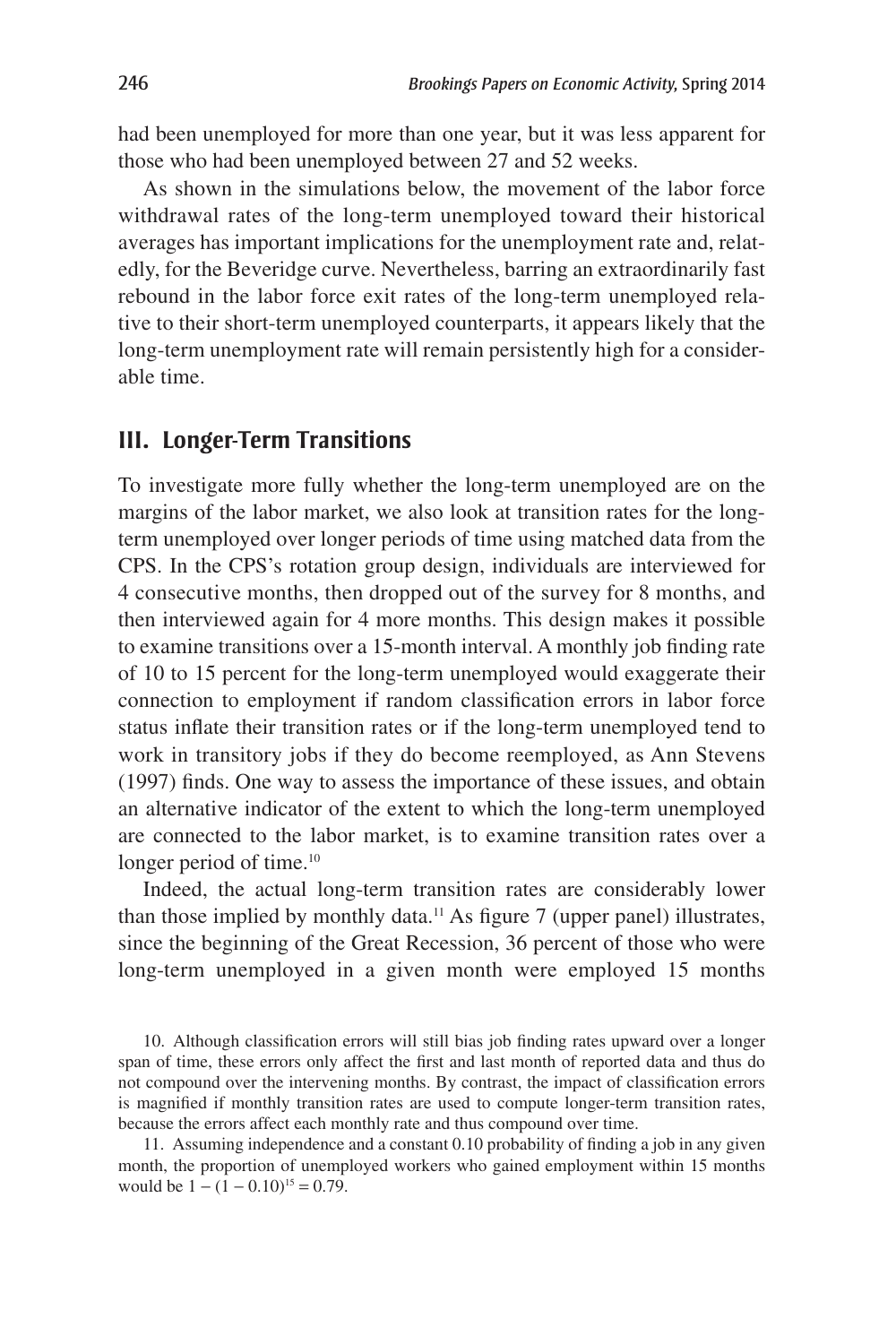later; in comparison, 34 percent were not in the labor force and 30 percent were unemployed. Furthermore, of the 36 percent who were employed 15 months later, less than one-third had been employed full-time for 4 consecutive months. As a result, from 2008 to 2012, only 11 percent of those who were long-term unemployed in a given month returned to full-time, steady employment a year later.<sup>12</sup> If we include months of parttime employment, only 24 percent of long-term unemployed workers were reemployed for 4 consecutive months starting a year later.

If the experience of long-term unemployment weakens individuals' labor market prospects, one would expect to see a difference in labor market outcomes between the short- and long-term unemployed. Figure 7 (lower panel) also shows the comparable figures for the short-term unemployed. Although the difference between their job finding rates and those of the long-term unemployed is 13.6 percentage points, the difference between these two groups in finding full-time, steady employment one year later is 3.6 percentage points. Still, with either measure, the CPS data indicate that over a 15-month span the job-finding hazard rate is about 25 percent lower for the long-term unemployed than the short-term unemployed. Although the short-term unemployed have struggled to find employment in this period, the long-term unemployed have faced even worse prospects.

Figure 8 provides a further disaggregated look at the transitions of the long-term unemployed, which highlights the transitory nature of their employment opportunities. In particular, the diagram divides the data by labor market status in the 2nd, 3rd, and 4th months in the sample. The first noteworthy observation from this figure is that only 22 percent of the longterm unemployed in month 1 report being employed for 1 month or more in months 2 through 4. This compares to 11 percent who report being out of the labor force in months 2 through 4, and 67 percent who report having been unemployed in at least 1 month between months 2 and 4 without ever moving to employment. Once the long-term unemployed leave the labor force for 3 straight months they are likely to stay out of the labor force, with only about 32 percent reentering; a slightly larger share move into employment than into unemployment, consistent with Barnichon and Figura (2013), who examined all nonparticipants who subsequently entered the labor force.

12. Full-time, steady employment in this context means that someone who had been unemployed for 27 weeks or longer in month *t* was employed full-time for 4 consecutive months starting in month  $t + 12$ . Throughout our analysis, we count the self-employed as employed.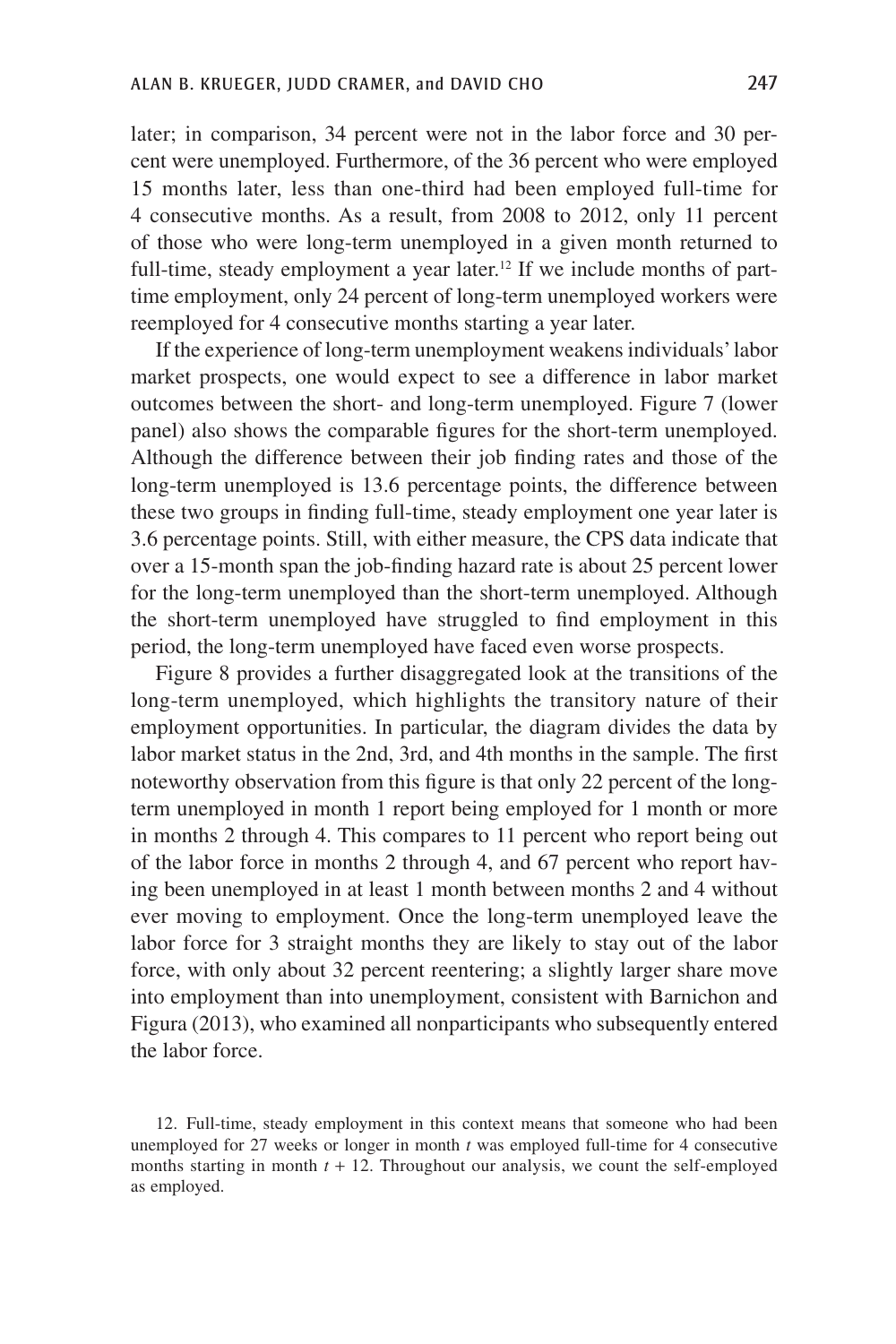

**Figure 7.** Longitudinal Transition Rates by Duration of Unemployment, 2008–13

**Longitudinal transition rates for the short-term unemployed, 2008–13**



Source: Authors' calculations using Current Population Survey Longitudinal Population Database (see Nekarda 2009).

Note: Chart reflects the experience of those who were long-term unemployed in their first Current Population Survey interview (2008–12) and their labor force status 15 months later (2009–13).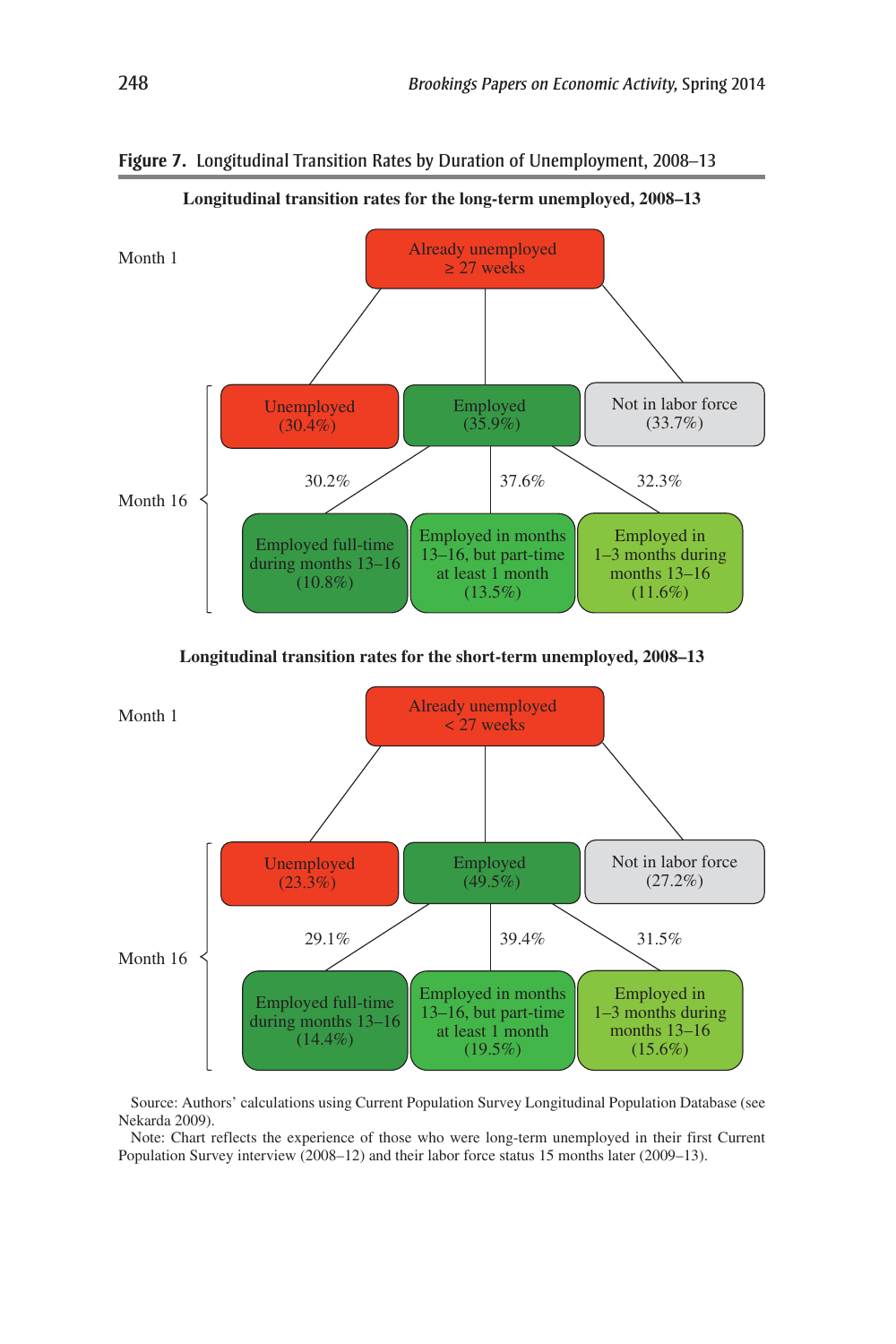

**Figure 8.** Longitudinal Transition Rates for the Long-Term Unemployed, 2008–13

Source: Authors' calculations using Current Population Survey Longitudinal Population Database (see Nekarda 2009).

Note: Chart reflects the experience of those who were long-term unemployed in their first Current Population Survey interview (2008–12) and their labor force status 15 months later (2009–13).

Those who did regain employment a year after exiting the labor force for 3 straight months were mostly employed intermittently or in part-time jobs. Only 2 percent of those who exited the labor force for 3 straight months were employed in full-time jobs for 4 consecutive months a year later.

Of the 22 percent who were employed in at least one of months 2 through 4 after having been long-term unemployed in the 1st survey month, 65 percent were also employed in month 16. But, even for this latter group, steady, full-time employment was not as prevalent as might be expected. Those who were jobless in months 2 through 4 displayed similar behavior to those who were initially long-term unemployed, as illustrated in figure 7 (upper panel), although with slightly more movement into unemployment than into employment and not in the labor force. All of these results underscore the fact that the long-term unemployed face difficulty regaining fulltime, steady work over the longest period we can observe in CPS data. It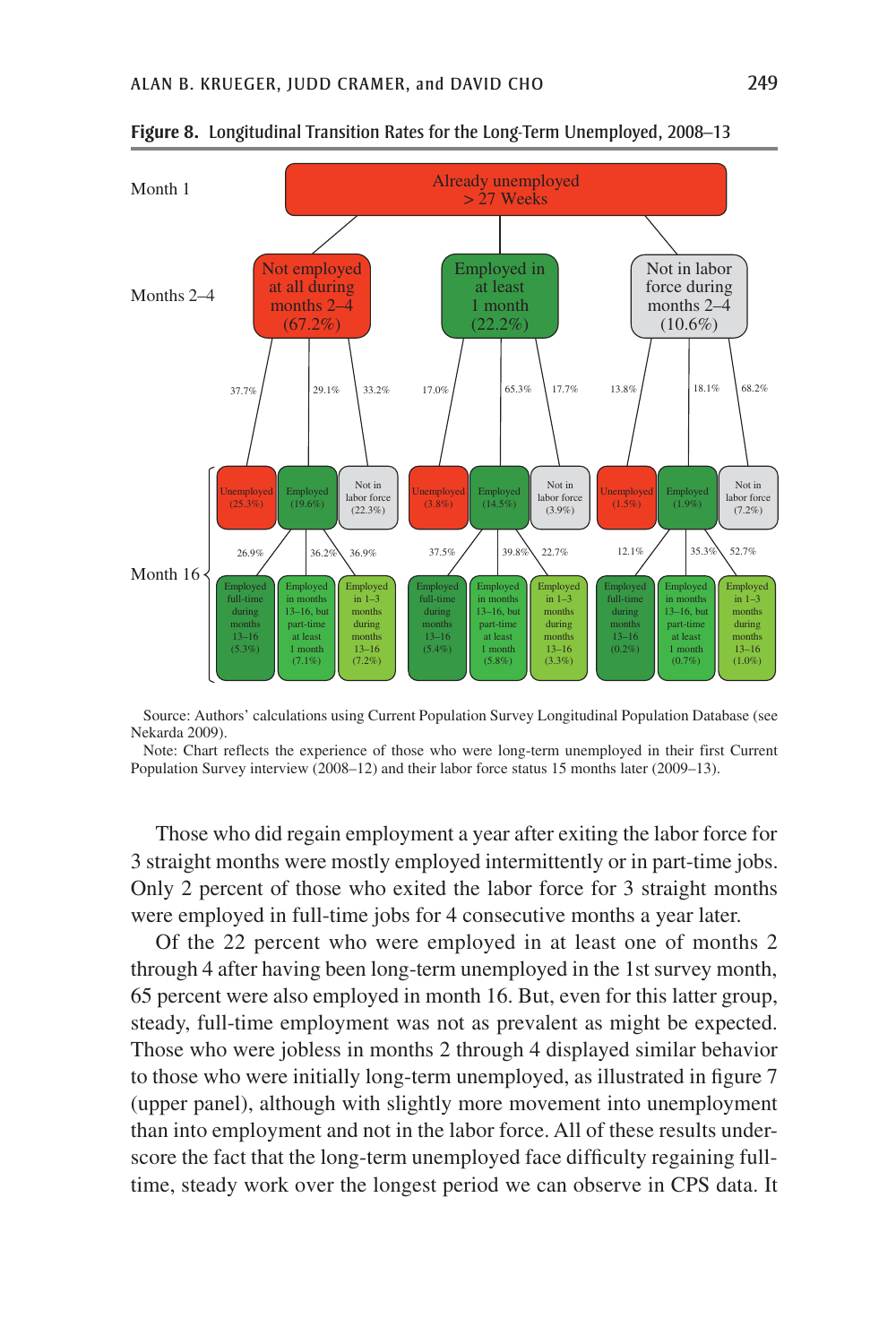**Figure 9.** Probability of Transitioning from Unemployment to Employment after 15 Months, by Duration of Unemployment, 1982–2012a



Source: Authors' calculations using Current Population Survey Longitudinal Population Database (see Nekarda 2009); National Bureau of Economic Research.

a. Dashed lines represent 1982–2007 averages. Shading denotes recession. Year on *x*-axis represents the survey entry year. There is no observation for 1993 due to survey redesign and CPS matching difficulties.

**Figure 10.** Probability of Transitioning from Unemployment to Full-Time, Steady Employment in Months 13–16, by Duration of Unemployment, 1982–2012<sup>a</sup>



Source: Authors' calculations using Current Population Survey Longitudinal Population Database (see Nekarda 2009); National Bureau of Economic Research.

a. See figure 9 notes for details.

appears that reemployment does not fully reset the clock for the long-term unemployed.

#### *III.A. 15-Month Transition Rates over Time*

Figure 9 shows the probability of moving to employment 15 months later for those who were classified as short-term unemployed (less than 27 weeks) or long-term unemployed (27 weeks or longer) in the initial survey month. (Time on the *x*-axis indicates the year of the initial survey.) Figure 10 provides the corresponding data for the likelihood of holding a full-time job for 4 consecutive months a year later by initial duration of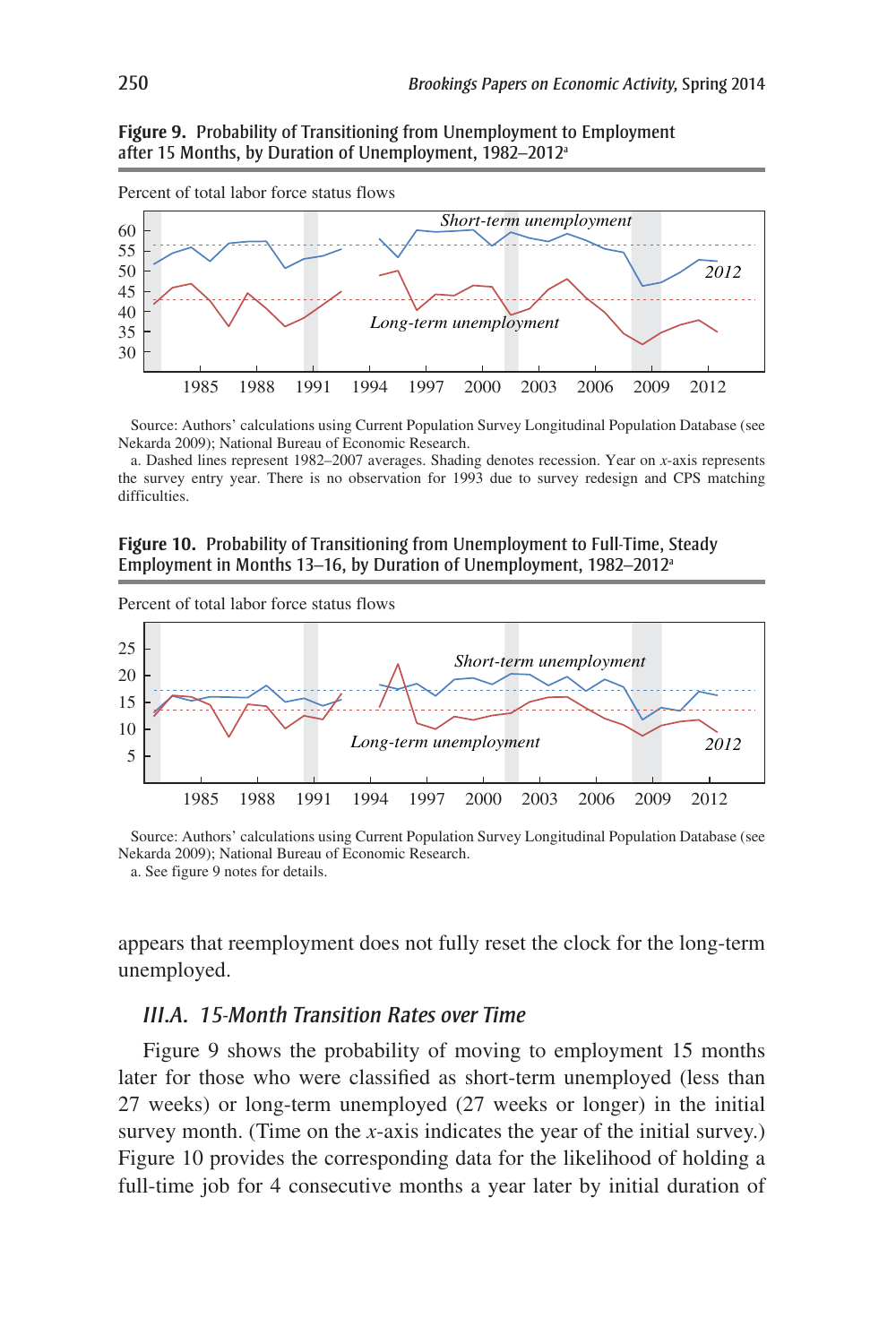**Figure 11.** Probability of Transitioning from Unemployment to Out of the Labor Force after 15 Months, by Duration of Unemployment, 1982–2012a



Source: Authors' calculations using Current Population Survey Longitudinal Population Database (see Nekarda 2009); National Bureau of Economic Research. a. See figure 9 notes for details.

unemployment, and Figure 11 contains the corresponding information for the likelihood of transitioning out of the labor force 16 months later. To lengthen the sample period, the figures begin with the 1982 CPS survey,

although it is possible that the 1994 CPS redesign affected the data.

A few observations from these figures are noteworthy. First, over the entire 30-year period, the short-term unemployed are more likely to transition into employment (by either measure) than the long-term unemployed. As a percentage of long-term unemployed workers' job finding rates, the differences are sizable, nearly 20 to 30 percent depending on the measure. However, in terms of levels, the differences in rates are not as great as one might expect if the long-term unemployed were distinctly more disconnected from the job market than the short-term unemployed (for example, in the last recovery 19 percent of the short-term unemployed were in steady, full-time jobs a year later as compared with 14 percent of the longterm unemployed).

Second, over the whole period, the long-term unemployed are, on average, 6 percentage points more likely to exit the labor force 15 months after the initial survey than are the short-term unemployed. The gap in the exit rate between the short-term and long-term unemployed narrows leading up to and coming out of a recession, and it grows during recoveries.

Lastly, we examine the cyclicality of the long-term transition rates.<sup>13</sup> The figures indicate a pronounced drop in labor force exits around recessions

13. There is a long history of studying the cyclicality of the monthly job finding rate for the unemployed in CPS data. Important recent contributions are Elsby, Michaels, and Solon (2009) and Shimer (2012). For the most part, that literature does not distinguish between short-term and long-term unemployed workers.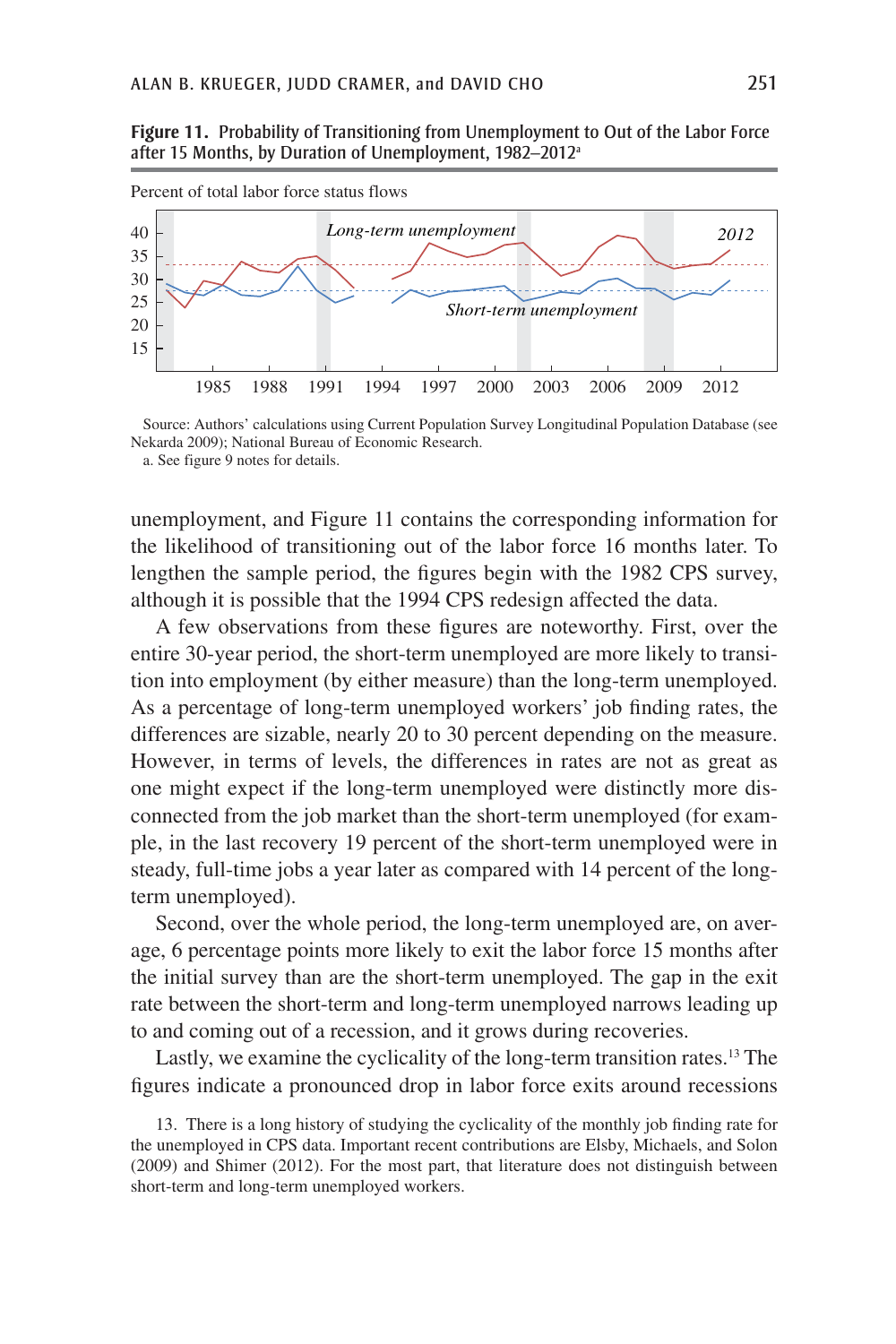| Group                 | Transition rate (dependent variable): |           |             |                        |
|-----------------------|---------------------------------------|-----------|-------------|------------------------|
|                       | $U-U$                                 | U-O       | $U$ -E      | $U$ -FTSE <sup>b</sup> |
| Short-term unemployed | $0.106***$                            | $-0.007$  | $-0.031***$ | $-0.062***$            |
|                       | (0.019)                               | (0.006)   | (0.006)     | (0.008)                |
| Long-term unemployed  | $0.096***$                            | $-0.041*$ | $-0.026$    | $-0.014$               |
|                       | (0.013)                               | (0.017)   | (0.015)     | (0.023)                |

**Table 2.** Cyclicality of Longer-Term Transitions: Regressions on Unemployment Ratea

Instrument for unemployment rate with previous year's unemployment rate  $(N=30)$ *Transition rate (dependent variable):*

| Group                 | $U-U$      | U-O       | U-E      | $U$ -FTSE <sup>b</sup> |
|-----------------------|------------|-----------|----------|------------------------|
| Short-term unemployed | $0.070**$  | $-0.004$  | $-0.017$ | $-0.044*$              |
|                       | (0.021)    | (0.007)   | (0.010)  | (0.018)                |
| Long-term unemployed  | $0.075***$ | $-0.061*$ | 0.005    | 0.026                  |
|                       | (0.020)    | (0.028)   | (0.027)  | (0.040)                |
|                       |            |           |          |                        |

Pre-2008 sample (*n*=25)

| Group                 | Transition rate (dependent variable): |             |             |                        |
|-----------------------|---------------------------------------|-------------|-------------|------------------------|
|                       | U-U                                   | $U$ -O      | U-E         | $U$ -FTSE <sup>b</sup> |
| Short-term unemployed | $0.089***$                            | $-0.007$    | $-0.022***$ | $-0.063***$            |
|                       | (0.022)                               | (0.010)     | (0.004)     | (0.007)                |
| Long-term unemployed  | $0.097***$                            | $-0.073***$ | 0.001       | 0.031                  |
|                       | (0.017)                               | (0.009)     | (0.010)     | (0.016)                |

Source: Bureau of Labor Statistics; authors' calculations using Current Population Survey Longitudinal Population Database (see Nekarda 2009).

a. Table reports coefficient on unemployment rate from bivariate regression of log of transition rate on unemployment rate. Unemployment rate is the average of the rate in the year of the initial CPS survey year and the following year. Annual data for those who entered the survey from 1982 to 2012. No matched data are possible for those who entered the CPS in 1993 because of the CPS redesign. Newey-West standard errors (with 3 lags) shown in parentheses.

Statistical significance at the \*\*\*0.1 percent, \*\*1 percent, and \*5 percent levels.

b. FTSE is full-time, steady employment in months 13 to 16 of the survey.

for the long-term unemployed and a sharp drop in the job finding measures during recessions for the short-term unemployed. To summarize the cyclicality of the longer-term labor force transition rates by duration of unemployment, the top panel of table 2 reports results of bivariate regressions, in which the dependent variable is the logarithm of the various 15-month transition rates for those who became unemployed in year *t* and the explanatory variable is the unemployment rate, averaged over years *t* and  $t + 1$ . The sample covers the period 1982 to 2013 (initial CPS surveys 1982 to 2012).

Full sample (*n*=30)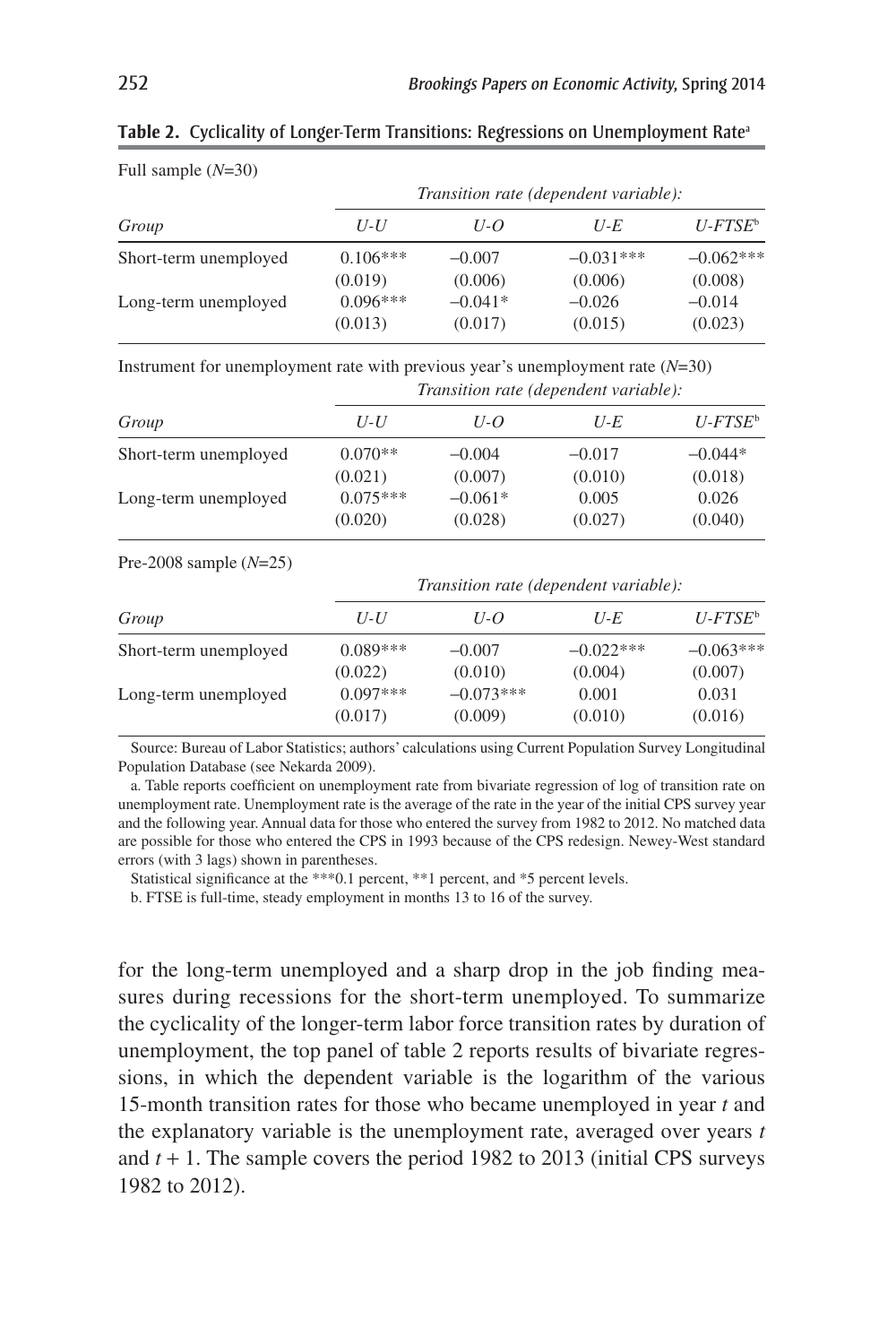Consistent with the figures, the short-term unemployed display more of a procyclical relationship when it comes to job finding, especially for finding a steady, full-time job a year later. A 3-percentage-point drop in the unemployment rate, for example, is associated with a modest 20 percent increase in the transition rate into steady, full-time employment for the short-term unemployed. For the long-term unemployed, the coefficient on the unemployment rate in the regression for their transition to steady, fulltime employment is statistically insignificant and small. Moreover, a *t*-test rejects the null hypothesis that the short-term and long-term unemployed have the same coefficient on the unemployment rate (two-tailed p-value = 0.04). Also, consistent with the visual impression from the figures, the labor force exit rate for the long-term unemployed is significantly and negatively related to the unemployment rate, while the relationship is insignificant and close to zero for the short-term unemployed.

One concern with the descriptive regressions in table 2 is that the unemployment rate is partly determined by the flow rates that are the outcome variables of the models. To avoid the possibility of mechanical simultaneity bias, the lagged unemployment rate (that is, the year  $t - 1$  unemployment rate) was used as an instrumental variable for the average unemployment rate in years  $t$  and  $t + 1$ . The results, presented in the middle panel of table 2, are qualitatively similar to those that used the average unemployment rate in the initial year and subsequent year, allaying concerns that simultaneity bias is responsible for the patterns in the upper panel.

Another possible concern is that the regression results are dominated by the period since the start of the Great Recession, when unemployment rose sharply. To address this issue, the bottom panel of table 2 presents results where the sample is truncated in 2007. Again, the findings are similar. Indeed, the coefficient on the unemployment rate is positive but statistically insignificant in the regressions for both measures of employment for the initially long-term unemployed workers.

We performed some additional robustness checks of the results in table 2. For example, in various models we included a time trend, included a dummy variable for the period before the CPS redesign, estimated the regressions with the transition rates in levels instead of logs, and limited the sample to the period after the CPS redesign but before the Great Recession. In all of these cases, we find results that are qualitatively similar to those in table 2.

As a whole, this analysis of annual transition rates suggests that a stronger macroeconomy is only mildly associated with the likelihood of steady, full-time employment being regained by the long-term unemployed, and somewhat more strongly associated with similar employment being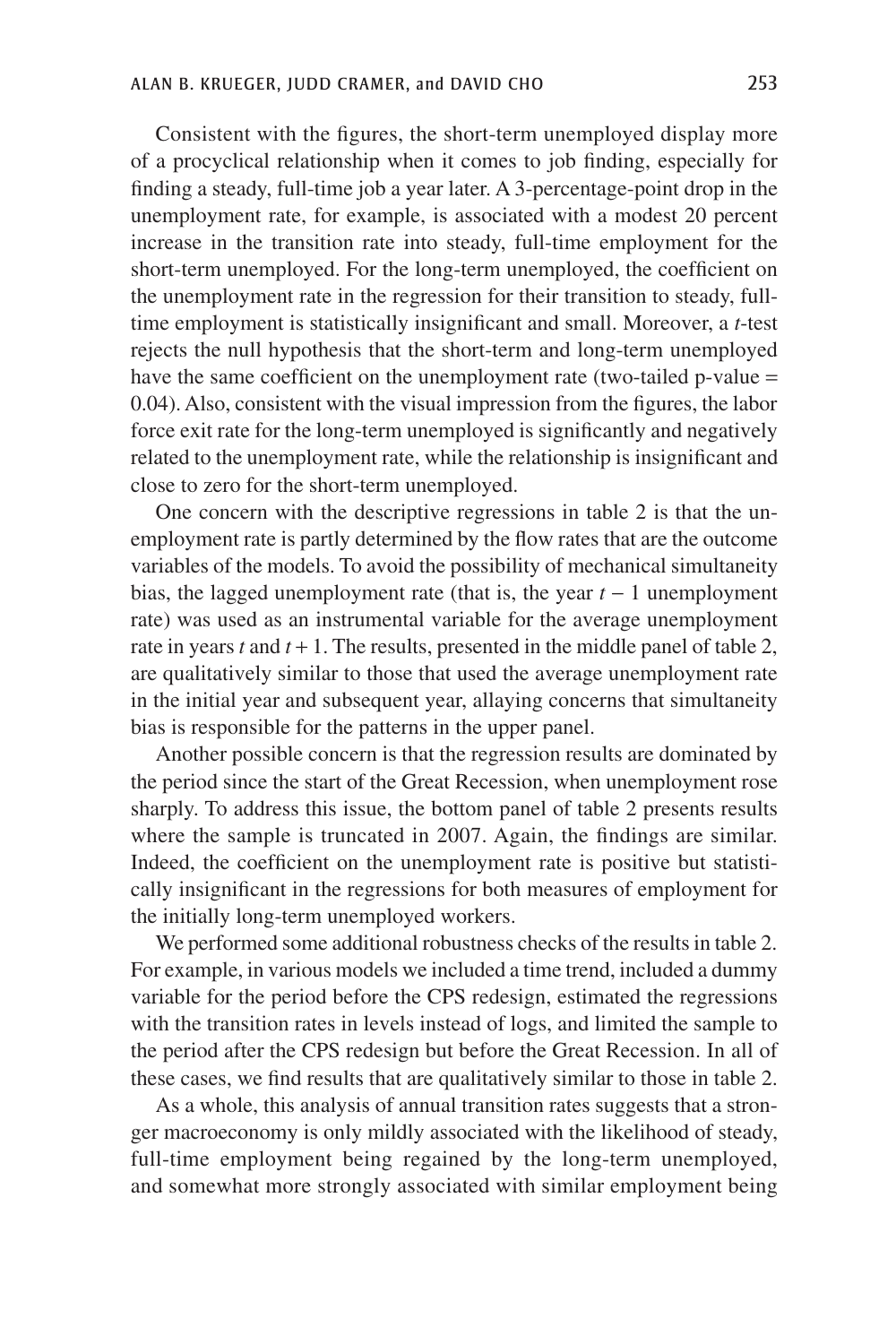regained by the short-term unemployed.14 The long-term unemployed appear to be more insulated from the beneficial effects of a high-pressure labor market than the short-term unemployed. While a stronger economy appears to help the long-term unemployed to transition into some kind of employment, it does not seem to provide much help when it comes to finding steady, full-time employment.

## *III.B. The Meaning of "Not in the Labor Force" for the Long-Term Unemployed*

As shown earlier, in recent years the long-term unemployed were slightly more likely to have left the labor force after 15 months than to have remained unemployed. We next explore the activities of the long-term unemployed when they report that they leave the labor force. This provides some purchase on whether those who exit the labor force are likely to seek employment if conditions improve and, therefore, to add to potential labor supply. It is also important to know whether those who leave the labor force are likely to be classified as "marginally attached," since the marginally attached are more likely than other labor force nonparticipants to reenter the labor market (see Barnichon and Figura 2013; and Krusell, Mukoyama, Rogerson, and Sahin  $2011$ ).<sup>15</sup>

Using linked CPS data, we tabulated responses by those who had been long-term unemployed but then left the labor force to the following question: "(Do/Does) (*name/you*) currently want a job, either full or part time?" This question is critical for the BLS's classification scheme. Someone who is out of the labor force but indicates that he or she wants a job is asked follow-up questions to determine his or her potential degree of discouragement. Conversely, someone who is out of the labor force but indicates that he or she does *not* want a job is precluded from being classified as "marginally attached" to the labor force.

Since the Great Recession, fully 73 percent of those who had been longterm unemployed in month 1 and then left the labor force by month 16 indicated that they did not want a job in month 16 of the survey. The share of

14. This conclusion may seem at odds with Davis and von Wachter (2011), who find that earnings losses associated with job displacement are greater if workers are displaced during a period of high unemployment. However, it is unclear to what extent their findings are due to earnings for those who are reemployed versus the chance of becoming reemployed.

15. Currently, the official BLS measures of discouraged workers and marginally attached are relatively low. The U-5 measure of labor underutilization, which includes all marginally attached workers and has as its denominator the civilian labor force plus all persons marginally attached, stood at 8.1 percent in December 2013, just 1.4 percentage point above the headline unemployment rate.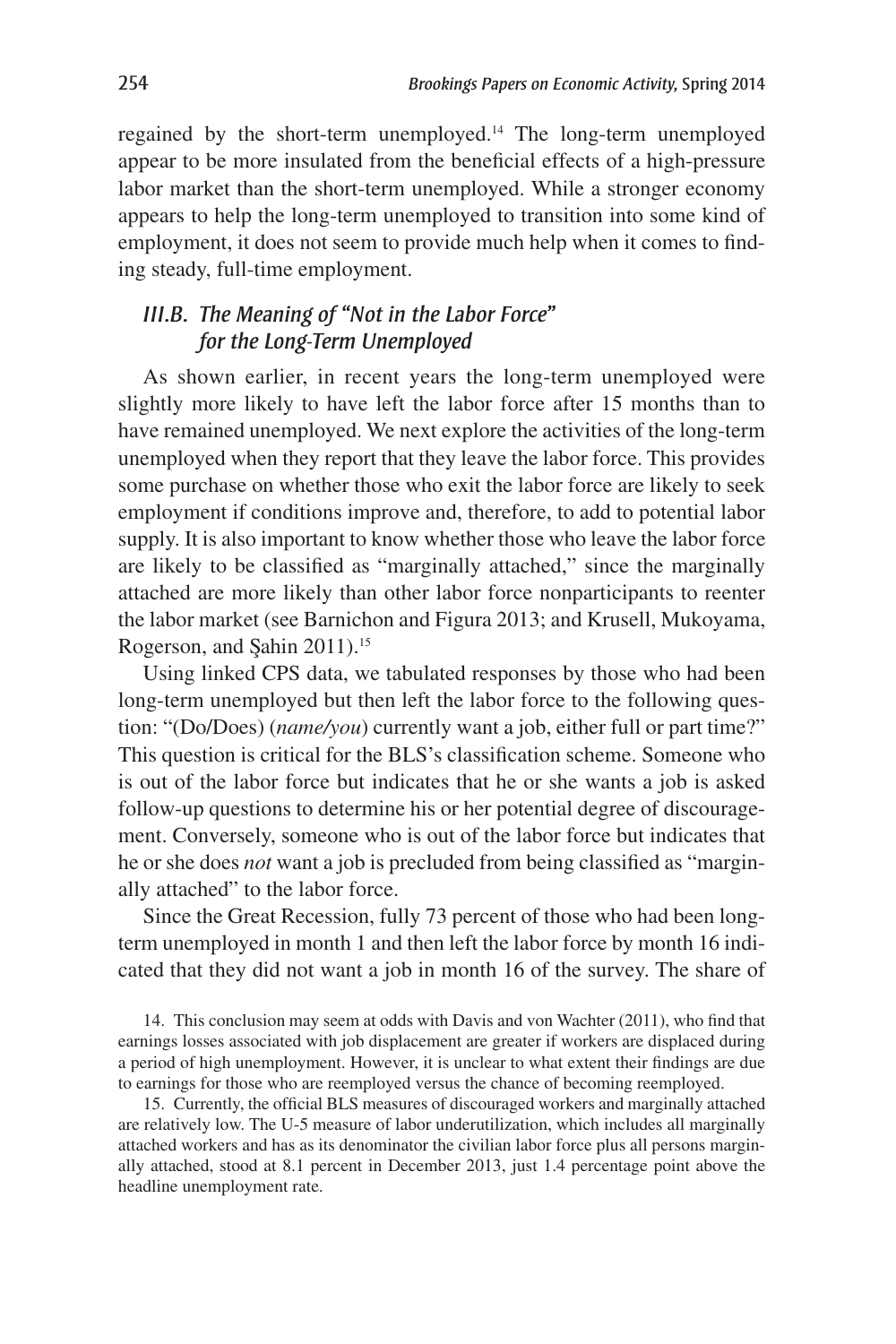nonparticipants who report that they do not want a job has trended upward over time (Barnichon and Figura 2013). Nevertheless, the large share of labor force exiters who say they no longer want a job suggests that they are exiting the labor force for an extended period of time. This is consistent with the view that many of the long-term unemployed were induced to search for a job and remained in the labor force longer than they otherwise desired in order to qualify for extended unemployment insurance benefits, and then left the labor force once benefits expired (Rothstein 2011 and Farber and Valletta 2013).

This analysis included all respondents who classified themselves as "long-term unemployed" in their first month of the survey, so it is possible that a substantial portion of these workers may have already been effectively out of the labor force by the time they were surveyed in the CPS in month 16. To test whether or not this result essentially reflects a misclassification of "long-term unemployed" workers in month 1 of the survey, we also looked at those who reported being long-term unemployed every month during months 1 through 4 and months 13 through 15 and then left the labor force in month 16. Even with this restriction on the consistency of reported long-term unemployment, more than 40 percent of these long-term unemployed workers indicated that they did not want a job in the first month that they left the labor force.

A follow-up question for those who report they do not want a job is, "What best describes (name's/your) situation at this time? For example, (are/is) (you/he/she) disabled, ill, in school, taking care of house or family, or something else?" Typically, those who leave the labor force because they no longer want a job report that they are either "taking care of house or family" or "in school" (Hotchkiss, Pitts, and Rios-Avila 2012).

Since the Great Recession, those who had been long-term unemployed in the initial interview and then left the labor force by month 16 of the survey and reported that they no longer wanted a job indicated that they were currently "taking care of house or family" (51 percent), "in school" (23 percent), or engaged in "other" unspecified activities (20 percent). Other possible responses, including "disability" (4 percent), "illness" (2 percent), and "retirement" (1 percent), had modest response rates. In comparison to the long-term unemployed, those who had been unemployed for less than 27 weeks in month 1 and then left the labor force by month 16 and reported that they no longer wanted a job were (i) nearly twice as likely to report that they were currently in school (42 percent versus 23 percent), and (ii) less likely to report that they were currently "taking care of house or family" (42 percent versus 51 percent).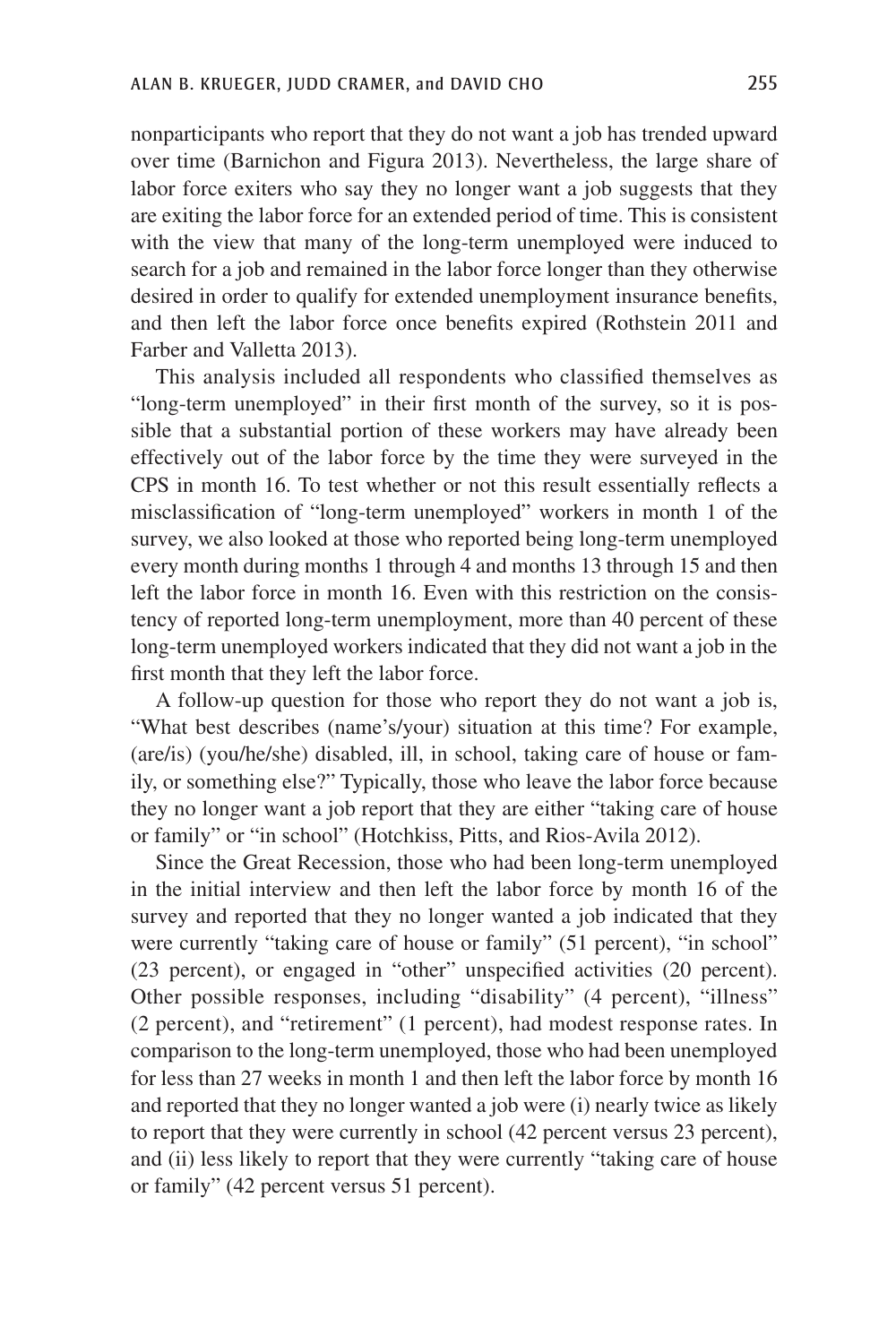The relatively low rate of long-term unemployed workers who withdraw from the labor force and report a disability suggests that the disability insurance program plays, at most, a minor role in incentivizing the long-term unemployed to withdraw from the labor force or in supporting them once they do withdraw from the labor force. This observation is also consistent with Andreas Mueller, Jesse Rothstein, and Till von Wachter's (2013) conclusion that unemployment insurance exhaustions and disability insurance take-up are unrelated across states.

Lastly, it is worth noting that the behavior of (both short- and long-term) unemployed workers who exit the labor force suggests that those who exit the labor force are likely to do so for an extended period of time. For example, since the beginning of the Great Recession, of those who were long-term unemployed in month 1 and out of the labor force in month 2, 54 percent were out of the labor force and only 25 percent were employed in month 16. For the short-term unemployed, the comparable figures are 49 percent and 33 percent. While the difference in persistence of labor force nonparticipation may not be that great, the short-term unemployed are less likely than the long-term unemployed to exit the labor force in most years (see figures 5 and 11).

## **IV. Transition Rates: Survey of Income and Program Participation**

The Survey of Income and Program Participation (SIPP) provides an alternative data set with which to examine longer-term transition rates by duration of unemployment. The SIPP has a number of strengths and weaknesses compared with the CPS. Two notable strengths are these: (i) the SIPP is specifically designed to be a longitudinal data set, and individuals who move to a new location are tracked in the survey; (ii) the sample consists of all those who enter a new spell of unemployment within the sample frame, so that unlike the CPS, it does not underrepresent short-term unemployment spells.<sup>16</sup> In terms of weaknesses, the four-month retrospective interview in each wave of the SIPP has been found to cause "seam" effects that

16. The CPS only includes ongoing spells of unemployment at the time of the survey reference week, which introduces length-biased sampling, and the CPS consequently underrepresents shorter spells of unemployment (Kiefer 1988). If the composition of the flow into unemployment is stable over time, however, the transition rates by duration of unemployment estimated from the CPS are unbiased. In the time period we examine, however, one could question whether the steady-state assumptions apply; hence, the SIPP likely provides a more representative summary of transition rates by duration of unemployment.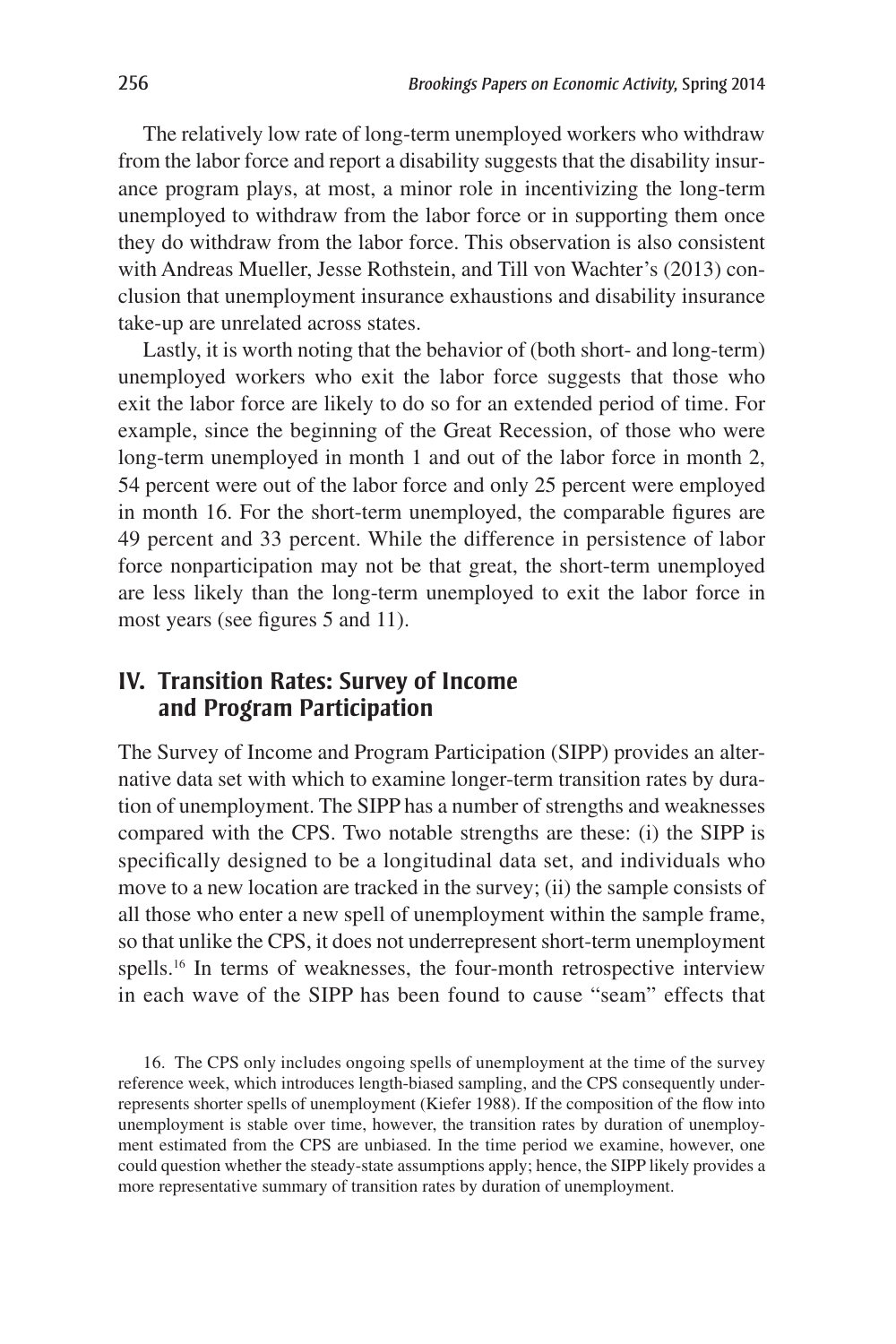influence transition rates.<sup>17</sup> In addition, the SIPP cannot be linked every year, lacks information on the duration of unemployment spells that were ongoing at the start of the survey, and has a relatively high attrition and nonresponse rate. Despite these limitations, the SIPP provides a way to assess the robustness of the transition rates estimated from the CPS.

We use data from the 1996, 2001, 2004, and 2008 SIPP panels.18 The panels vary in length from 3 years (the 2001 panel) to 5 years (the 2008 panel). We limit our sample to individuals who reported a new spell of unemployment each calendar year, and following Raj Chetty (2008) we exclude the first sample month because new spells cannot be identified that month. The definition of a jobless spell that we employ in the SIPP requires that an individual be newly unemployed; subsequent months are counted in the spell if the individual is either unemployed or out of the labor force.<sup>19</sup> This categorization differs from the CPS, which asks an unemployed worker to initially report his or her duration of unemployment (which in many cases likely includes months out of the labor force) and then increments the duration by an additional month each subsequent month the worker is without a job, available for work, and actively searching for work.

There are some advantages to using the definition of jobless spells that we apply to the SIPP. For example, a worker who is unemployed for 6 months and then exits the labor force because he becomes discouraged is counted in the CPS as either short-term unemployed, if interviewed in the first 6 months, or as out of the labor force, if interviewed after 6 months,

17. Each SIPP interview covers 4 months. The seam refers to adjacent months that cross from one interview to the next. The monthly transition rate is much higher in months that cross interviews than in months covered by the same interview. For example, in the 2008 panel, the one-month job finding rate was 23 percent between interviews and 9 to 12 percent for months covered by the same interview. The former is close to the CPS figure (which is known to be biased upward because of imperfectly serially correlated classification errors), and the latter could be biased downward because of the tendency for serially correlated classification errors within an interview.

18. The SIPP panels comprise households (and descendant households) that are interviewed at 4-month intervals, called "waves." Each SIPP panel consists of 9 to 15 waves. The sample in each wave consists of four rotation groups, each interviewed in a different month. For example, the first-wave interviews of the 2008 panel occurred from September to December 2008. The reference period for each interview is the preceding 4 months. We do not use data from pre-1996 panels because of significant changes introduced in the 1996 survey.

19. Only the first spell of the year is included for individuals with multiple jobless spells in a calendar year. Across 14 calendar years, there were 24,194 short-term jobless spells (less than 7 months) and 17,272 long-term jobless spells (7 or more months) in our SIPP sample.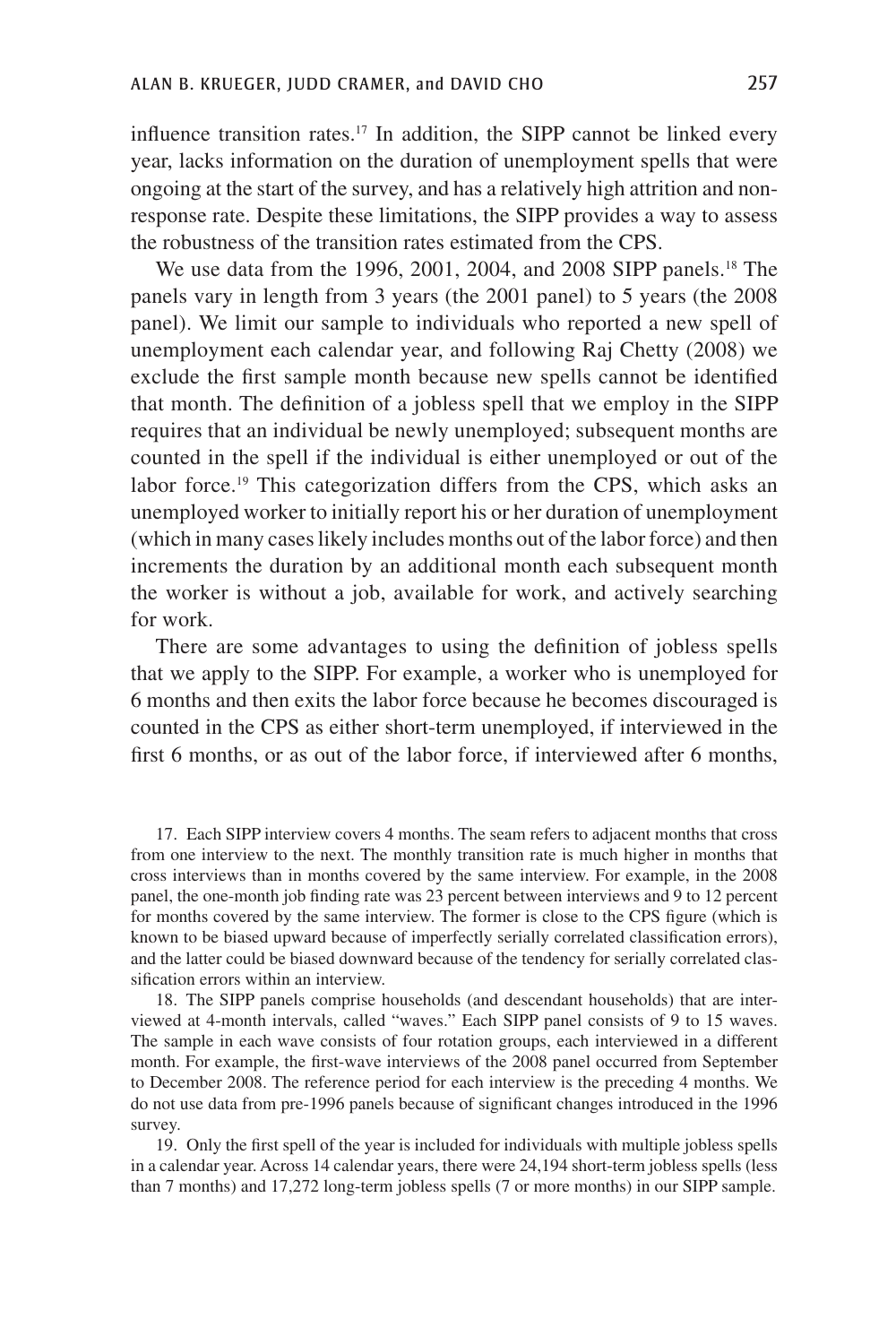and excluded from our earlier results. Such an individual would be classified as long-term jobless in the SIPP. In any event, the SIPP provides an alternative to the CPS that can be used to probe the robustness of the CPS results, and our attempts to align the SIPP spell definition more closely with the CPS did not meaningfully alter our findings.

Figure 12 shows labor force transition rates for *all* newly unemployed workers 15 months after entering unemployment, and figure 13 shows the corresponding results for the subset that became long-term jobless (those who were jobless for more than half a year). The contrast between the unconditional and conditional distributions provides an indication of the disparate outcomes between everyone who entered into unemployment and those who became long-term jobless. Paralleling the CPS analysis, the fulltime steady employment category counts workers who were employed fulltime for at least 4 consecutive months. The transition rates are reported according to the year that the jobless spell began. The figures display a pattern that is similar to the one drawn from the CPS. Among all those who became unemployed in 2012, 55 percent were employed 15 months later, and 31 percent of the long-term unemployed were employed. Twenty percent of all newly unemployed workers were in steady full-time positions a year after becoming unemployed in 2012, compared with 12 percent of the long-term jobless.

Nearly half (47 percent) of the long-term jobless were out of the labor force 15 months after entering unemployment in 2012, compared with 29 percent of all unemployed workers. Similar to the pattern in the CPS data, the labor force withdrawal rate for the long-term unemployed has risen over the course of the current recovery. Moreover, although the SIPP data are noisy, the labor force participation rate for the long-term jobless has been higher in expansionary years than in recessionary years, on average, while there is little difference in the participation rate over the business cycle for the newly unemployed.

It is harder to discern cyclical patterns in the SIPP data than in the CPS because some years are missing data, but the job finding rate for the longterm jobless does not appear to be highly cyclical. For the long-term jobless, the average transition rate into either measure of employment was almost identical for those who lost their jobs in the Great Recession years (2008–09) and those who lost their jobs in the last expansion (2004–06). The job finding rates were higher in the late 1990s expansion, but they were about the same for the long-term jobless who entered unemployment during the 2001 recession as for their counterparts who became unemployed during 1996–98. These data do not provide much support for the view that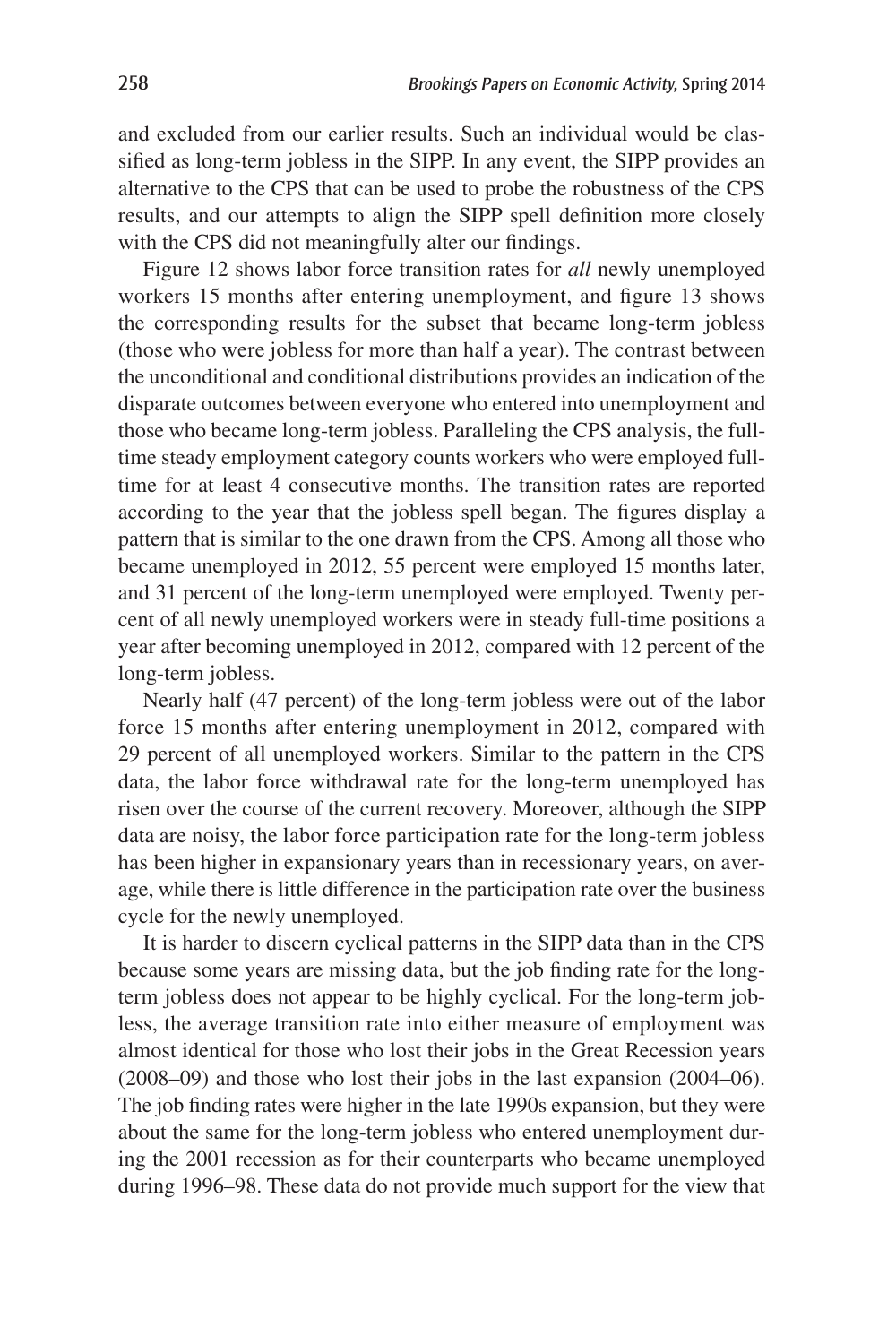

**Figure 12.** Transition Rates for All Jobless Spells, 15 Months after Start of Spell, 1996–2013

Source: Census Bureau (Survey of Income and Program Participation); National Bureau of Economic Research; authors' calculations.

a. Data cover all workers who became unemployed in the calendar year. Shading denotes recessions.

a stronger macroeconomy has coincided with improved job finding prospects for the long-term jobless.

We performed several checks on the data. First, we limited the sample to those below age 55 to avoid issues of early retirement. Second, we altered the definition of jobless spells by eliminating individuals who did not report searching for a job in at least one subsequent month after becoming unemployed. Third, we defined the duration of a jobless spell by the number of consecutive months an individual searched for a job. Fourth, we excluded individuals who reported that they were on layoff (either temporary or permanent), to preclude the possibility of recall to the workers' previous jobs. In all of these cases, our findings were qualitatively similar to those reported in figures 12 and 13.

#### *IV.A. Longer-Term Transition Rates for Continuous Joblessness*

Thus far in looking at longer-term transitions, we have defined the longterm jobless as all of those who are out of work for more than 6 months. Although this is a common convention in the United States, it is arbitrary. Indeed, we find that there is a more or less continuous relationship between duration of joblessness and hazard rates into employment or out of the labor force.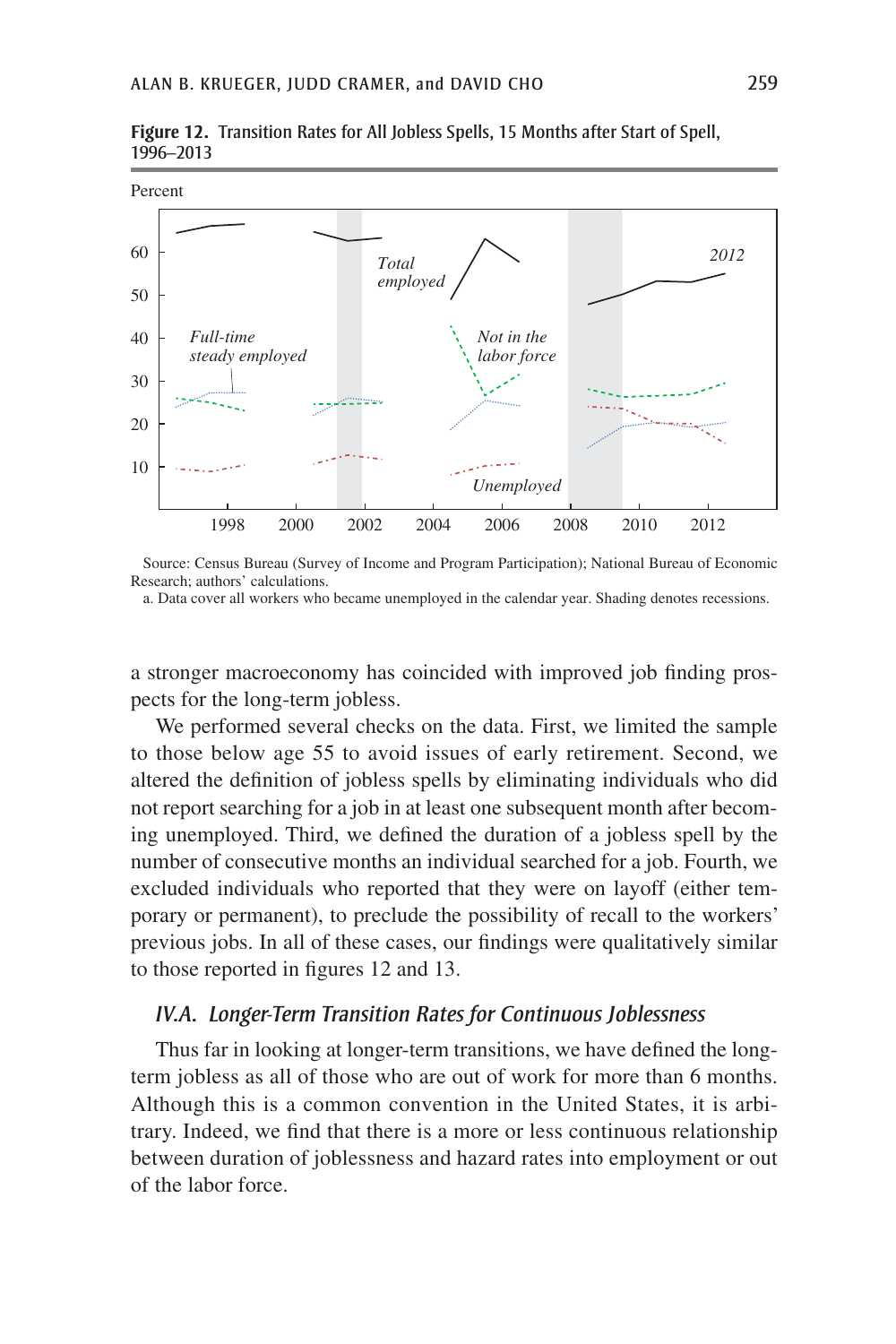

**Figure 13.** Transition Rates for Long-Term Jobless Spells, 15 Months after Start of Spell, 1996–2013a

Source: Census Bureau (Survey of Income and Program Participation); National Bureau of Economic Research; authors' calculations.

a. Data cover all workers who became unemployed in the calendar year. Once becoming unemployed, they were jobless, either unemployed or not in the labor force, for at least six consecutive months. Shading denotes recessions.

Figure 14 shows the 15-month-ahead labor force status of workers with various lengths of joblessness, for jobless spells that last from 1 to 36 months, based on the 2008 SIPP panel. The panel began in May 2008 and ended in July 2013, and the sample consists of 18,000 new jobless spells. (An individual could contribute more than one spell if that individual was employed between spells.) Spells are included in the sample until they end in employment or reach 36 months (or are censored). Labor force status is divided into four mutually exclusive groups: full-time steady employed for 4 months in a row as of 15 months later (to match the CPS definition), otherwise employed 15 months later (which includes those employed part-time and others who have not been employed full-time for 4 consecutive months), unemployed 15 months later, and not in the labor force 15 months later.

The results indicate that the likelihood of holding a full-time job for 4 consecutive months a year later (that is, in months 12–15 for someone in the first month of joblessness) tends to decline with the duration of a jobless spell. For example, at the beginning of a spell of unemployment, there was a 19 percent chance of holding a full-time, steady job a year later.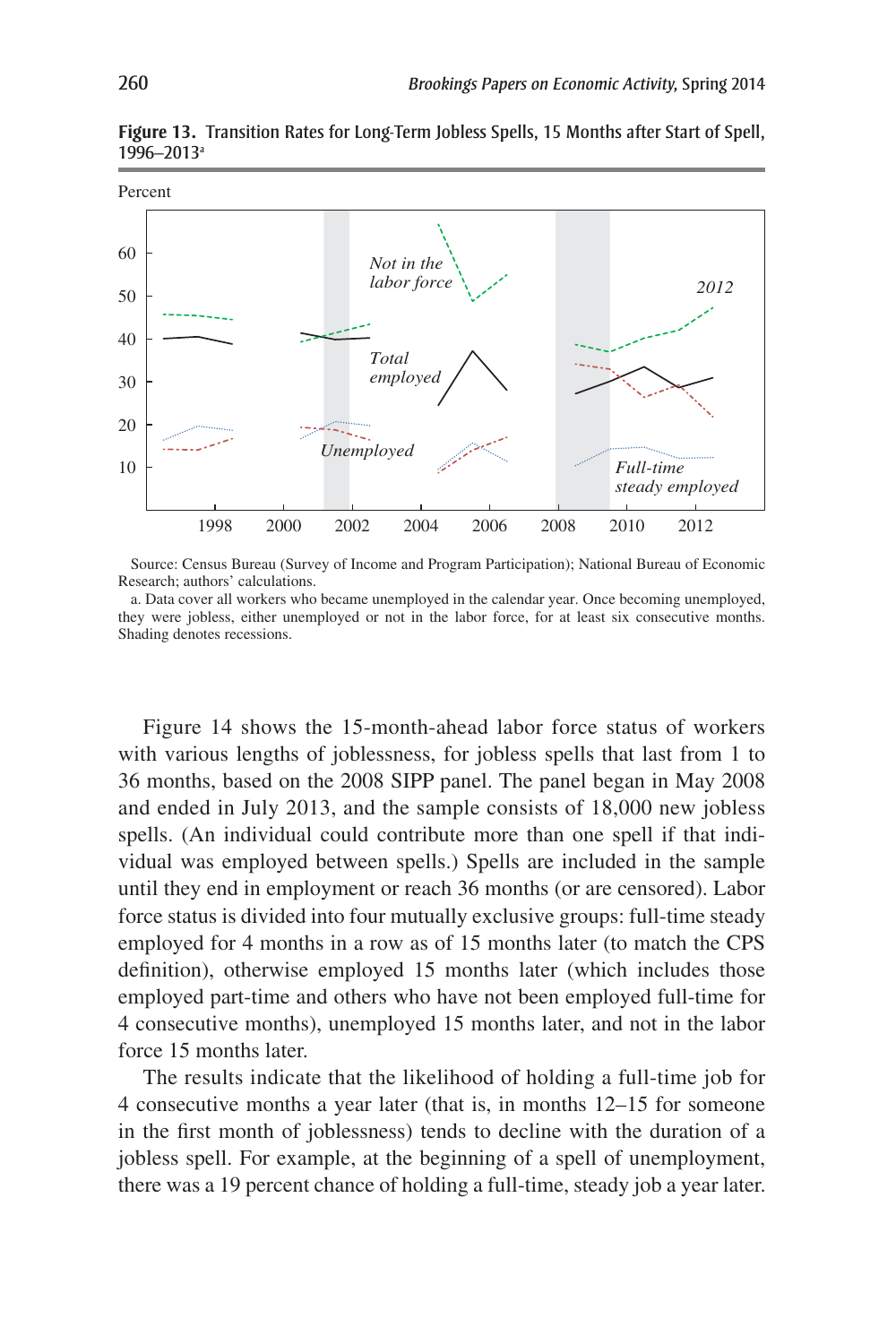

**Figure 14.** 15-Month Ahead Transition Rates for All Jobless Spells from 2008 to 2012, by Jobless Spell Duration

Source: Census Bureau (Survey of Income and Program Participation); authors' calculations. a. Data cover all workers who became unemployed from 2008 to 2012.

For those who were jobless for 6 to 18 months, that probability hovered around 10 percent, and for those who were jobless for 24 months the probability fell to about 6 percent. The probability fell even further, to 4 percent, for those who were jobless for 3 years. The finding that there was only a 19 percent chance of obtaining a full-time, steady job a year after the start of a spell of unemployment reflects the fact that many unemployed workers became long-term unemployed in this period, which was also evident in the CPS comparisons.

The SIPP data also show a declining probability that a jobless worker will hold any job 15 months down the road. A rising share of the jobless tend to leave the labor force as the duration of joblessness increases, while the share unemployed 15 months in the future tends to gradually decline after 6 months of joblessness. These results suggest that assigning the status of long-term unemployed to all those who have been out of work for more than 6 months is an oversimplification that glosses over the poorer prospects of those who have very long jobless spells. Nonetheless, the division does capture substantial differences in the longer-term outcomes between the short- and long-term jobless. It is also a better approximation when it comes to the odds of finding steady, full-time work a year later, given the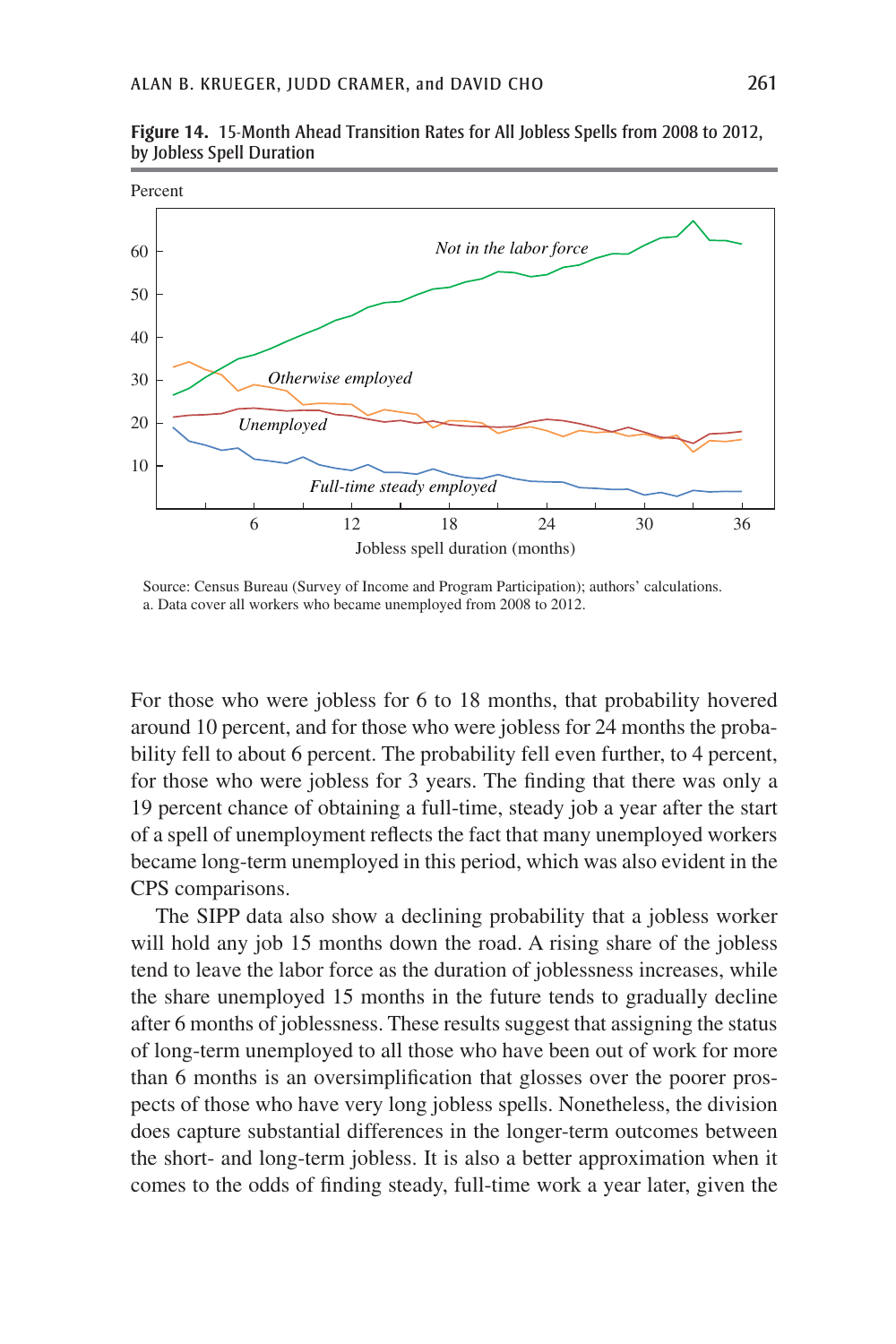similarity in that transition rate for those out of work for 6 to 18 months, a group that represents a large share of the long-term unemployed.

# **V. Transition Rates: Work Trends Survey**

A third data set that we use to examine longer-term transition rates is the Work Trends Survey (WTS), which was conducted by Knowledge Networks for Rutgers University's Heldrich Center for Workforce Development (Zukin, Van Horn, and Stone 2011). The first wave of the WTS was conducted in August 2009. Respondents were asked whether they had been unemployed at any time in the previous 12 months as well as their labor force status at the time of the survey. A total of 1,202 unemployed workers were interviewed and then re-interviewed up to three times, with the final survey taking place in August 2011. The WTS allows for a comparison of ongoing spells and spells that were completed during the year. One weakness in the WTS survey, however, is that individuals who were unemployed in 2009 but out of the labor force as of August 2009 were not asked their duration of unemployment, so they are omitted from our analysis. The WTS data are also likely to suffer from other measurement problems, such as errors in respondents' recall of their unemployment duration during the initial survey, but they nonetheless provide an alternative vantage point for viewing the 2-year labor force transition rates for those who were unemployed in the 12 months ending in August 2009.

Table 3 reports a tabulation of the WTS data. The combined sample of ongoing and completed spells indicates that 63 percent of those who were (or had been) short-term unemployed in the 12 months ending in August 2009 were employed in August 2011, compared with 47 percent of those who were (or had been) long-term unemployed in the 12 months ending 2009. The survey has information on full-time status as of August 2011, and the percentage-point gap is just as large: 38 percent versus 22 percent. The long-term unemployed were a bit more likely to have left the labor force, but the labor force participation rate in the WTS data is considerably higher than in the CPS or SIPP, probably because those who had withdrawn from the labor force by August 2009 were necessarily excluded from the sample. In view of the fact that the transition rate is over a period of 2 years as opposed to 15 months, the job finding results are generally consistent with the CPS and SIPP data. Nevertheless, the stronger attachment to the labor force exhibited by both the short-term and long-term unemployed in the WTS data is surprising.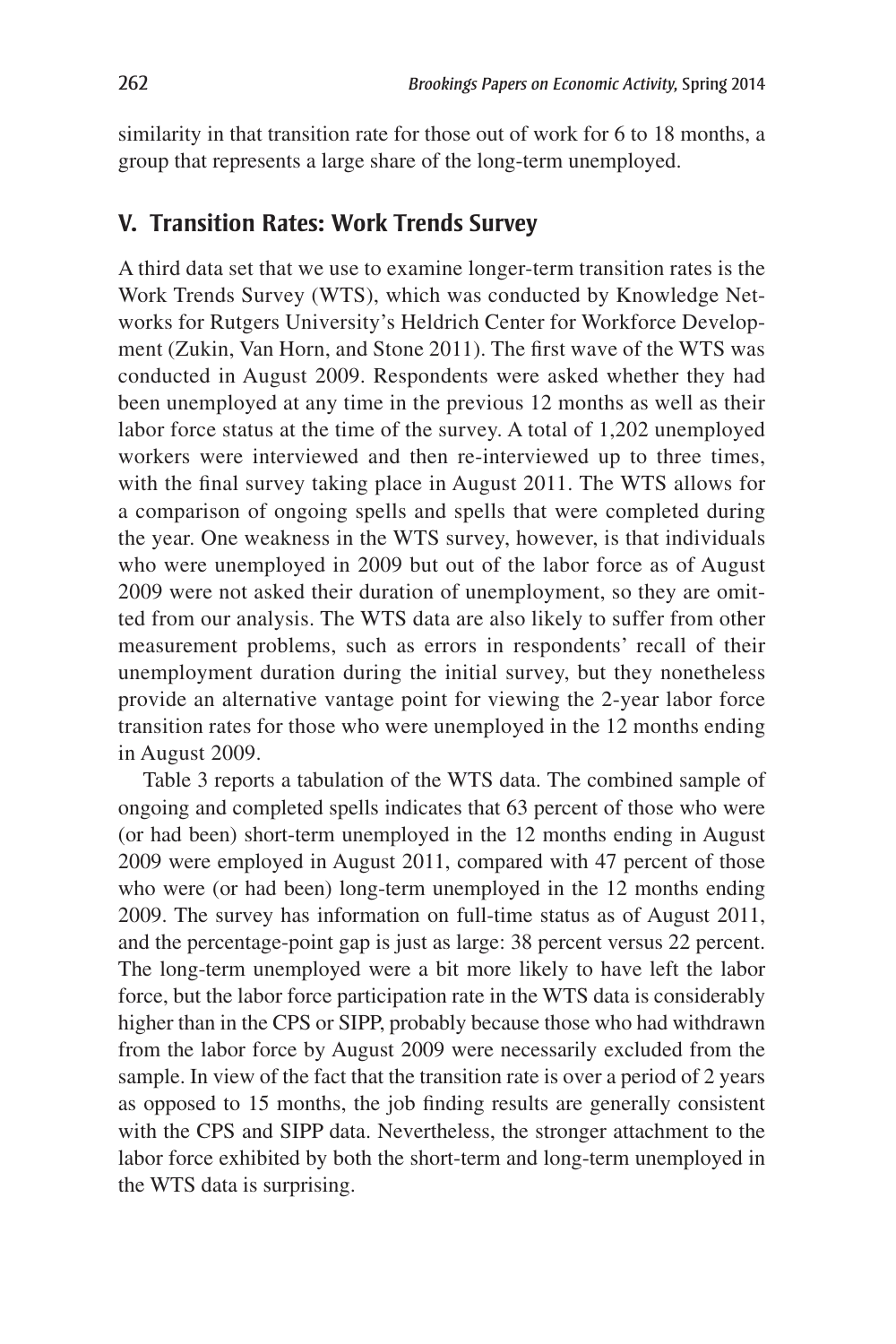| Labor force status 2 years later | Sample:                     |                               |          |  |
|----------------------------------|-----------------------------|-------------------------------|----------|--|
|                                  | Ongoing spells <sup>c</sup> | Completed spells <sup>d</sup> | Combined |  |
| Employed                         | 52.7                        | 83.5                          | 63.1     |  |
| Employed full-time               | 23.7                        | 67.3                          | 38.4     |  |
| Not in the labor force.          | 15.6                        | 8.1                           | 13.1     |  |
| Unemployed                       | 31.8                        | 8.4                           | 23.9     |  |
| N                                | 175                         | 82                            |          |  |

|  |  |  |  |  | Table 3. Long-Term Labor Force Transitions from Work Trends Survey <sup>a</sup> (percent) |  |
|--|--|--|--|--|-------------------------------------------------------------------------------------------|--|
|--|--|--|--|--|-------------------------------------------------------------------------------------------|--|

Long-term unemployed<sup>b</sup>

Short-term unemployed

| Labor force status 2 years later | Sample:                     |                                 |          |  |
|----------------------------------|-----------------------------|---------------------------------|----------|--|
|                                  | Ongoing spells <sup>c</sup> | $Completed$ spells <sup>d</sup> | Combined |  |
| Employed                         | 42.4                        | 84.5                            | 47.7     |  |
| Employed full-time               | 15.8                        | 67.4                            | 22.3     |  |
| Not in the labor force.          | 15.8                        | 3.3                             | 14.2     |  |
| Unemployed                       | 41.8                        | 12.2                            | 38.1     |  |
| N                                | 284                         | 30                              |          |  |

Source: Heldrich Center's Work Trends Survey, Roper Center; authors' calculations.

a. Sample of those who were unemployed at some point between August 2008 and August 2009. Results use sample weights from first wave.

b. Long-term were either unemployed for more than six months in August 2009 or had been unemployed for more than six months in the previous year before gaining employment.

c. Refers to those out of work at the time of initial survey.

d. Refers to those who were employed by the time of the initial survey.

As one would expect, completed spells represent a larger share of all spells for the short-term unemployed (32 percent) than for the long-term unemployed (10 percent). The distribution of labor force status 2 years after the August 2009 survey is much more similar between the short-term and long-term unemployed for those who had completed their spell of unemployment as of the initial survey than it is for those who were in ongoing spells at that time. Comparing the ongoing spells with the combined sample, the gap in employment between the short-term and long-term unemployed is larger in the combined sample (using either measure of employment). There are many possible sources of these differences between the ongoing and combined sample. For example, the spells in the combined sample started a bit earlier in calendar time than the spells in the completed sample, and the composition of the newly unemployed could have changed over 2008–09. In any case, the estimates point to a 20–25 percent lower job finding rate for the long-term unemployed than the short-term unemployed, and a 33–42 percent lower rate for full-time jobs. These rates encompass the range of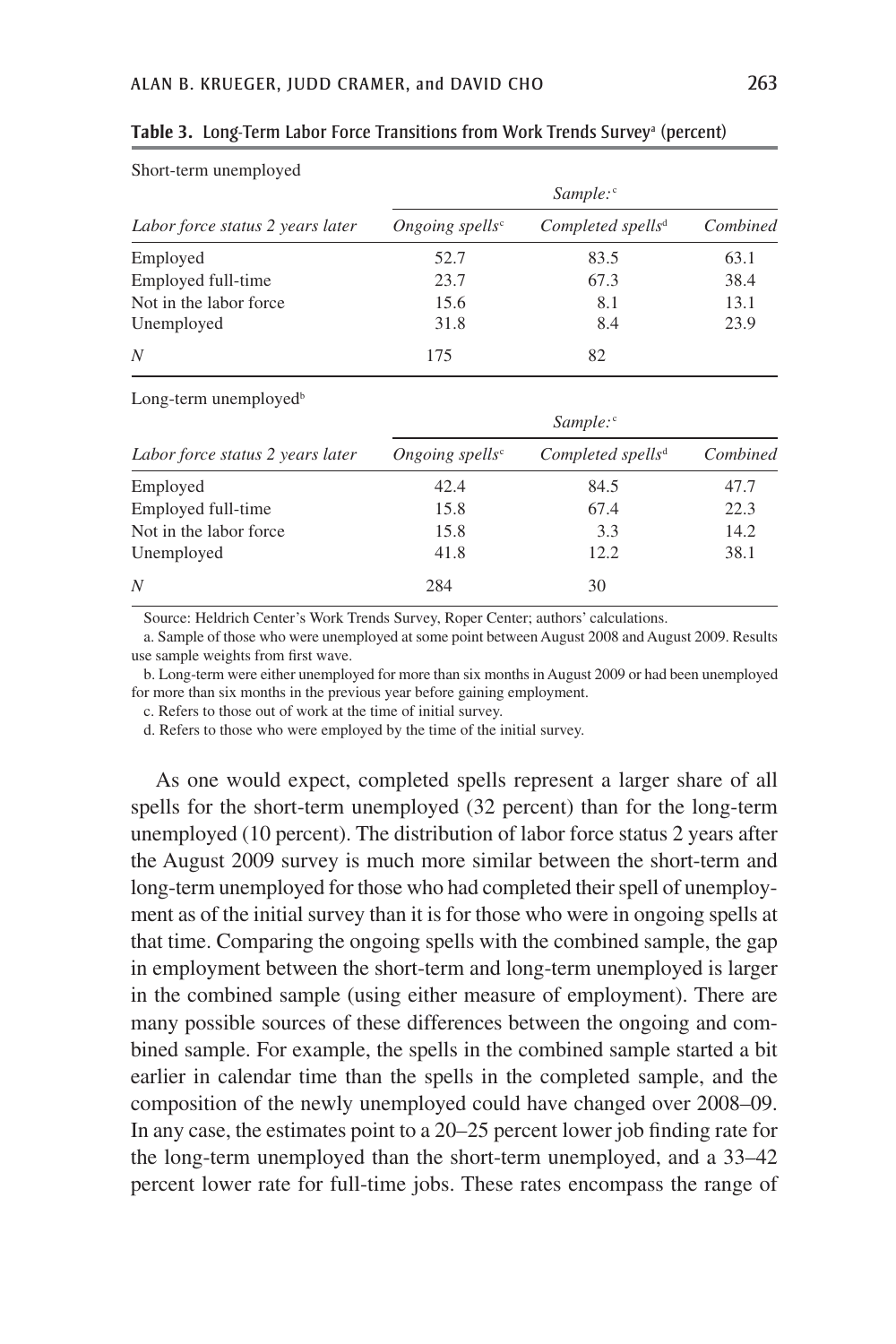| Short-term unemployed            | Sample:        |                  |          |  |
|----------------------------------|----------------|------------------|----------|--|
| Labor force status 2 years later | Ongoing spells | Completed spells | Combined |  |
| Employed                         | 50.7           | 87.2             | 63.8     |  |
| Employed full-time               | 27.3           | 71.4             | 43.3     |  |
| Not in the labor force.          | 15.6           | 3.4              | 12.6     |  |
| Unemployed                       | 33.7           | 9.4              | 23.6     |  |
| N                                | 142            | 54               |          |  |

**Table 4.** Long-Term Labor Force Transitions from Work Trends Survey, Excluding Recalla (percent)

Long-term unemployed

| Labor force status 2 years later | Sample:        |                  |          |  |
|----------------------------------|----------------|------------------|----------|--|
|                                  | Ongoing spells | Completed spells | Combined |  |
| Employed                         | 41.2           | 88.1             | 47.0     |  |
| Employed full-time               | 16.4           | 61.4             | 23.3     |  |
| Not in the labor force.          | 16.4           | 7.5              | 14.6     |  |
| Unemployed                       | 42.5           | 4.4              | 38.4     |  |
| N                                | 259            | 23               |          |  |

Source: Heldrich Center's Work Trends Survey, Roper Center; authors' calculations.

a. Excludes workers who reported that there is "a good chance" or "some chance" they could work for their former employer. See table 3 notes for additional details.

estimates from the CPS and SIPP, despite the surveys' varying designs, definitions of unemployment, and spans of time between surveys.

Lastly, the WTS data can be used to exclude individuals who expected to be recalled to their previous job in August 2009 (table 4). Sixteen percent of the unemployed workers surveyed in 2009 reported that they had a "good chance" or "some chance" that they could return to their former employer. If we drop these individuals from the sample, the pattern of transition rates by duration of unemployment is notably similar. For example, in the combined sample, 43 percent of the short-term unemployed were in full-time jobs 2 years later, compared with 23 percent of the long-term unemployed. This suggests that the possibility of recall does not account for the difference in reemployment rates between the short-term and long-term unemployed in this sample.

# **VI. Regional Differences within the United States**

Some states are further along than others in recovering from the Great Recession. As of 2013, 11 states had unemployment rates that were below their average over the 25 years before the Great Recession (from 1982 to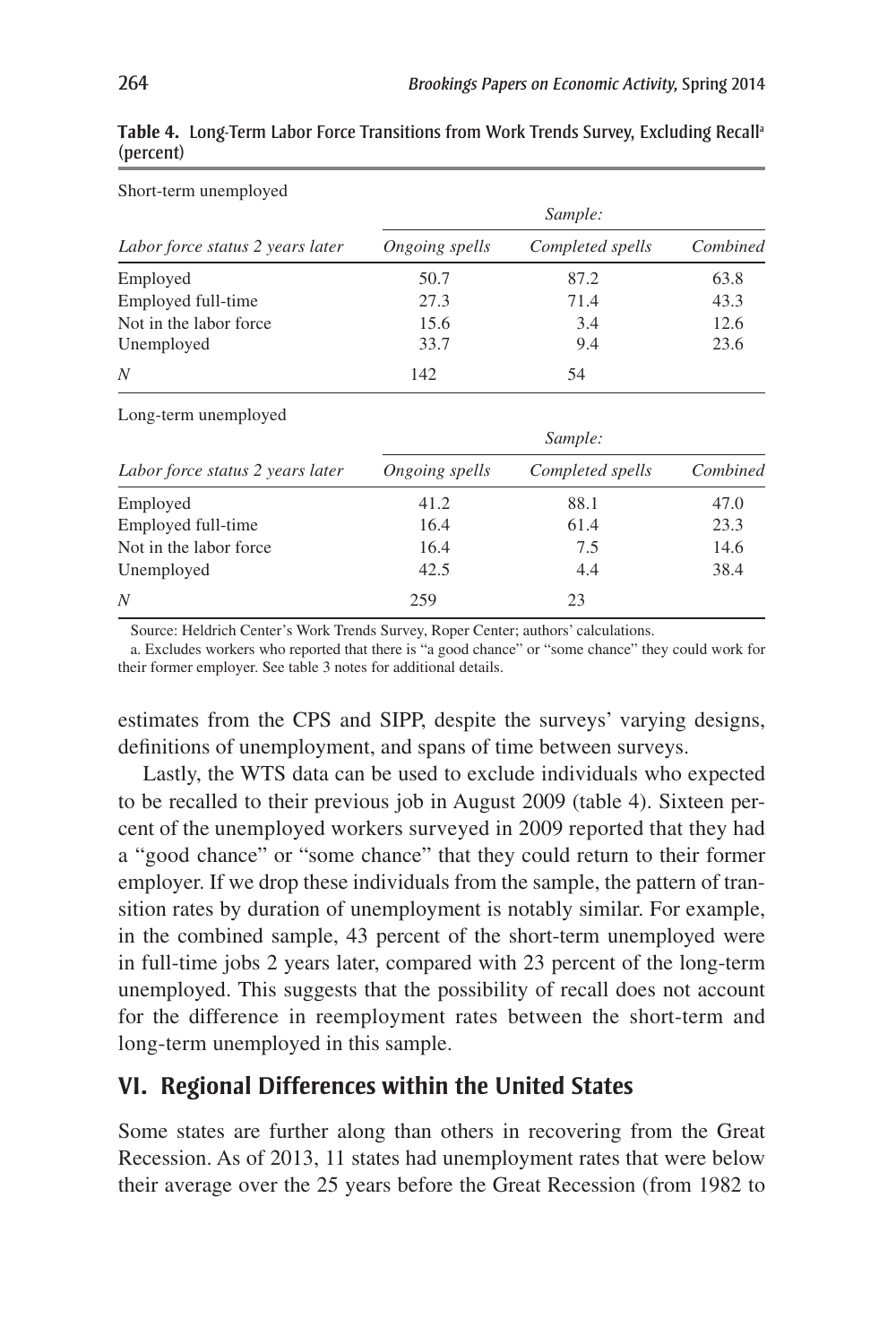

**Figure 15.** Long-Term Unemployed Share by Whether State Is above or below Long-Run Unemployment Average, 1982–2013a

Source: Authors' calculations using Current Population Survey Longitudinal Population Database (see Nekarda 2009); National Bureau of Economic Research; Bureau of Labor Statistics.

a. Shading denotes recessions.

2007). These states provide a possible indication of how the long-term unemployed could fare in a stronger economy. Our analysis suggests that long-term unemployment remains an unprecedented problem even in states that are currently experiencing low unemployment compared to their historical norm. The low-unemployment-rate states, many of which have benefited from a boom in energy production, are Alaska, Iowa, Louisiana, Montana, North Dakota, Oklahoma, Texas, Utah, Vermont, West Virginia, and Wyoming. The average unemployment rate in these 11 states in 2013 was 5.2 percent, compared with 7.2 percent in the rest of the country.

The shares of long-term unemployment in the two sets of states are shown in figure 15, based on tabulations of the CPS each year from 1982 to 2013. The states with 2013 unemployment rates below their 25-year average also had relatively low unemployment and low long-term unemployment shortly before the Great Recession. Long-term unemployment grew dramatically in the low-unemployment-rate states during the Great Recession, reaching almost 35 percent of total unemployment in 2011, well above prerecession levels; for comparison, the previous high nationwide was 26 percent. The states with higher unemployment rates had a peak long-term-unemployment share of 45 percent, but the rise in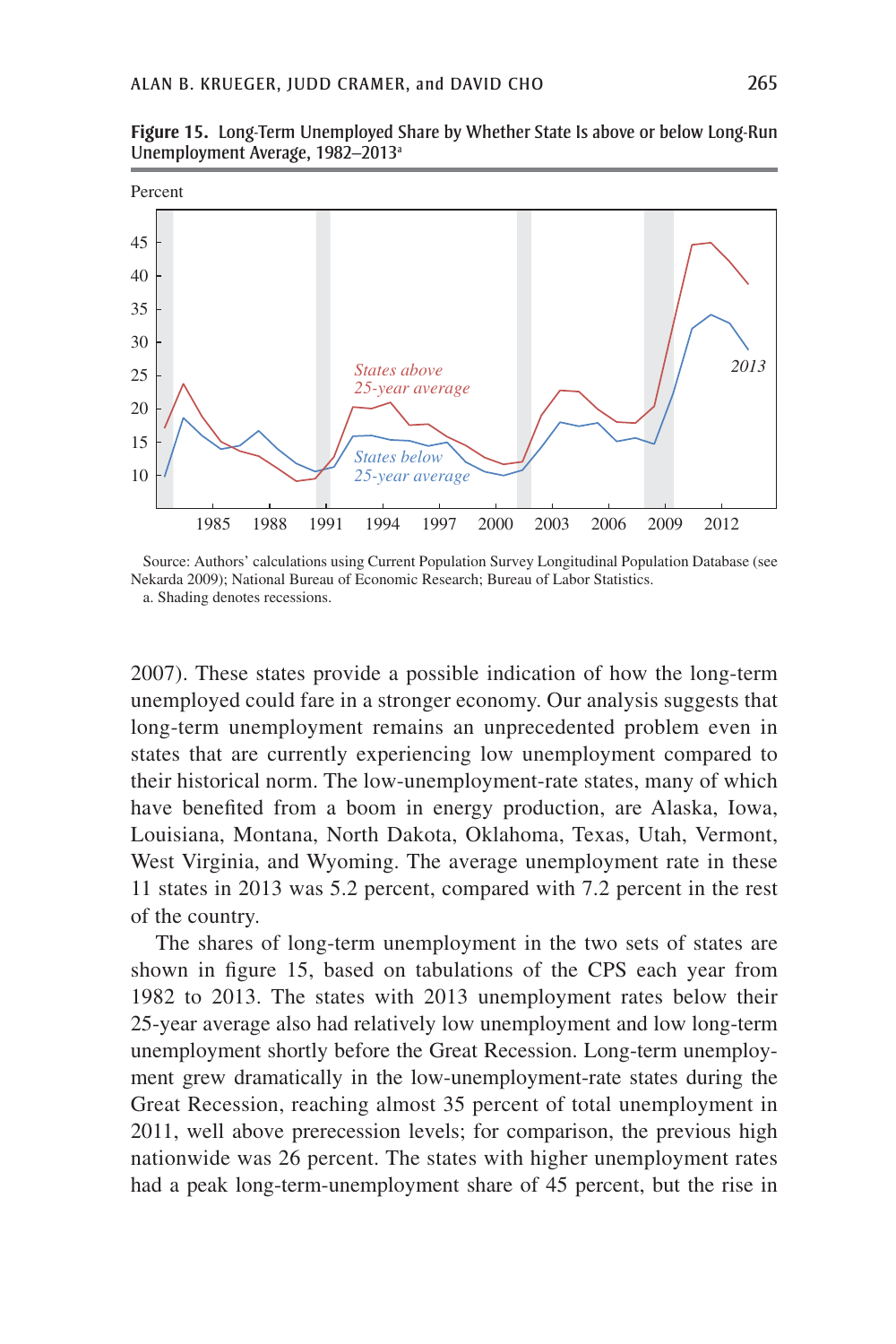long-term unemployment in these states started from a higher base. The long-term unemployment shares have fallen at about the same pace in both sets of states, down 6 percentage points from their peak in both groups. Even in states where the unemployment rate had fallen below its historical average, however, in 2013 the share of long-term unemployed workers exceeded the previous nationwide peak.

To compare the longer-term prospects of the unemployed in both groups of states, we next examine long-term transition rates by duration of unemployment, using matched CPS data. The six panels in figure 16 show the transition rates of the unemployed into: (upper panels) any employment 15 months later; (middle panels) full-time, steady employment starting a year later; and (lower panels) being out of the labor force 15 months later. The left-hand graph of each panel displays results for the short-term unemployed and the right-hand graph for the long-term unemployed. The figures do not show much evidence that the long-term unemployed are faring notably better in transitioning to employment in the low-unemployment states than they are in the high-unemployment states.

In the last year (2013), however, there has been an encouraging sign that the long-term unemployed are more likely to transition to full-time, steady positions in the low-unemployment states. It will be important to monitor whether this spike in transitions into steady employment continues. (It is also worth noting that despite this spike, 85 percent of the long-term unemployed in the low-unemployment states still had not managed to find steady, full-time employment a year after being initially surveyed.) The short-term unemployed, by contrast, have shown more consistent signs of improved job finding outcomes in the low-unemployment states since the start of the recovery. That pattern is consistent with the nationwide time-series evidence in table 2, which shows a stronger response to economic conditions by the short-term unemployed than by the long-term unemployed.

The two lower graphs in figure 16 show that labor-force exit rates have been roughly comparable in both sets of states, especially for the shortterm unemployed in the postrecession period. The labor force withdrawal rate for the long-term unemployed during the recovery has been slightly higher in the low-unemployment states than in the high-unemployment states, highlighting the risk that the long-term unemployment rate may return to normal because many of the long-term unemployed eventually exit the labor force. This issue is explored further in the calibration exercise in the next section.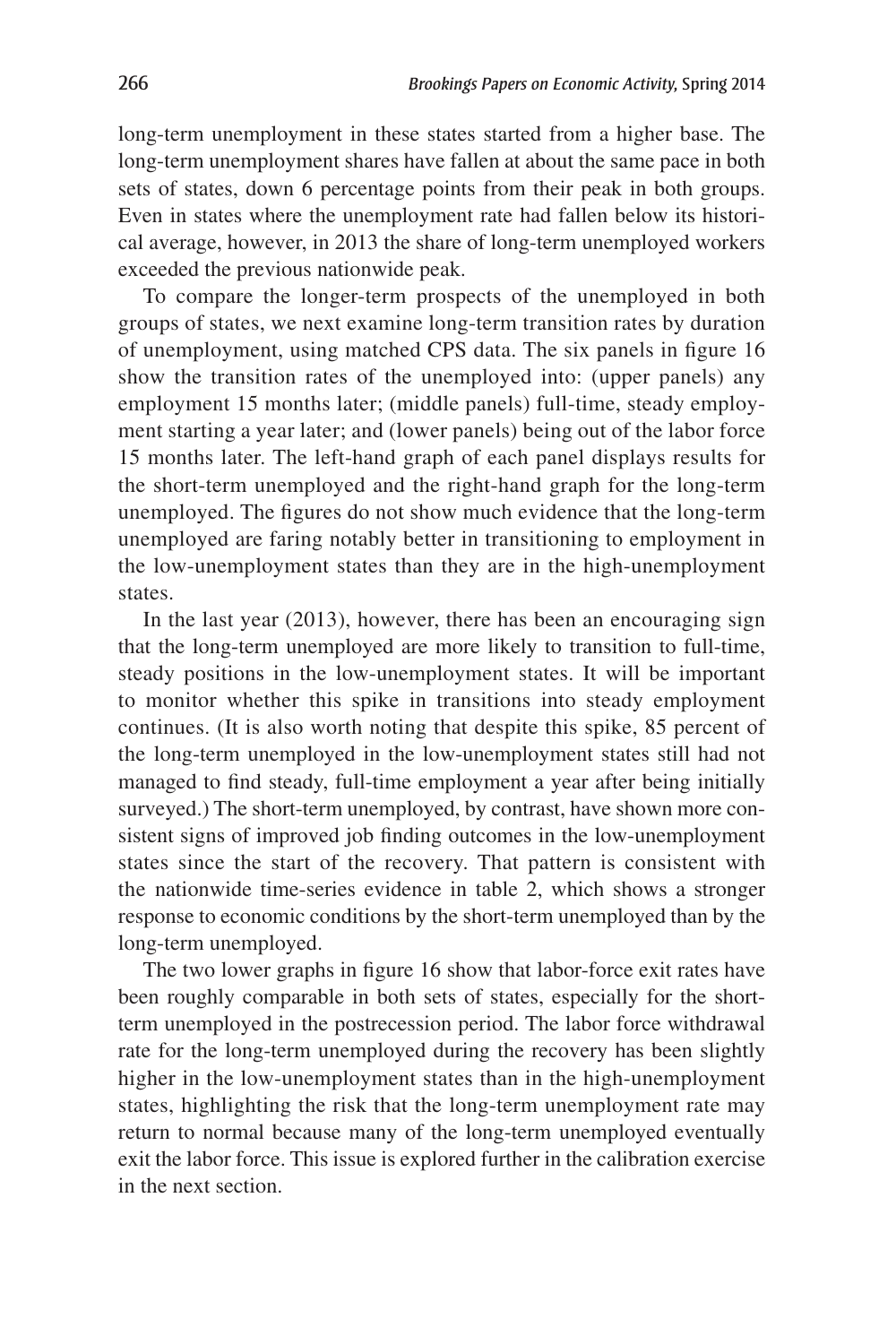



Source: Authors' calculations using Current Population Survey Longitudinal Population Database (see Nekarda 2009); National Bureau of Economic Research.

a. Shading denotes recessions. Year on *x*-axis represents the survey entry year. Long-term unemployed defined as unemployment duration greater than 26 weeks.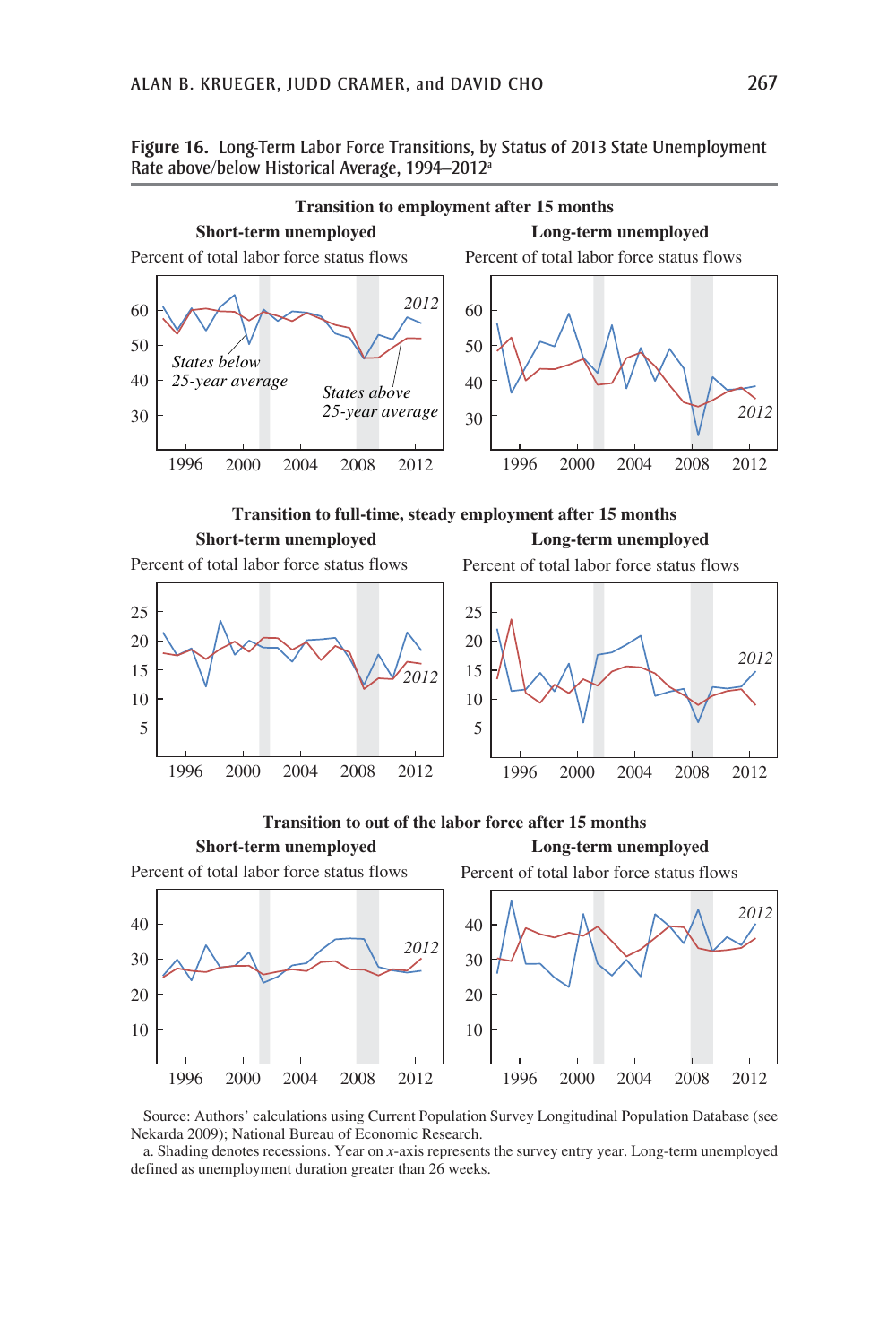

Figure 17. Job Vacancy Rate vs. Unemployment Rate, 2000–14<sup>a</sup>

Source: Bureau of Labor Statistics (Job Openings and Labor Turnover Survey, Current Employment Statistics, and Current Population Survey).

a. Job vacancy rate is defined as job openings as a percentage of the sum of job openings and total nonfarm payroll employment.

# **VII. Calibration Model**

As is well known, after the Great Recession the relationship between vacancies and the unemployment rate, known as the Beveridge curve, shifted outward, with more vacancies than predicted given the high unemployment rate.20 Figure 17 shows the Beveridge curve using the total unemployment rate, and figure 18 shows that this relationship is stable using the shortterm unemployment rate. One possibility is that, after a severe shock, the Beveridge curve shifts out because of slow job growth, a rise in long-term unemployment, a reduction in overall match efficiency, and a decline in labor force exits, particularly among the long-term unemployed. The path of unemployment and vacancies could eventually loop back to the original Beveridge curve position because many of the long-term unemployed

<sup>20.</sup> See Hobijn and Şahin (2012) for international evidence.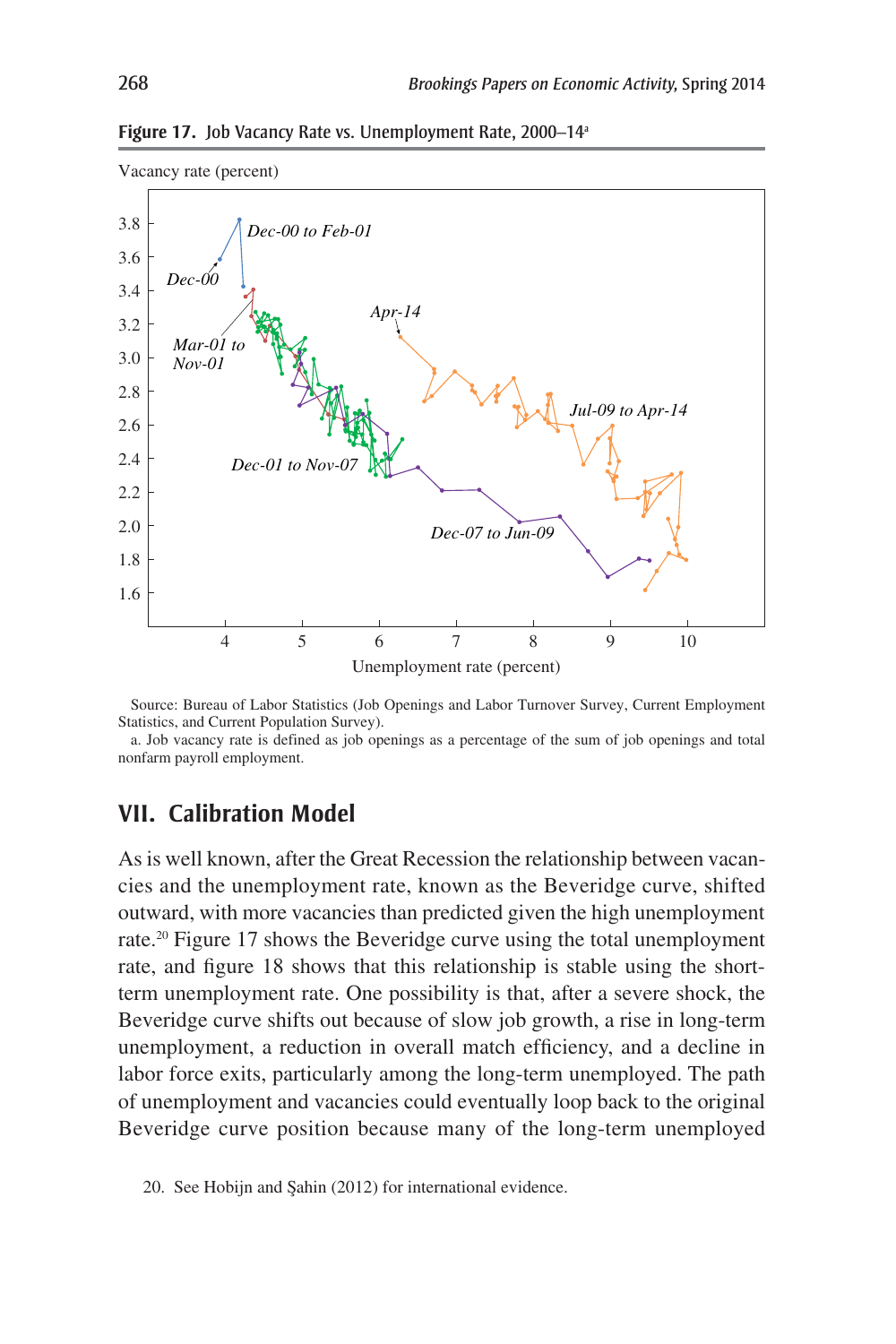

**Figure 18.** Job Vacancy Rate vs. Short-Term Unemployment Rate, 2000–14a

Source: Bureau of Labor Statistics (Job Openings and Labor Turnover Survey, Current Employment Statistics, and Current Population Survey). a. See figure 17 notes for details.

exit the labor force or (less likely) find a job, and the unemployment rate reflects a lower share of long-term unemployed workers after a time.<sup>21</sup> Our goal in this section is to explore these hypotheses with a calibrated model of labor force flows and job matching in which the labor force withdrawal rate by duration eventually moves back to its historical norm.

Specifically, we extend the calibration model in Kroft and others (2014). Kroft and colleagues estimate a search and matching model that is a simplification of Dale Mortensen and Christopher Pissarides (1994) and Robert Shimer (2005), with slight adjustments to help fit the data (for example to adjust for population growth and inconsistencies in flow data and reported durations). They focus on workers age 25 to 54 to avoid issues concerning the aging of the baby boom and increased school attendance. The authors

<sup>21.</sup> See Blanchard and Diamond (1989 and 1994) for a prescient discussion of loops around the Beveridge curve and a model based on the assumption that employers rank job applicants based on their duration of unemployment.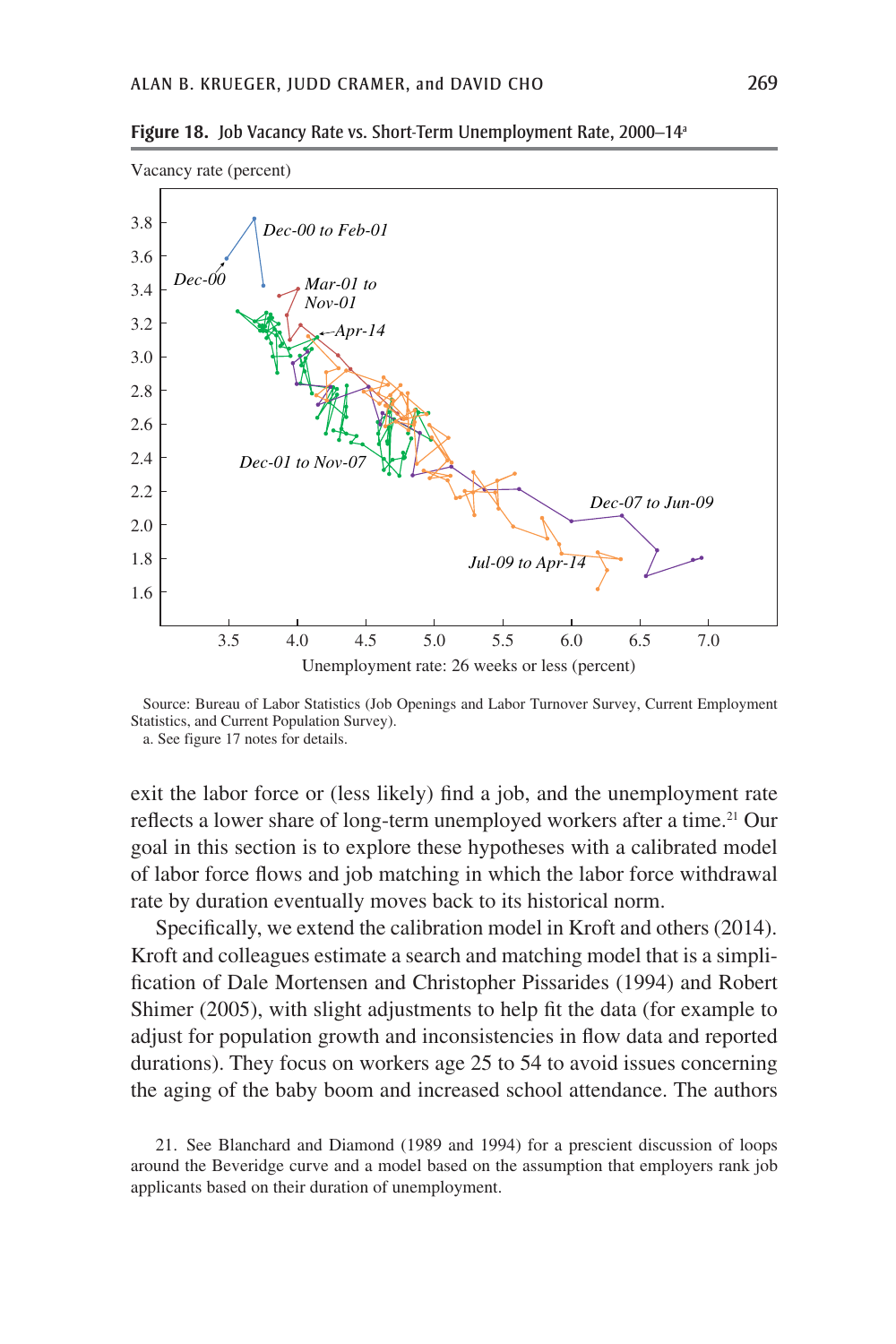assume that the unemployed (*U*) and nonparticipants (*N*) "meet" job openings according to a Cobb-Douglas "meeting function":

$$
M(U+sN,V)=m_{0}(U+sN)^{\alpha}V^{1-\alpha},
$$

where *M* are meetings, *s* is the weight on the meeting efficiency of those not in the labor force relative to the unemployed, and *V* are vacancies. The authors assume that the share of meetings that go to the unemployed equals their share of search-intensity weighted nonemployment:  $\frac{U}{V}$  $\frac{C}{U + sN}$ . The remaining meetings go to those not in the labor force, who are assumed to be hired if they obtain a meeting. The authors further assume that the probability that a meeting results in a hire for an unemployed individual is a declining function of his or her duration of unemployment, *A(d),* where *d* is duration. The authors then estimate  $\alpha$  and  $s$  to minimize the distance between the actual job finding rates for the unemployed and those not in the labor force between 2002 and 2007, and the predicted flows from the model:

Probability of moving from unemployment to employment =  $A(d)m_0 x_t^{1-\alpha}$ .

Probability of moving from out of the labor force to employment =  $sm_0 x_t^{1-\alpha}$  where  $x_t = \frac{V_0}{U_t + \alpha}$  $U_t + sN$ *t*  $\frac{V_t}{I_t + sN_t}$  and  $m_0$  is a constant.

Using the predicted job finding rates for the unemployed by duration and those not in the labor force, as well as actual transition rates into nonemployment and the actual path of vacancies, Kroft and others (2014) are able to capture most of the rise in the share of long-term unemployed workers as a result of the slowdown in job vacancies that accompanied the Great Recession, as opposed to a change in the labor market performance of the long-term unemployed relative to the short-term unemployed. However, their model generates only a modest loop around the Beveridge curve that quickly returns to the original position.22

22. This observation is based on our replication of their model. In particular, when we replicated their model we also found a rise in the share of the long-term unemployed that mirrored the observed data. When we projected the Beveridge curve using their model, there was only a slight outward shift in the curve after the Great Recession that returned to the original position by late 2012, whereas the actual unemployment rate has not returned to the original curve as of this writing (June 2014). Intuitively, this finding resulted because their meeting function generated job growth, and a consequent drop in unemployment, that was stronger than observed in the recovery because it did not allow for a lower meeting rate of the long-term unemployed.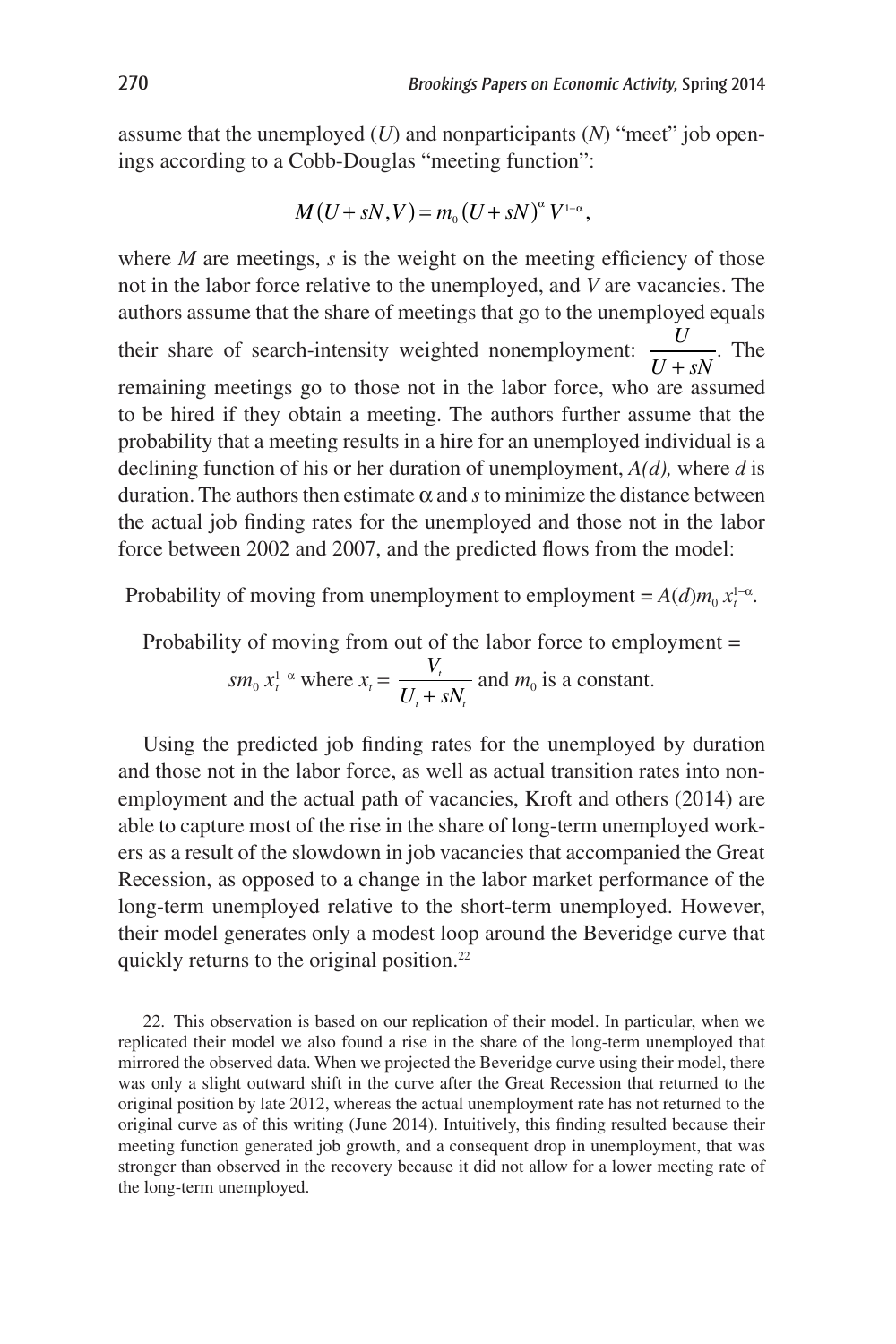We extend their model in two important respects. First, using data from 2002–07, we estimate a job matching function, rather than a meeting function, of the form:

$$
J=(U_s+\delta U_L+\xi N)^{\alpha}(V)^{1-\alpha},
$$

where *J* is the number of jobs being filled by the nonemployed,  $U_s$  is the number of short-term unemployed workers,  $U<sub>L</sub>$  is the number of longterm unemployed workers, *N* is the number of nonparticipants, and *V* is the number of vacancies. The parameters  $\delta$  and  $\xi$  reflect the potentially lower match efficiency of the long-term unemployed and nonparticipants. The short-term unemployed are defined as those with less than 27 weeks of unemployment, while the long-term unemployed are those with 27 weeks or more of unemployment. We estimate the parameters of the matching function by minimizing the distance between the system of equations for flows into employment for nonparticipants, short-term unemployed, and long-term unemployed using monthly CPS data.<sup>23</sup> The estimated coefficients (with bootstrapped standard errors in parentheses) are:  $\delta = 0.60$  (.03),  $\xi = 0.29$  (.01), and  $\alpha$  is 0.79 (.06). Kroft and others (2014) implicitly assumed that  $\delta = 1$  in their meeting function, although they allowed for differential job finding rates for the short- and longterm unemployed because their meeting function is combined with *A*(*d*) terms to generate job matches. Their estimate of *s* was close to our estimate of  $\xi$ .

Kroft and others (2014) imposed the same labor force withdrawal rate for the short-term and long-term unemployed. While this was plausible in the immediate aftermath of a recession, over time the labor force withdrawal rate tends to rise as the economy recovers, especially for the longterm unemployed (see figure 5). Our second extension is that we allow for differential labor force withdrawal rates by duration of unemployment.

We follow Kroft and others (2014) in letting the observed number of vacancies, labor force withdrawal rates, and transitions into unemployment evolve as they did from January 2008 forward. We also follow Kroft and others and assign a duration of unemployment to those who initially transition from nonparticipant to unemployed, and those who transitioned from employed to unemployed, based on the observed distributions in that

<sup>23.</sup> To be more precise, the parameters were estimated using the labor force flows for those with more or less than 26 weeks of unemployment, and ensuring that the stocks of the number of unemployed workers implied by the transition rates match the actual CPS stocks of those with 6 and 7 months of unemployment.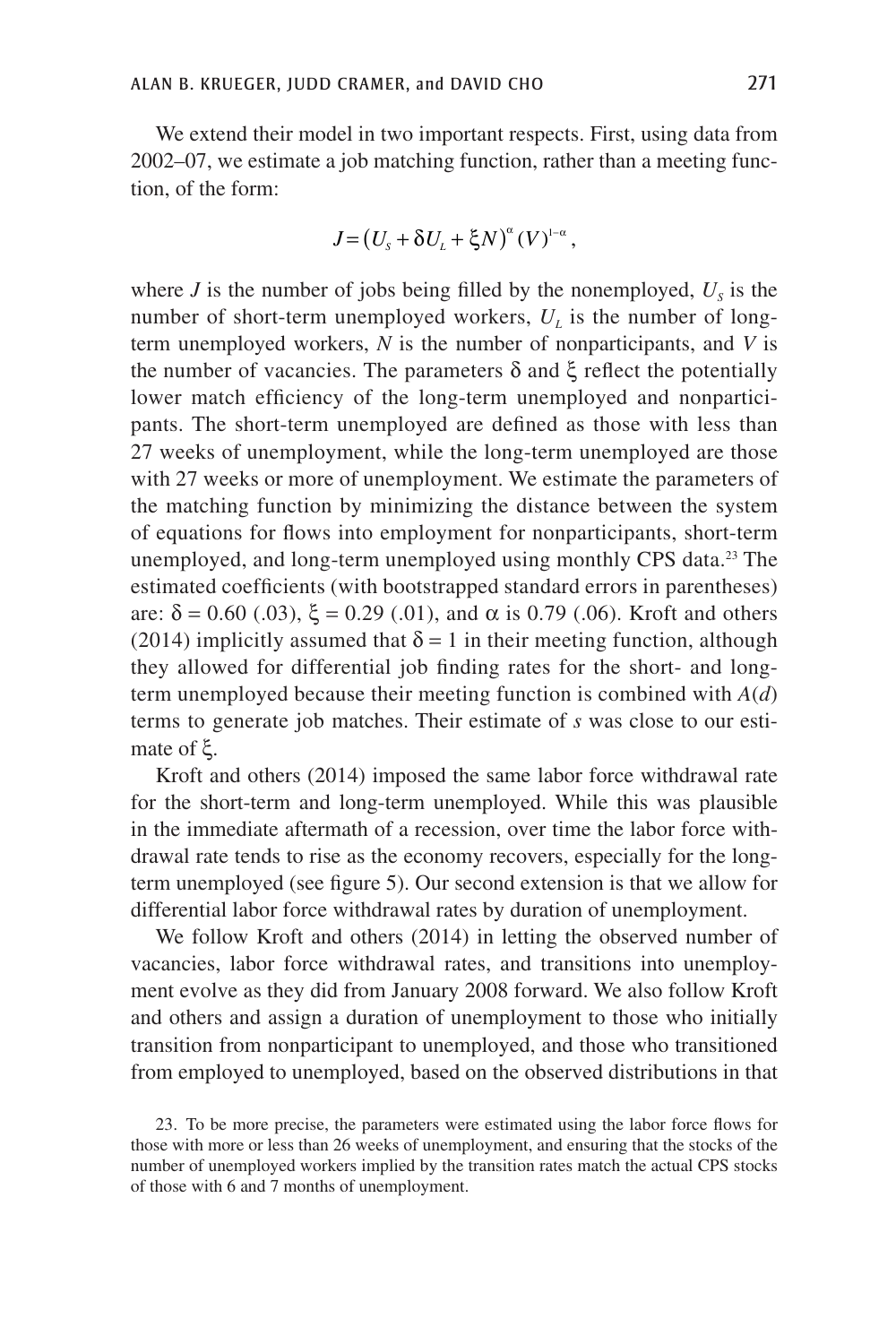

**Figure 19.** Calibrated Beveridge Curve, Actual vs. Simulated, 2000–13a

Source: Bureau of Labor Statistics (Current Population Survey and Job Openings and Labor Turnover Survey); authors' calculations.

a. Both vacancy and unemployment rates are percentages of the labor force ages 25 to 54.

calendar year. For those who remain unemployed from one period to the next, we increment their duration of unemployment by 1 month.

Figure 19 uses our matching function estimated over the period 2002–07 to project the Beveridge curve from 2008 to 2013. The projection seems to match the broader trends in the data reasonably well. The calibrated model predicts an outward shift in the Beveridge curve similar to what has been observed. In 2012 and 2013, the projection begins to move back toward the original Beveridge curve. The projection initially underpredicts the 5-percentage-point rise in the unemployment rate from January 2008 to October 2009 by one percentage point, and remains slightly to the left of the actual data. This under-prediction is consistent with Robert Hall and Sam Schulhofer-Wohl (2013), who find that there has been a steady downward drift in matching efficiency in the 2000s.<sup>24</sup> As the labor force exit rate of both the long- and short-term unemployed began to rise, the projection began to move closer to the original Beveridge curve. As of December 2013, the model predicts that the unemployment rate would be 0.8 percentage point lower than the actual rate. As a whole, however, the calibrated model seems to capture the broad outlines of the shift of the

24. Hall and Schulhofer-Wohl's analysis focuses on eight different types of job seekers to control for heterogeneity.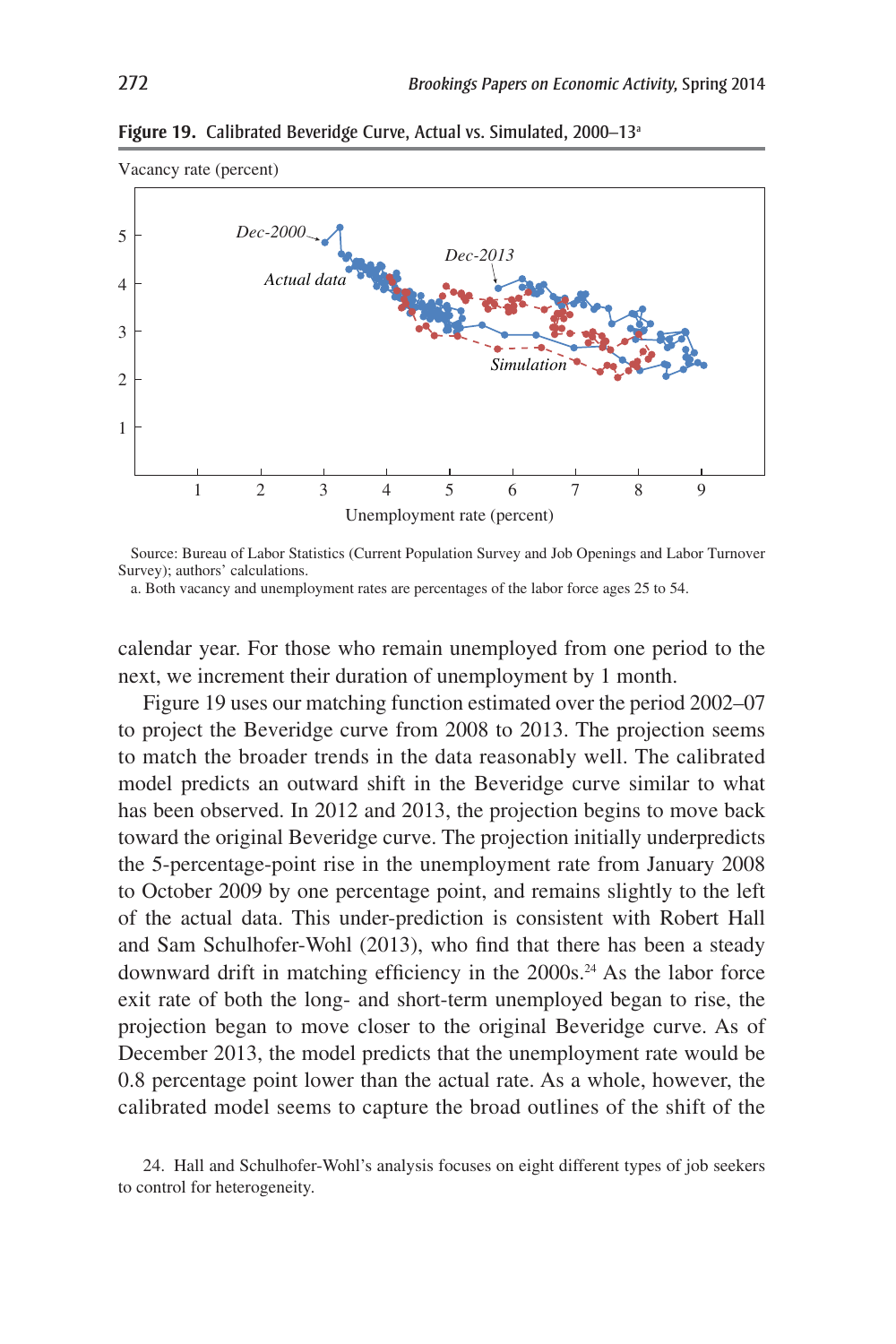

**Figure 20.** Calibrated Beveridge Curve with 2006–07 Average Labor Force Exit Rates, 2000–13a

Source: Bureau of Labor Statistics (Current Population Survey and Job Openings and Labor Turnover Survey); authors' calculations.

a. Both vacancy and unemployment rates are percentages of labor force ages 25 to 54.

Beveridge curve reasonably well. The root mean square error between the actual unemployment rate and projection based on the calibrated model is 0.9 percentage point.

We next use the calibrated model to investigate the impact on unemployment of the cyclical path of labor force withdrawals by duration of unemployment. As mentioned earlier, labor force exits collapsed for the long-term unemployed during the Great Recession and in the ensuing few years, before rising in the direction of their historical average. What impact did this pattern have on the unemployment rate and shift in the Beveridge curve? Figure 20 presents calibrated results where we impose the labor-force withdrawal rates for the long-term and short-term unemployed that occurred in 2006–07, just before the recession, each year going forward. Had labor force withdrawal rates not collapsed and instead remained at their 2006–07 levels, the figure indicates that the loop around the Beveridge curve would have been much more circumscribed and short-lived. The unemployment rate would have been underpredicted by 3 percentage points under this scenario. The root mean squared error in this counterfactual model rises to 1.6 percentage points, substantially worse than the fit when the actual path of labor force participation by duration of unemployment is used in the model.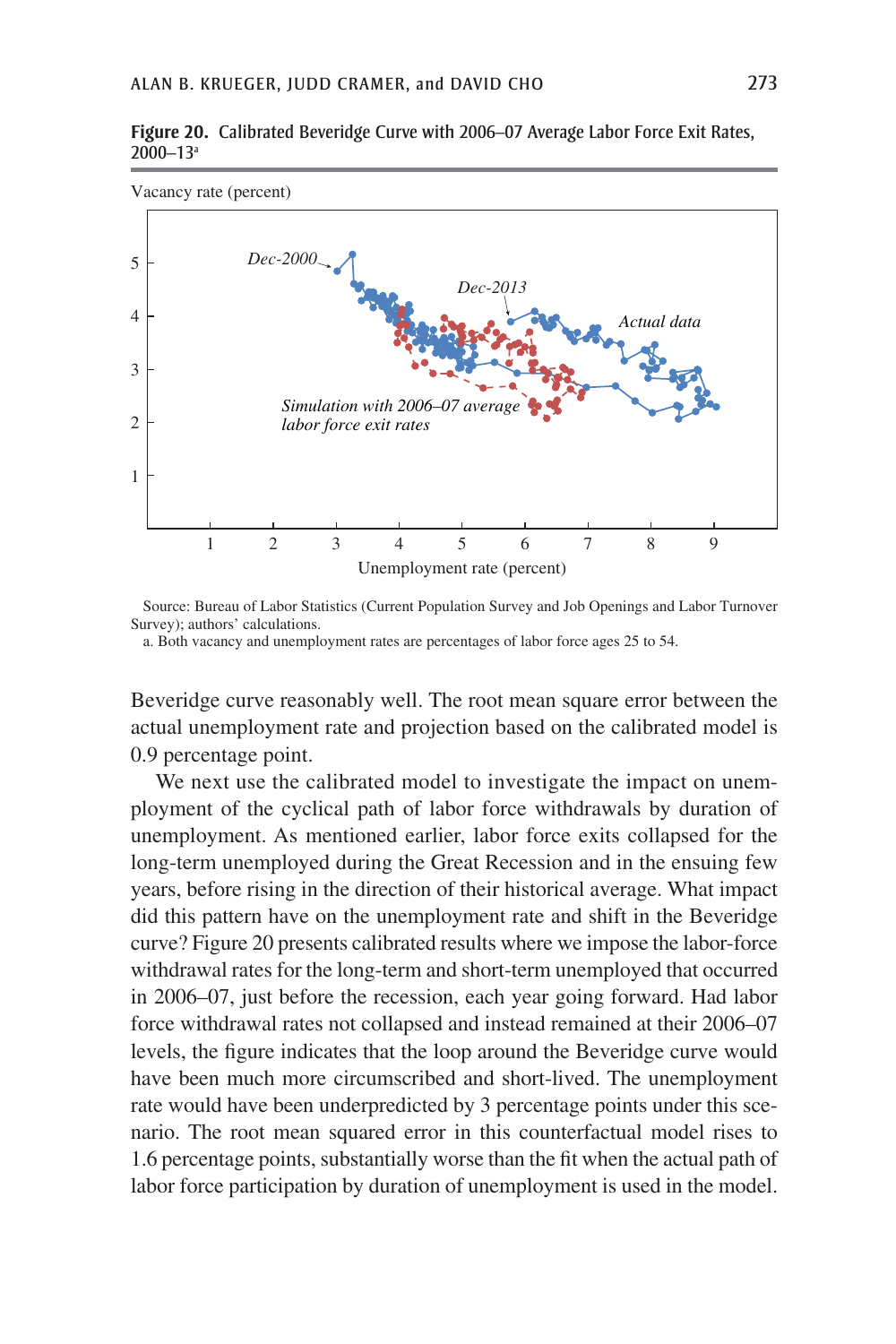To explore the role of the gradual increase in labor force withdrawal by the unemployed since the unemployment rate peaked in October 2009, we conducted another counterfactual exercise, in which we maintained the labor force withdrawal rates for the short-term and long-term unemployed at their October 2009 levels and projected the unemployment rate through December 2013 using the estimated matching function and all of the other realized flow data. Compared to the calibrated model (with the same matching function and realized flow variables, including actual labor force withdrawal rates) the unemployment rate was 1.3 percentage points higher in the counterfactual projection. Thus, the increase in labor force withdrawal rates from October 2009 through December 2013 appears to account for a little over one percentage point of the 3.2-percentage-point drop in the unemployment rate for prime-age workers. In this period, the labor force withdrawal rate for the short-term unemployed had returned to close to its historical average, while the rate for the long-term unemployed was still below it.

To probe what the calibration exercise implies going forward, we extended the projections through 2016 starting with the data observed for December 2013. Vacancies are treated as exogenous in the model; we assumed that vacancies grow at the same rate as they have over the last 2 years (31,000 per month). The labor force exit rates of the long- and shortterm unemployed are assumed to linearly return from their December 2013 levels to their 2006 averages by 2016, an assumption that appears consistent with the 2002–07 recovery and current trends (see figure 5), as are the other flows to nonemployment. Under these assumptions, figure 21 shows that by December 2016 the labor market is projected to almost return to the original Beveridge curve. This implies that the combination of rising labor force withdrawal rates and lower match efficiency for the long-term unemployed can account for a loop around the Beveridge curve.

Lastly, figure 22 shows the share of prime-aged workers who are predicted by the model to be long-term unemployed each month since December 2007. The matching function does a relatively good job of capturing the rise in the share of long-term unemployment from 2009 to 2010.<sup>25</sup> An extension of the calibrated model implies that as vacancies and matches rise, coupled with labor force withdrawal rates returning to their earlier, higher levels, long-term unemployment is expected to decline gradually, although by the end of 2016 its share is projected to remain well above prerecession levels.

25. The increases in the share of long-term unemployed at the beginning of 2011 and 2012 are due to a feature of the calibration model: at the beginning of the year, the distribution of unemployment spells for those who entered unemployment from employment or out of the labor force is updated to correspond to the actual distribution for such workers in that calendar year.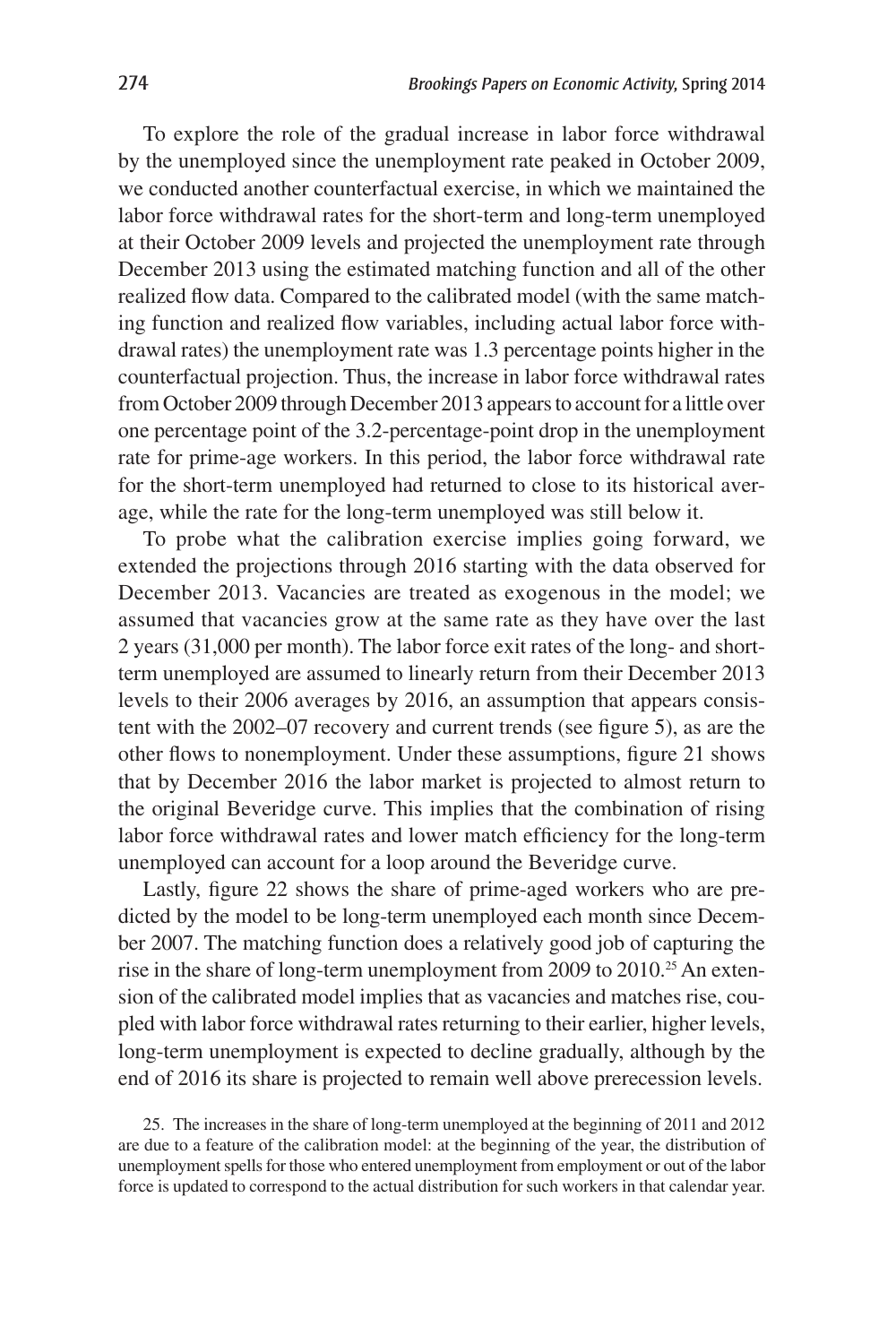

**Figure 21.** Forecast of Beveridge Curve if Labor Force Outflows Return to 2006 Level, 2000–12 and 2013–16 (Projected)a

Source: Bureau of Labor Statistics (Current Population Survey and Job Openings and Labor Turnover Survey); authors' calculations.

a. Vacancy and unemployment rates are percentages of labor force ages 25 to 54.

### **Figure 22.** Long-Term Share of Unemployment from Calibration, 2007–12 and 2013–16 (Projected)a



Source: Bureau of Labor Statistics (Current Population Survey and Job Openings and Labor Turnover Survey); authors' calculations.

a. Long-term unemployment is defined as greater than 26 weeks.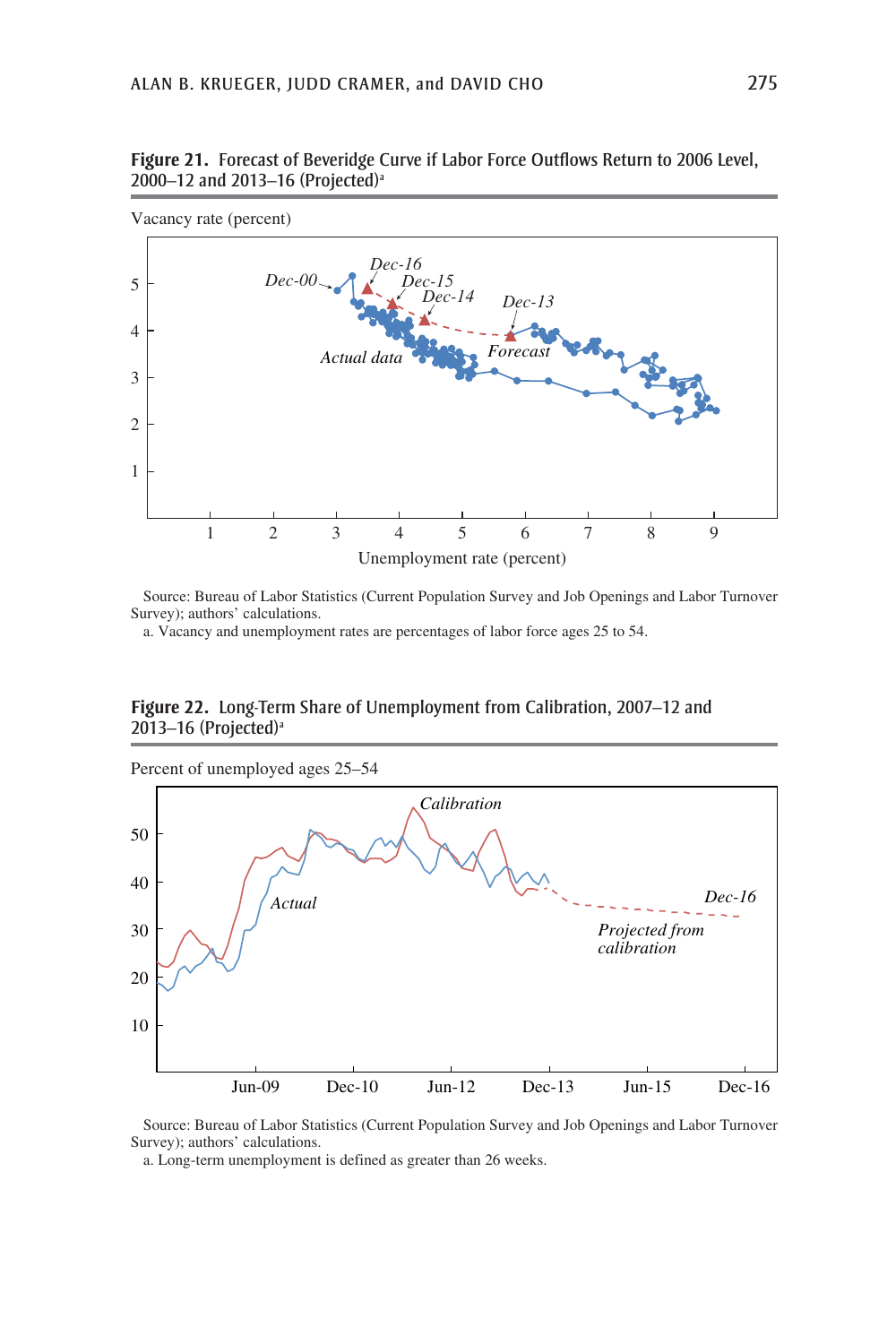We conclude from this exercise that the varying pattern of labor force withdrawal by unemployment duration is an important feature of the job market. Moreover, the fact that a similar pattern was observed in the past recovery suggests that labor force withdrawal of the long-term unemployment rate is historically an important (but unfortunate) mechanism by which the labor market returns to equilibrium.

## **VIII. Conclusion**

The Great Recession and subsequent recovery have been distinguished by an exceptionally high rate of long-term unemployment. The extent to which the long-term unemployed actively search for a job and transition into employment or grow discouraged and exit the labor force will determine the degree of effective slack in the economy. Across a variety of data sets, over a horizon of 1 to 2 years the job finding rate among the long-term unemployed is about 20 to 40 percent below that of the short-term unemployed. Although the long-term unemployed have about a 1 in 10 chance of moving into employment in any given month, when they do return to work their new jobs are often transitory. After 15 months, the long-term unemployed are more than twice as likely to have withdrawn from the labor force as to have settled into steady, full-time employment. And when they do exit the labor force, the unemployed tend to say that they no longer want a job, suggesting that many labor force exits could be enduring. Furthermore, our calibration exercise suggests that the decline and gradual rise in labor force exits of the long-term unemployed over the business cycle plays an important role in the outward and then inward shift of the unemployment-vacancy relationship.

Past research has found many benefits of a high-pressure labor market, such as wage growth and upward career mobility, but many of those benefits do not appear to accrue to the long-term unemployed.26 Job finding rates are more sensitive to the state of the business cycle for the shortterm unemployed than they are for the long-term unemployed, suggesting that the long-term unemployed are more insulated from macroeconomic developments than the short-term unemployed. Labor force exit rates are countercyclical for the long-term unemployed. Even in the roaring 1990s, a relatively small share of the long-term unemployed returned to full-time, stable employment; their problems were less prominent then because they accounted for a smaller share of the unemployed, however. Indeed, the main benefit of a stronger economy in regard to long-term unemployment

<sup>26.</sup> See Okun (1973) and Katz and Krueger (1999).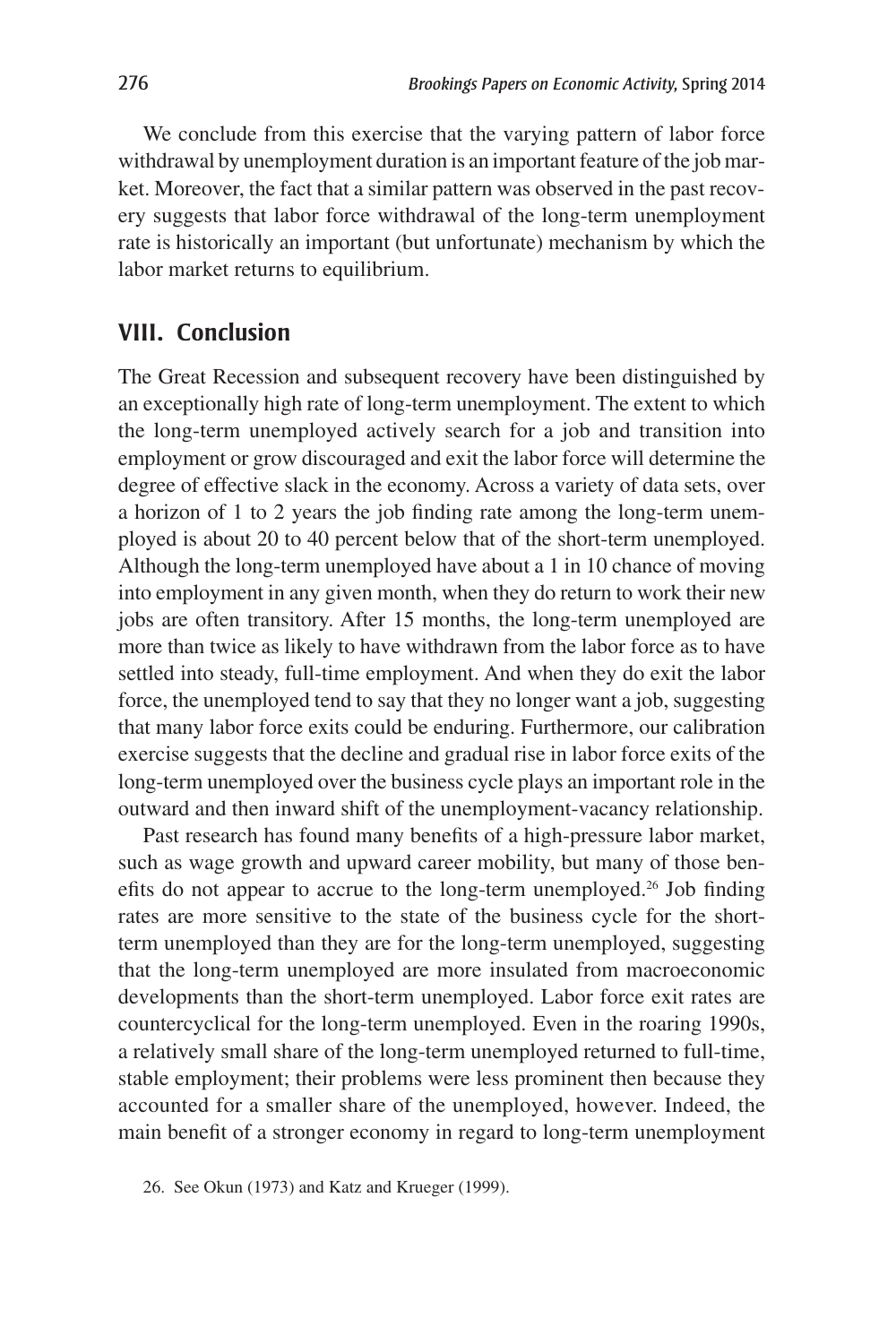may be that it reduces the likelihood that the short-term unemployed become long-term unemployed.

The portrait of the long-term unemployed in the United States that emerges here suggests that, to a considerable extent, they are an unlucky subset of the unemployed, and that their prospects decline the longer they remain unemployed, possibly because their skills atrophy. Their diverse and varied set of characteristics implies that a broad array of policies will be needed to substantially raise their job finding rate and stem their rising labor force withdrawal rate, since concentrating on any single occupation, industry, demographic group, or region is unlikely to materially improve the well-being of the long-term unemployed by itself. Understanding both the labor market hurdles and the personal hurdles faced by the long-term unemployed should be a priority for future research in order to craft solutions to reduce long-term unemployment.

Some may wish to draw macroeconomic policy implications from our findings. Only time will tell if inflation and real wage growth are more dependent on the short-term unemployment rate than on the total unemployment rate. To us, the most important policy challenges involve designing effective interventions to prevent the long-term unemployed from receding into the margins of the labor market or withdrawing from the labor force altogether, and supporting those who have left the labor force to engage in productive activities. Overcoming the obstacles that prevent many of the long-term unemployed from finding gainful employment, even in good times, will likely require a concerted effort by policymakers, social organizations, communities, and families, in addition to appropriate monetary policy.

**ACKNOWLEDGMENTS** We thank Katharine Abraham, Peter Diamond, Hank Farber, Bo Honoré, Larry Katz, Scott Kostyshak, Chris Nekarda, Richard Rogerson, David Romer, Rob Shimer, Carl Van Horn, Thomas Winberry, and Justin Wolfers for helpful comments, and Reid Stevens and Rebecca Sachs for providing excellent research assistance. The authors are solely responsible for the views expressed and any errors. Alan Krueger served as chairman of the Council of Economic Advisers (2011–13) and as assistant secretary and chief economist at the U.S. Department of the Treasury (2009–10), where he worked on policies and analysis related to unemployment. Judd Cramer served as staff economist (2011–12) and visiting economist (2013–14) and David Cho served as staff economist (2011–12) and economist (2012–13) at the Council of Economic Advisers, where they also worked on policies and analysis related to unemployment.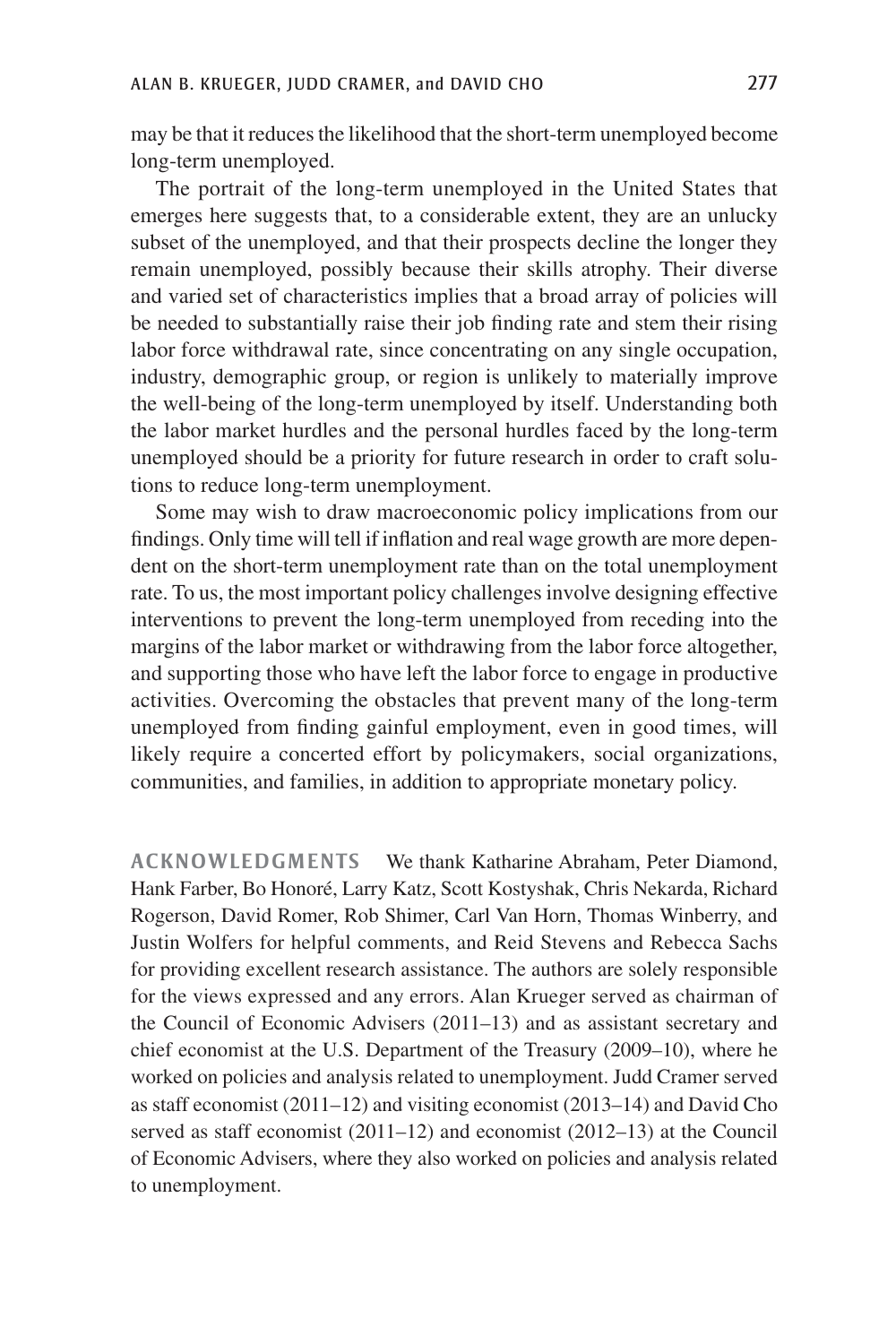## **References**

- Abowd, John M., and Arnold Zellner. 1985. "Estimating Gross Labor-Force Flows." *Journal of Business & Economic Statistics* 3, no. 3: 254–83.
- Abraham, Katharine, and Robert Shimer. 2002. "Changes in Unemployment Duration and Labor Force Attachment." In *The Roaring Nineties,* edited by Alan Krueger and Robert Solow. New York: Russell Sage Foundation.
- Ball, Laurence, and Sandeep Mazumder. 2011. "The Evolution of Inflation Dynamics and the Great Recession." *Brookings Papers on Economic Activity,* Spring: 337–81.
- Barnichon, Regis, and Andrew Figura. 2013. "Declining Labor Force Attachment and Downward Trends in Unemployment and Participation." Working Paper no. 2013-88, Finance and Economics Discussion Series. Washington: Board of Governors of the Federal Reserve System.
- Bernanke, Ben. 2007. "Inflation Expectations and Inflation Forecasting." Remarks delivered at the National Bureau of Economic Research Summer Institute, Cambridge, Mass., July 10.
- ———. 2010. "The Economic Outlook and Monetary Policy." Speech delivered at the Federal Reserve Bank of Kansas City Economic Symposium, Jackson Hole, Wyo., August 27.
- Blanchard, Olivier Jean, and Peter Diamond. 1989. "The Beveridge Curve." *Brookings Papers on Economic Activity,* no. 1: 1–76.
- ———. 1994. "Ranking, Unemployment Duration, and Wages." *Review of Economic Studies* 61, no. 3: 417–34.
- Blanchard, Olivier Jean, and Lawrence H. Summers. 1987. "Hysteresis in Unemployment." *European Economic Review* 31, no. 1: 288–95.
- Chan, Sewin, and Ann Huff Stevens. 2001. "Job Loss and Employment Patterns of Older Workers." *Journal of Labor Economics* 19, no. 2: 484–521.
- Chetty, Raj. 2008. "Moral Hazard vs. Liquidity and Optimal Unemployment Insurance." *Journal of Political Economy* 116, no. 2: 173–234.
- Davis, Steven, and Till von Wachter. 2011. "Recessions and the Costs of Job Loss." *Brookings Papers on Economic Activity,* Fall: 1–72.
- DeLong, J. Bradford, and Lawrence H. Summers. 2012. "Fiscal Policy in a Depressed Economy." *Brookings Papers on Economic Activity,* Spring: 233–97.
- Elsby, Michael W. L., Bart Hobijn, Aysegül Sahin, and Robert G. Valletta. 2011. "The Labor Market in the Great Recession—An Update to September 2011." *Brookings Papers on Economic Activity,* Fall: 353–84.

———. 2013. "On the Importance of the Participation Margin for Labor Market Fluctuations." Working Paper no. 2013-05. San Francisco: Federal Reserve Bank of San Francisco.

- Elsby, Michael W. L., Ryan Michaels, and Gary Solon. 2009. "The Ins and Outs of Cyclical Unemployment." *American Economic Journal: Macroeconomics* no. 1: 84–110.
- Farber, Henry S., and Robert G. Valletta. 2013. "Do Extended Unemployment Benefits Lengthen Unemployment Spells? Evidence from Recent Cycles in the US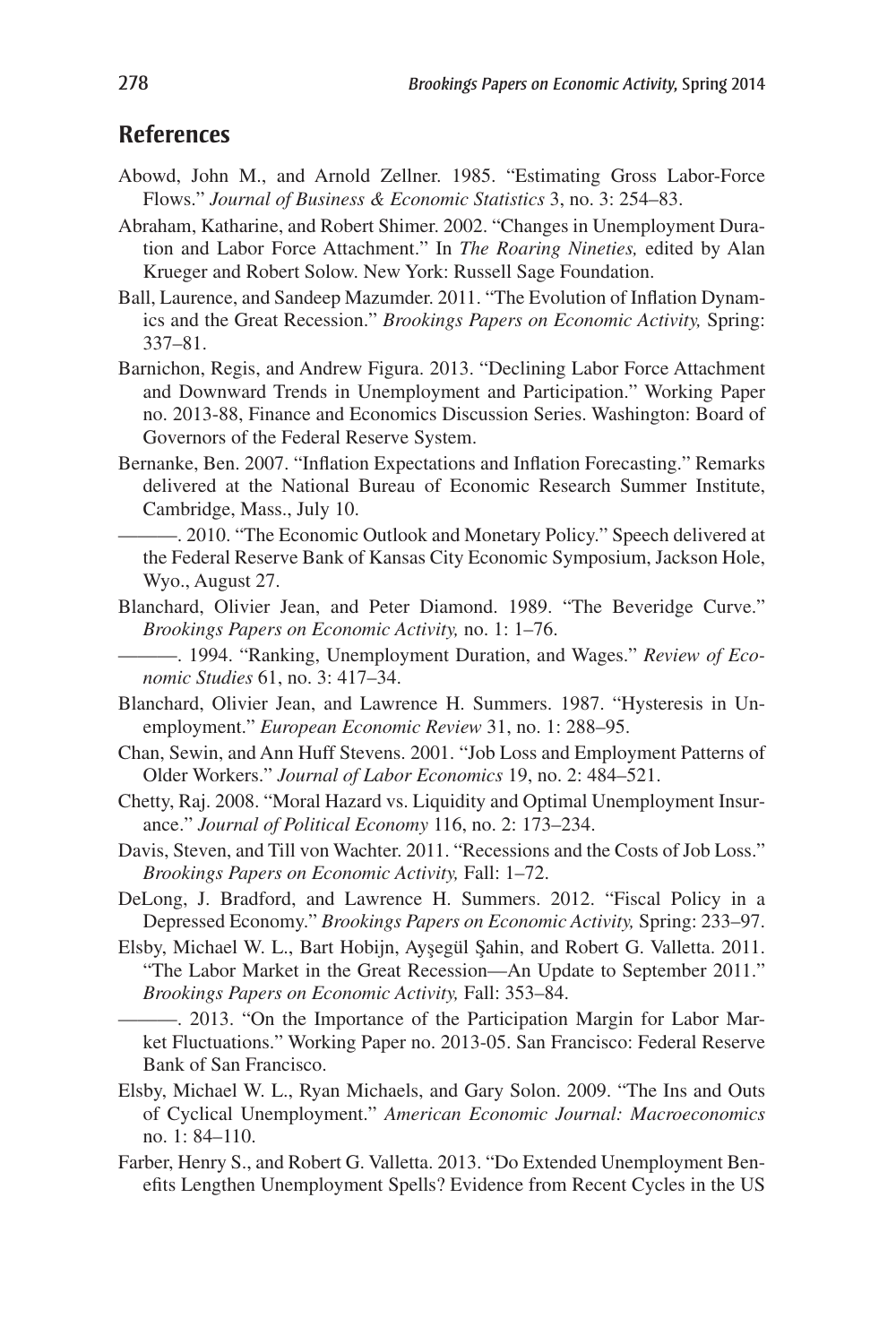Labor Market." Working Paper no. 19048. Cambridge, Mass.: National Bureau of Economic Research.

- Fujita, Shigeru, and Giuseppe Moscarini. 2013. "Recall and Unemployment." Working Paper no. 19640. Cambridge, Mass.: National Bureau of Economic Research.
- Ghayad, Rand. 2013. "The Jobless Trap." Working Paper (http://media.wix.com/ ugd/576e9a\_f6cf3b6661e44621ad26547112f66691.pdf).
- Ghayad, Rand, and William Dickens. 2012. "What Can We Learn by Disaggregating the Unemployment-Vacancy Relationship?" Public Policy Brief no. 12-3. Boston: Federal Reserve Bank of Boston.
- Gordon, Robert. 2013. "The Phillips Curve Is Alive and Well: Inflation and the NAIRU during the Slow Recovery." Working Paper no. 19390. Cambridge, Mass.: National Bureau of Economic Research.
- Hall, Robert E., and Sam Schulhofer-Wohl. 2013. "Measuring Matching Efficiency with Heterogeneous Jobseekers." Mimeo. Stanford University.
- Heckman, James, and Burton Singer. 1984. "A Method for Minimizing the Impact of Distributional Assumptions in Econometric Models for Duration Data." *Econometrica* 52, no. 2: 271–320.
- Hobijn, Bart, and Ayşegül Şahin. 2012. "Beveridge Curve Shifts across Countries since the Great Recession." Paper presented at the International Monetary Fund's 13th Jacques Polak Annual Research Conference, Washington, D.C., November 8–9.
- Hotchkiss, Julie, M., Melinda Pitts, and Fernando Rios-Avila. 2012. "A Closer Look at Nonparticipants during and after the Great Recession." Working Paper no. 2012-10. Atlanta: Federal Reserve Bank of Atlanta.
- Katz, Lawrence F. 1986. "Layoffs, Recall, and the Duration of Unemployment." Working Paper no. 1825. Cambridge, Mass.: National Bureau of Economic Research.
- Katz, Lawrence F., and Alan B. Krueger. 1999. "The High-Pressure U.S. Labor Market of the 1990s." *Brookings Papers on Economic Activity* 30, no. 1: 1–65.
- Katz, Lawrence F., and Bruce D. Meyer. 1990. "Unemployment Insurance, Recall Expectations, and Unemployment Outcomes." *Quarterly Journal of Economics* 105, no. 4: 973–1002.
- Kiefer, Nicholas M. 1988. "Economic Duration Data and Hazard Functions." *Journal of Economic Literature* 26, no. 2: 646–79.
- Kroft, Kory, Fabian Lange, Matthew J. Notowidigdo, and Lawrence F. Katz. 2014. "Long-Term Unemployment and the Great Recession: The Role of Composition, Duration Dependence, and Non-Participation." Working Paper no. 20273. Cambridge, Mass.: National Bureau of Economic Research.
- Krueger, Alan B., and Andreas Mueller. 2011. "Job Search, Emotional Well-Being, and Job Finding in a Period of Mass Unemployment: Evidence from High-Frequency Longitudinal Data." *Brookings Papers on Economic Activity,* Spring: 1–57.
- Krusell, Per, Toshihiko Mukoyama, Richard Rogerson, and Ayşegül Şahin. 2011. "A Three-State Model of Worker Flows in General Equilibrium." *Journal of Economic Theory* 146, no. 3: 1107–133.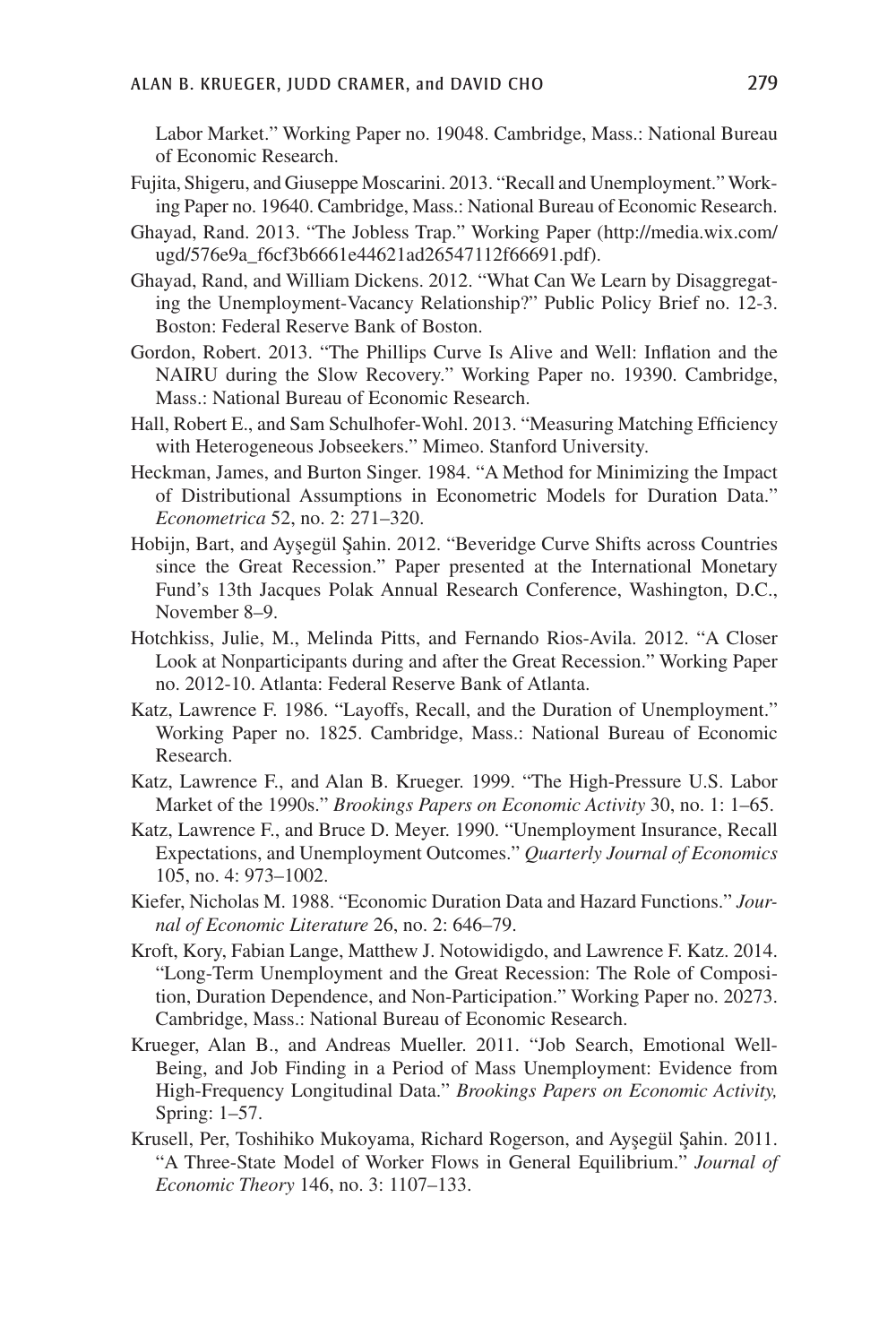- Mortensen, Dale T., and Christopher A. Pissarides. 1994. "Job Creation and Job Destruction in the Theory of Unemployment." *Review of Economic Studies* 61, no. 3: 397–415.
- Mueller, Andreas. 2012. "Separations, Sorting and Cyclical Unemployment." IZA Discussion Paper no. 6849, Institute for the Study of Labor, Bonn.
- Mueller, Andreas, Jesse Rothstein, Till von Wachter. 2013. "Unemployment Insurance and Disability Insurance in the Great Recession." Working Paper no. 19672. Cambridge, Mass.: National Bureau of Economic Research.
- Nekarda, Christopher J. 2009. "A Longitudinal Analysis of the Current Population Survey: Assessing the Cyclical Bias of Geographic Mobility." Working Paper (http://chrisnekarda.com/papers/geographic-mobility.pdf) (with data updated through December 2013).
- Okun, Arthur M. 1973. "Upward Mobility in a High-Pressure Economy." *Brookings Papers on Economic Activity* 1: 207–52.
- Polivka, Anne E., and Stephen M. Miller. 1994. "The CPS after the Redesign: Refocusing the Economic Lens." CRIW Labor Statistics Measurement Issues Conference.
- Poterba, James M. and Lawrence H. Summers. 1986. "Reporting Errors and Labor Market Dynamics." *EconometricaSociety* 54(6): 1319–1338.
- Rothstein, Jesse. 2011. "Unemployment Insurance and Job Search in the Great Recession." Working Paper no. 17534. Cambridge, Mass.: National Bureau of Economic Research.
- Shimer, Robert. 2012. "Reassessing the Ins and Outs of Unemployment." *Review of Economic Dynamics* 15, no. 2: 127–48.

———. 2005. "The Cyclical Behavior of Equilibrium Unemployment and Vacancies." *American Economic Review* 95, no. 1: 25–49.

- Stevens, Ann Huff. 1997. "Persistent Effects of Job Displacement: The Importance of Multiple Job Losses." *Journal of Labor Economics* 15, no. 1: 165–88.
- Stock, James H. 2011. "Discussion of Ball and Mazumder." *Brookings Papers on Economic Activity* (Spring): 387–402.
- U.S. Council of Economic Advisers. 2014. *Economic Report of the President.* Washington, D.C.: U.S. Government Printing Office.
- Valletta, Robert G. 2011. "Rising Unemployment Duration in the United States: Composition or Behavior?" Mimeo. San Francisco: Federal Reserve Bank of San Francisco.
- Wanberg, Connie R., Jing Zhu, Ruth Kanfer, and Zhen Zhang. 2012. "After the Pink Slip: Applying Dynamic Motivation Frameworks to the Job Search Experience." *Academy of Management Journal* 55: 261–264.
- Watson, Mark W. 2014. "Inflation Persistence, the NAIRU, and the Great Recession." Working Paper, Princeton University, January (and forthcoming in *American Economic Review*).
- Zukin, Cliff, Carl E. Van Horn, and Charley Stone. 2011. "Categorizing the Unemployed by the Impact of the Recession." Working Paper. New Brunswick, N.J.: John J. Heldrich Center for Workforce Development.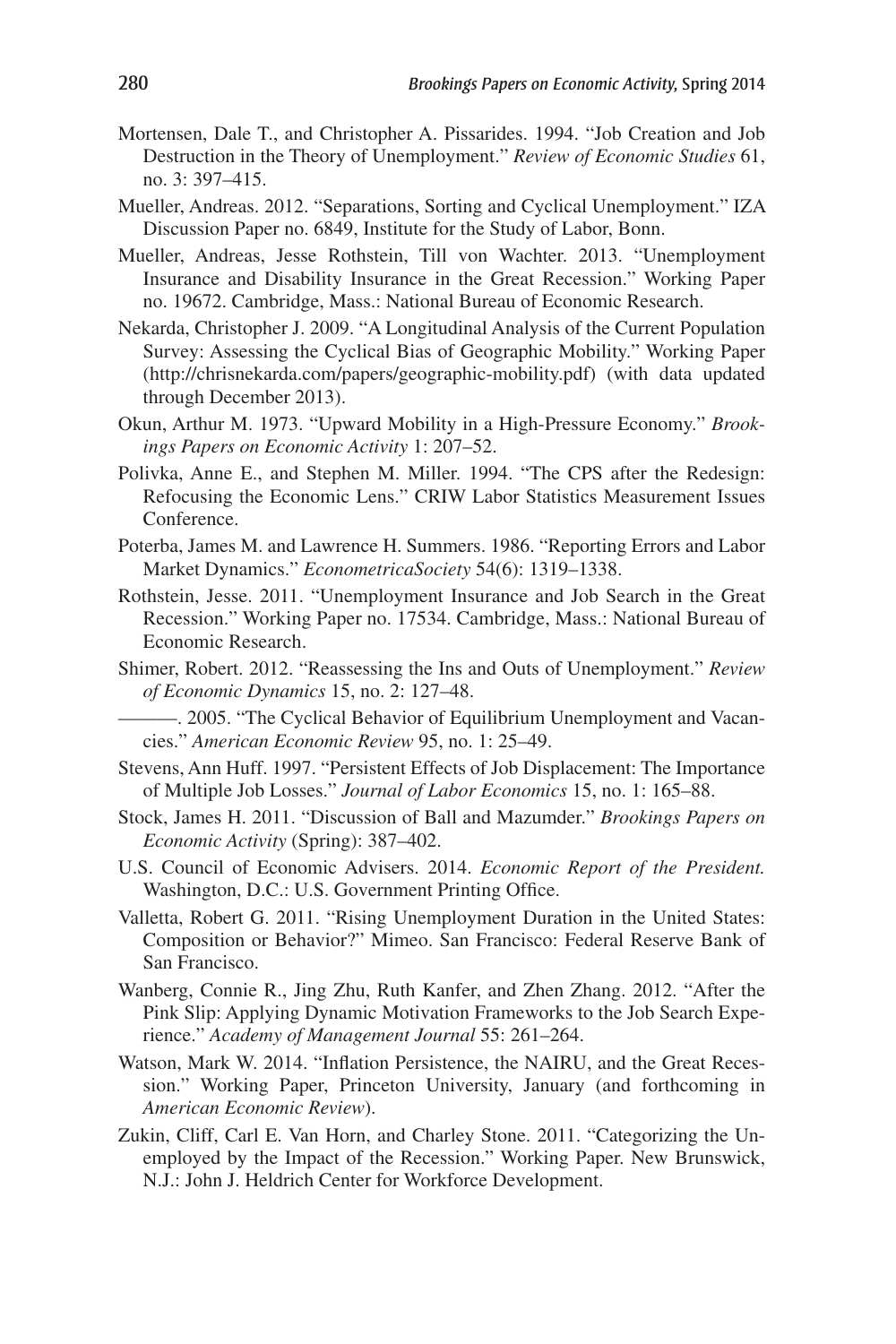# *Comments and Discussion*

## **Comment By**

**KATHARINE G. ABRAHAM** One of the most troubling features of the Great Recession has been the dramatic increase in long-term unemployment. As Alan Krueger, Judd Cramer, and David Cho note in this paper, the share of the unemployed who have been out of work 6 months or more averaged more than 40 percent in 2010, 2011, and 2012. Even as late as the middle of 2014, those out of work 6 months or more represented fully a third of all unemployed persons. As the economy continues to recover from the impact of the recession, whether and how the long-term unemployed can be reintegrated into the labor market has become a major concern.

Krueger, Cramer, and Cho are decidedly pessimistic about the prospects for getting the long-term unemployed back to work. While acknowledging that both the short-term and the long-term unemployed have faced significant labor market challenges, in their paper they focus primarily on those who have experienced an extended spell of unemployment. They document the low month-to-month job finding rates of the long-term unemployed as well as their low chances of finding employment even over somewhat longer time horizons. They attribute these difficulties to a combination of skill erosion and discouragement on the part of the long-term unemployed, together with discrimination against them on the part of employers. Further, the authors' analysis of how job-finding rates for the long-term unemployed have varied over time and across states leads them to conclude that an improvement in aggregate labor market conditions, by itself, will do little to help the long-term unemployed. If correct, this is an important and disturbing conclusion. I will come back to the question of whether we should believe it.

I would like to begin, however, with a few comments concerning some of the descriptive evidence on the job-finding experiences of unemployed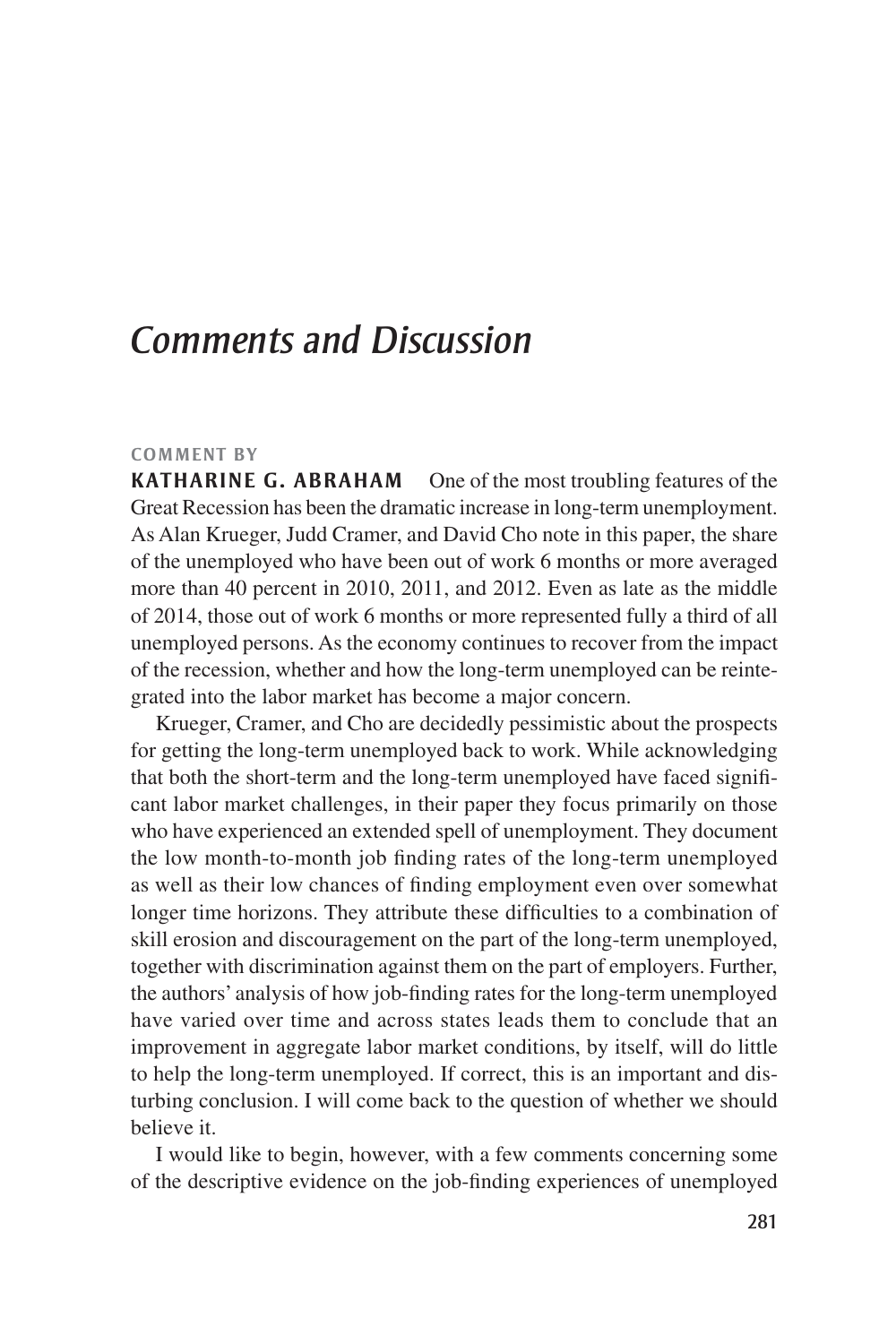| Labor market status measure                                                                       | Short-term<br>unemployed<br>$(<$ 26 weeks) | Long-term<br>unemployed<br>$(27$ -plus weeks) |
|---------------------------------------------------------------------------------------------------|--------------------------------------------|-----------------------------------------------|
| Status one month after first observed                                                             |                                            |                                               |
| Employed                                                                                          | 22.9                                       | 10.7                                          |
| Unemployed                                                                                        | 56.7                                       | 68.3                                          |
| Not in the labor force.                                                                           | 20.4                                       | 20.9                                          |
| Status 15 months after first observed                                                             |                                            |                                               |
| Employed                                                                                          | 49.5                                       | 35.9                                          |
| Unemployed                                                                                        | 23.3                                       | 30.4                                          |
| Not in the labor force.                                                                           | 27.2                                       | 33.7                                          |
| Among those employed 15 months after first observed,<br>status over 4 months ending in 15th month |                                            |                                               |
| Employed full-time in all months                                                                  | 29.1                                       | 30.2                                          |
| Employed in all months, but part-time 1 or more<br>months                                         | 39.4                                       | 37.6                                          |
| Unemployed/out of labor force at least 1 month                                                    | 31.5                                       | 32.3                                          |

**Table 1.** Subsequent Labor Market Status of the Short- and Long-Term Unemployed, 2008–12a

a. Month-to-month transition estimates in first three rows of table calculated from BLS gross flows data. Remaining estimates from figure 7 of the paper in this volume by Alan Krueger, Judd Cramer, and David Cho.

workers presented in the paper. Much of this evidence consists of tabulations of Current Population Survey (CPS) data. Households selected for the CPS are interviewed for 4 months, taken out of the sample for 8 months, and then interviewed again for another 4 months; this rotation pattern permits the construction of short panels for those individuals selected into the survey sample. The authors show that, from 2008 through 2012, just 36 percent of the long-term unemployed were working 15 months after first being interviewed in the CPS and, more troubling, only 11 percent held full-time jobs that had lasted at least 4 months. They also examine data from the Survey of Income and Program Participation (SIPP) and the Work Trends Survey (WTS), which yield qualitatively similar conclusions.

What I find even more surprising than the results pertaining to the longterm unemployed, however, are the employment outcomes that the paper documents for the short-term unemployed. The gross flows data published by the Bureau of Labor Statistics displayed in figure 3 of the paper show a strong inverse relationship between the length of time a person has already been unemployed and the chance that he or she is employed the following month. Estimates based on the same gross flows data in the first row of my table 1 show that, over the period from 2008 through 2012,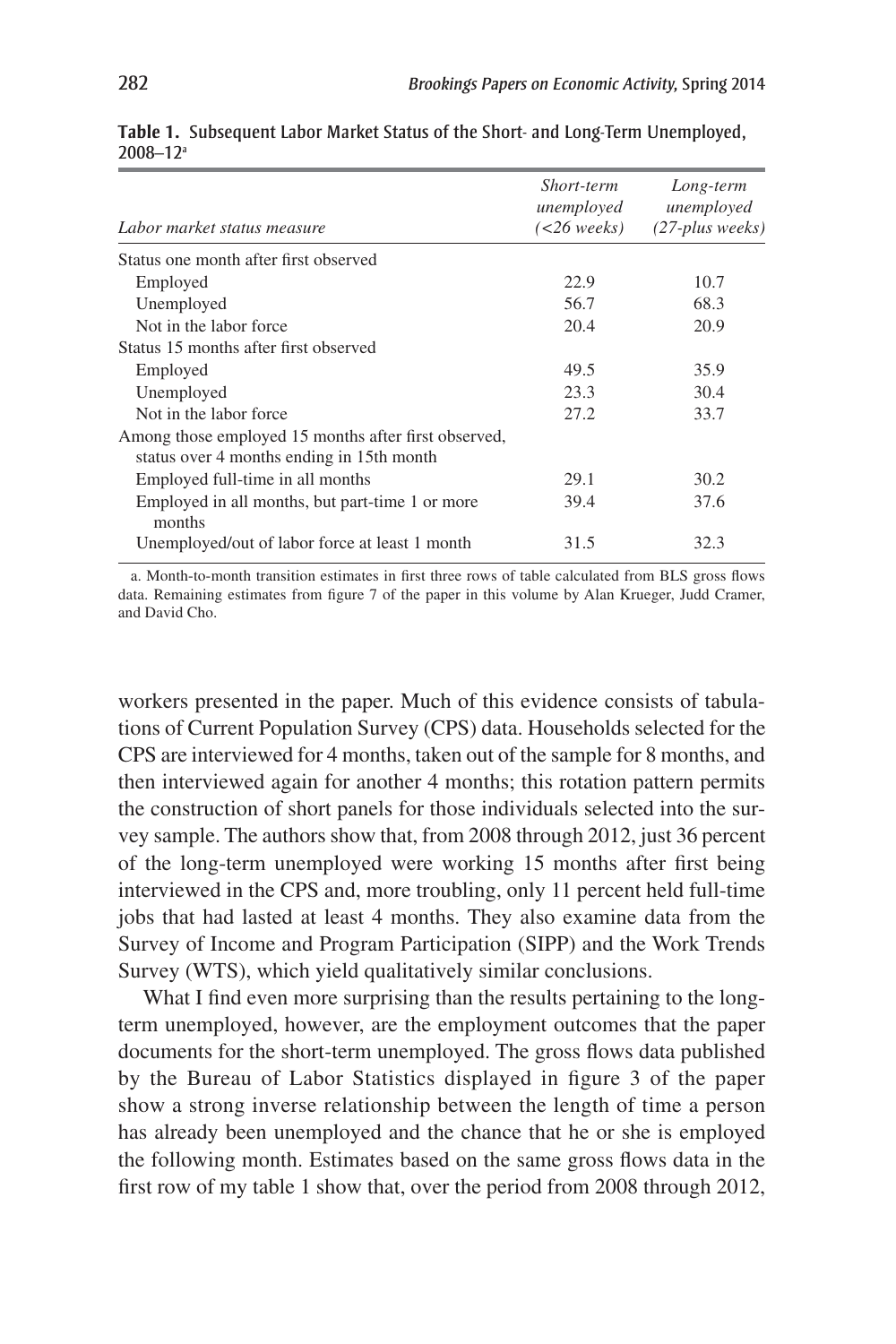monthly job finding rates were more than twice as high, on average, for those unemployed 26 weeks or less as for those unemployed 27 weeks or more (23 percent versus 11 percent). Even taking into account that some of the observed transitions may be spurious, looking at the monthly numbers, one might have expected to see dramatic differences between the shortterm and long-term unemployed in their chances of being employed 12 to 15 months later. Over the same period from 2008 through 2012, however, just 50 percent of the short-term unemployed had a job 15 months after first being interviewed in the CPS, compared to 36 percent of the longterm unemployed. This difference is notable but much smaller than I might have anticipated. In addition, conditional on being employed 15 months later, the short-term unemployed were no more likely than the long-term unemployed to hold a stable, full-time job. The chances of finding a job, especially a stable job, during the recession and early recovery have been low for all unemployed workers, not just for the long-term unemployed.

In the story told by the authors, the poorer employment prospects of the long-term unemployed are caused by an extended period of unemployment having made these individuals less employable, rather than resulting from their having been less employable to start with (and thus more likely to have ended up as long-term unemployed). As the paper acknowledges, there is no consensus in the literature on the relative importance of these two factors—commonly referred to as state dependence versus heterogeneity—in explaining the lower job finding rate of the long-term unemployed. I find it hard to believe, however, that heterogeneity among the unemployed is not a part of the story. Further, it would be surprising if the relative employability of those in the pool of long-term unemployed did not vary with labor market conditions. In a very tight labor market, I would expect a large share of those who end up being unable to find work for many months to be essentially unemployable, but I would by no means expect the same to be the case during and in the aftermath of a deep recession.

In an effort to understand how changes in the characteristics of the unemployed over the course of the recession might have affected their jobfinding prospects, the authors model the relationship between the observable characteristics of unemployed people and their job finding rates. Using data for the years 2004 through 2006, they relate the probability of finding a job in the following month to the unemployed individual's education, experience (presumably defined as age minus years of education minus 5 or 6), industry, occupation, race, new entrant status, gender, and marital status. (The inclusion of industry and occupation in this model could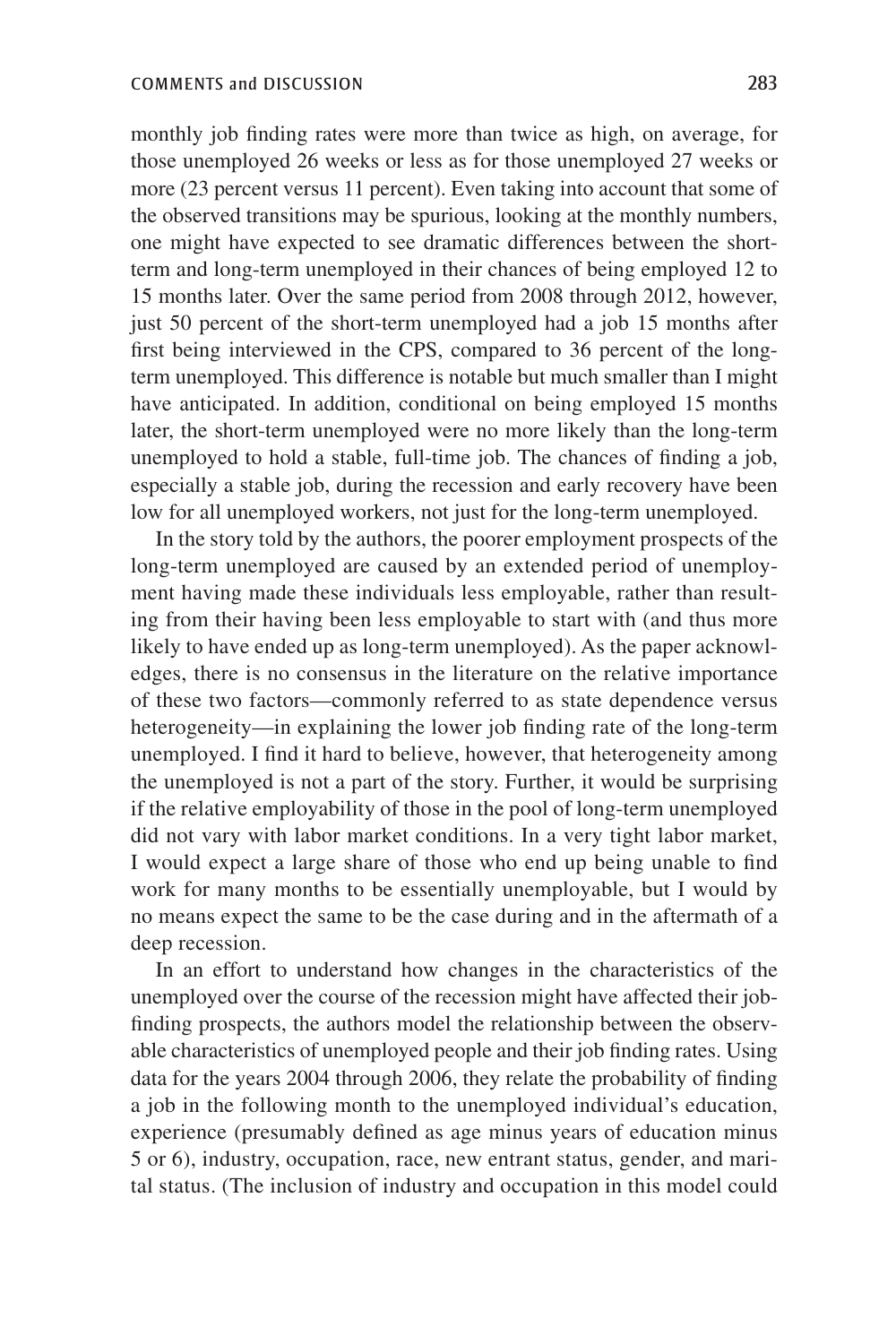be questioned, given that the association of these characteristics with job-finding success rates likely has varied over time, but I will not pursue that point here.) The model coefficients are used together with individuals' observable characteristics to construct job-finding probability estimates for both the short-term and the long-term unemployed over the period from 1994 through 2013. As can be seen in figure 4 of the paper, the average value of these projected probabilities varies little for either the short-term unemployed or the long-term unemployed, though during recessions the mix of characteristics among the long-term unemployed seems to change in ways that should make them slightly more employable. The authors interpret these results as suggesting that "any effect of changing worker heterogeneity on the pattern of job finding rates over the business cycle for the long-term unemployed is very small."

Even after controlling for the somewhat limited set of characteristics that can be observed in CPS data, however, there is likely to be significant residual variation in employability among the unemployed that is related to characteristics that are not observed (such as prior actual work histories, ability, and motivation). Further, I am skeptical that variation over time in the underlying employability of the long-term unemployed attributable to these unobserved factors can be safely ignored. In the authors' preferred specifications for the aggregate time series models reported in table 2 of the paper, the job-finding rate for the short-term unemployed appears to rise when unemployment falls, but the job-finding rate for the long-term unemployed does not. This is taken as evidence that tighter labor markets do not help the long-term unemployed. While I would not want to place too much weight on this sort of simple regression in any case, the seeming unresponsiveness of job-finding success rates among the long-term unemployed to the tightness of the labor market could be due to changes in the mix of unobserved employability characteristics among the long-term unemployed. As labor market conditions improve, the most attractive candidates among the long-term unemployed should tend to be the first ones hired. This should lead to a worsening in the average underlying employability of the remaining long-term unemployed, a change that could mask any beneficial effects of labor market tightening on the job-finding rate. For similar reasons, comparisons of the job-finding success rates of the long-term unemployed in low-unemployment states to the rates in high-unemployment states could be affected by differences in the average underlying employability of the long-term unemployed.

This is not the only reason to question the authors' pessimistic interpretation of the cross-state evidence. For their cross-state analysis, the authors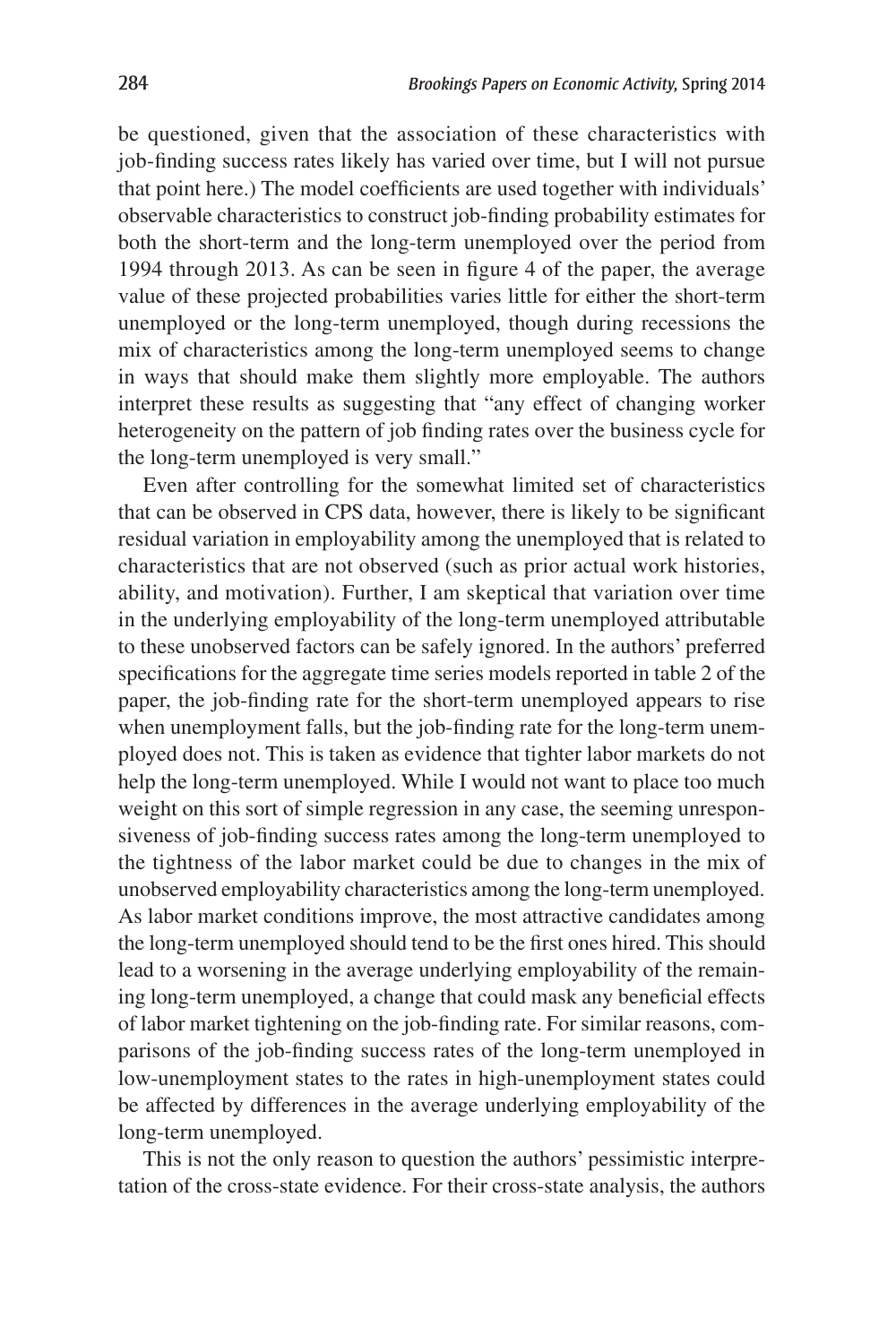assign each state to one of two categories based on whether the state's 2013 unemployment rate was above or below its average unemployment rate from 1982 through 2007. The paper makes much of the fact that, as shown in the top panel of their figure 16, job-finding rates in the states with belowaverage unemployment have risen for the short-term unemployed but remained low for the long-term unemployed. Because labor market conditions remained relatively weak through 2013 even for the states labeled as having below-average unemployment, however, it would be a mistake to conclude too much from this finding.

There are 11 states in the below-average unemployment category defined by Krueger, Cramer, and Cho: Alaska, Iowa, Louisiana, Montana, North Dakota, Oklahoma, Texas, Utah, Vermont, West Virginia, and Wyoming. This list includes just one large state (Texas, which according to the Bureau of Labor Statistics has a labor force of more than 12 million people) and several very small states (Alaska, Montana, North Dakota, Vermont, and Wyoming, all with labor forces of about half a million people or fewer, and West Virginia, with a labor force of less than a million people). The remaining 39 states and the District of Columbia are assigned to the aboveaverage unemployment category. The authors were kind enough to provide me with time series on the annual unemployment rates calculated for the two groups of states for the period from 1982 through 2013, weighted to reflect the size of each state's labor force. This is equivalent to treating each group of states as a pseudo-region and calculating unemployment rates for the two pseudo-regions.

The resulting estimates are displayed in my figure 1. Even among the 11 states in the group categorized as having below-average unemployment in 2013, the unemployment rate remained at 5.9 percent, well above the average rate prevailing in the same states in the decade prior to the start of the recession. The 2013 unemployment rate for this group of states can be considered below average only relative to a much longer period that includes the 1980s and early 1990s, when unemployment was much higher. It is not clear to me that this is a very meaningful comparison.

A possible point of confusion here is that, in the paper, the authors cite an average 2013 unemployment rate of just 5.2 percent for the states with below-average unemployment. That rate, however, is a simple average across the 11 states, with very small but low unemployment states (for example, North Dakota, which according to the Bureau of Labor Statistics had a labor force of about 400,000 and an unemployment rate of 2.9 percent in 2013) counting the same as the one big state with notably higher unemployment (Texas, with a labor force in excess of 12 million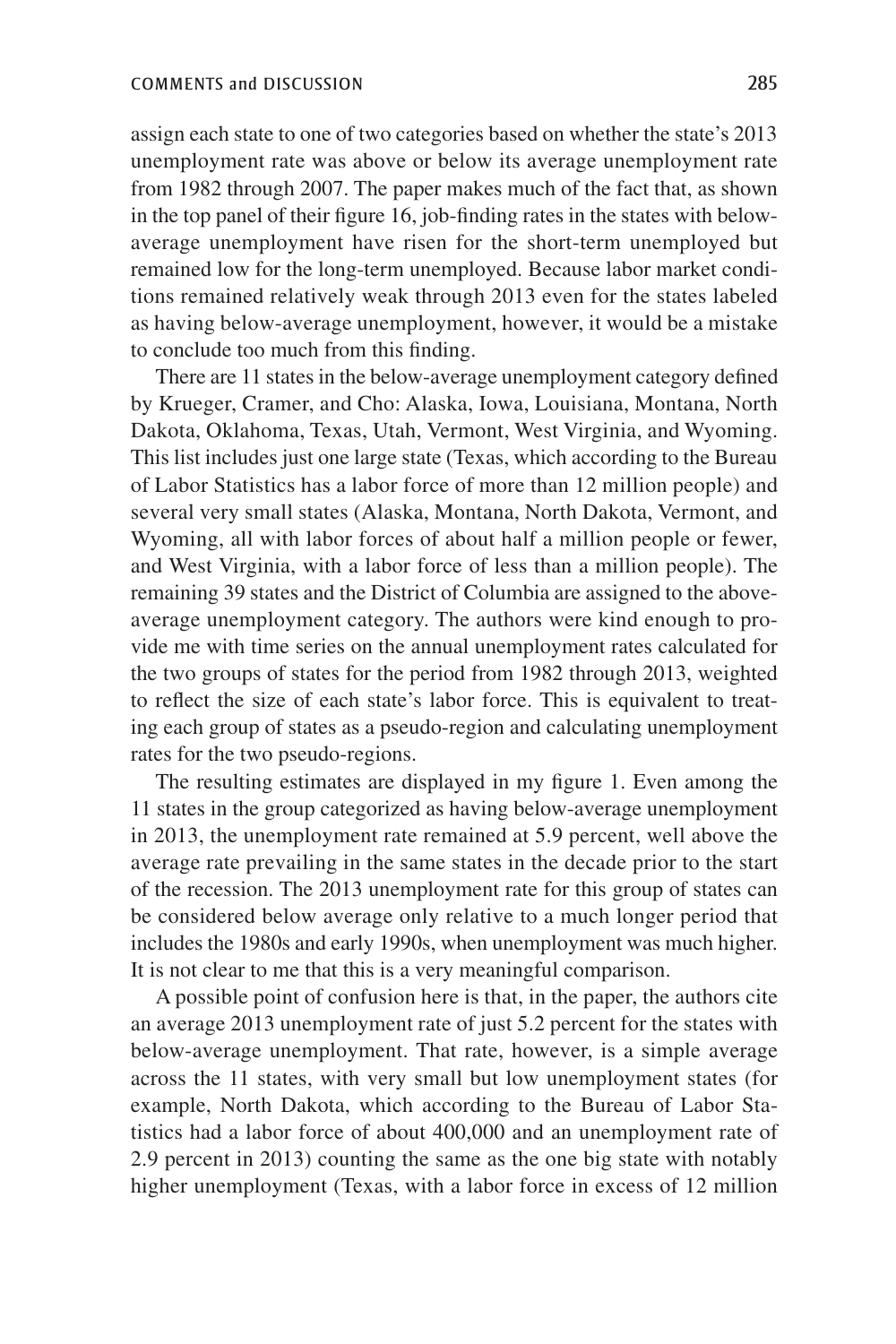

**Figure 1.** Unemployment Rates in States Categorized by Krueger, Cramer, and Cho as Having Below-Average versus Above-Average Unemployment in 2013, 1982–2013a

a. States are defined as having above-average or below-average unemployment in 2013 based on whether their 2013 unemployment rate exceeded or fell short of the average for that state over the period 1982 through 2007. The unemployment rates for states in each group are weighted by state labor force size to produce the group average. Estimates kindly provided by Alan Krueger, Judd Cramer, and David Cho.

and an unemployment rate of 6.3 percent in 2013). The weighted unemployment rates plotted in my figure 1 are more directly comparable to the weighted labor force transition rates displayed in the paper's figure 16 and provide a better indication of the labor market situation faced by the typical person in these states over time. An unemployment rate of 5.9 percent—the weighted average 2013 rate for the states with belowaverage unemployment—is high enough that I do not think anyone would expect any potential benefits of a tight labor market for the long-term unemployed to have been fully realized. In my judgment, the evidence presented in the paper does not provide a convincing rebuttal to the view that a stronger labor market should be expected to help the long-term unemployed.

Although Krueger, Cramer, and Cho look at several different data sets in the paper in a commendable effort to evaluate the robustness of their findings, a limitation common to all of these data sets is the lack of information about what the unemployed were doing before they entered that status. As already suggested, knowing more about the employability of the unemployed population and how this has varied over time and across states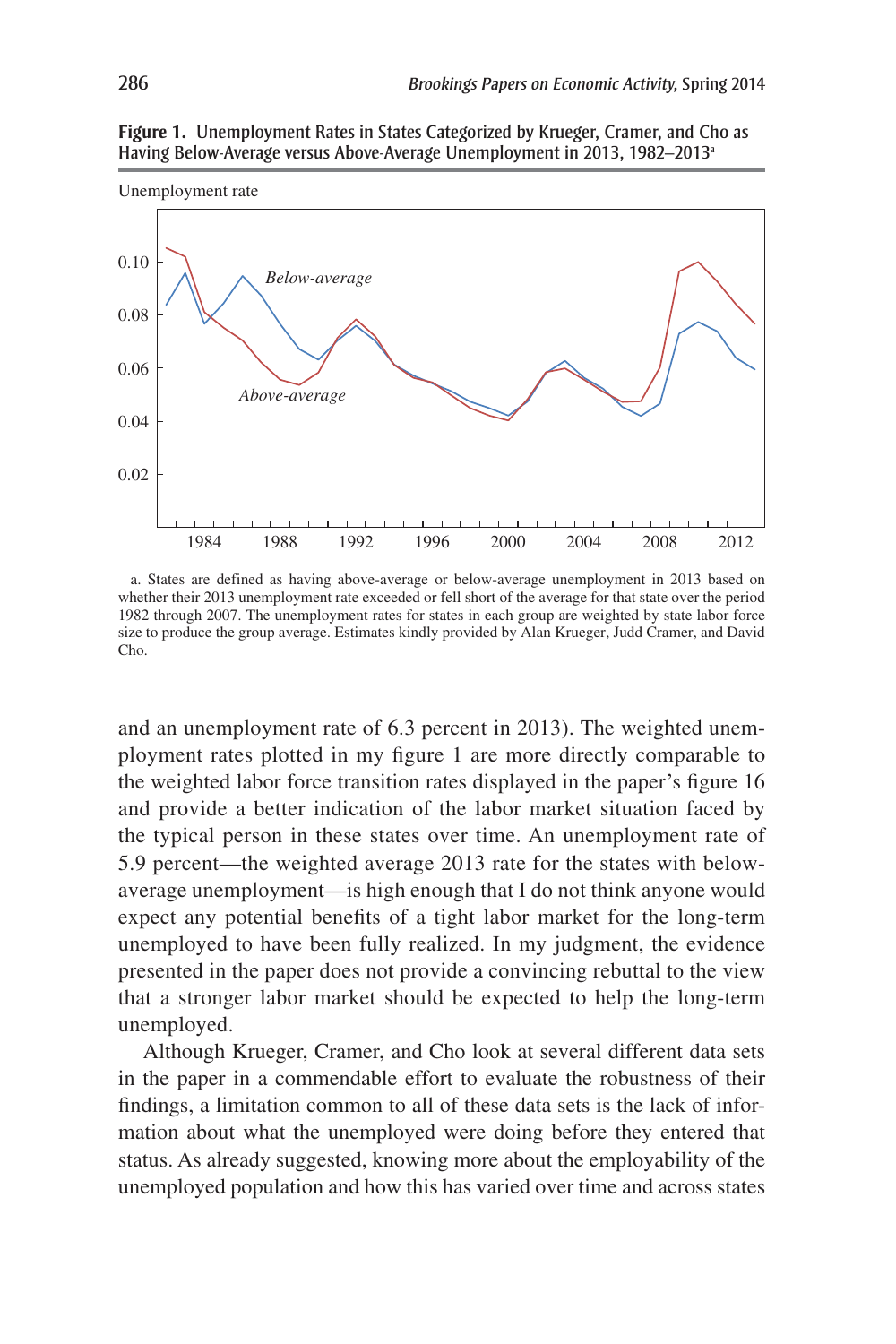could help to inform our understanding of how likely these individuals are to eventually return to work.

Information from unemployment insurance wage records for those who later become unemployed could help to fill this gap. For example, wage record data could allow a researcher to examine whether and to what extent those who ended up as long-term unemployed during the Great Recession were more likely to have a prior history of stable employment than those recorded as long-term unemployed during the mid-2000s. Wage record data also could be helpful for developing a better understanding of the path that unemployed workers take back into employment. For example, it would be of interest to know whether and how the first jobs taken by the shortterm unemployed differ from the first jobs taken by the long-term unemployed. If the short-term unemployed were more likely to take short-lived jobs paying substantially less than their previous jobs, as one possibility, that might suggest a greater willingness to accept stopgap employment and offer a partial explanation for their higher job finding rate. Together with co-authors John Haltiwanger, Kristin Sandusky, and James Spletzer, I have recently begun work using the Census Bureau's Longitudinal Employer-Household Dynamics database, which allows us to link CPS respondents to their unemployment insurance wage records in order to examine these and related questions.

The extent to which a strong labor market can be expected to benefit the long-term unemployed has potentially important policy implications. If a tight labor market can successfully draw those who are currently long-term unemployed back into work, the case for the Federal Reserve Board to maintain a relatively accommodative monetary policy stance is bolstered. On the other hand, if tighter labor markets on their own will do little to help the long-term unemployed, the case for moving more quickly toward a tighter monetary policy stance may be strengthened. In either case, one might argue as the authors do for targeted policies to help the long-term unemployed. The paper does not provide any details about what such policies might look like. Based on past experience, designing and implementing effective individual-level interventions for this population is likely to be both difficult and costly.

#### **Comment By**

**ROBERT SHIMER** This paper by Alan Krueger, Judd Cramer, and David Cho provides a careful and thorough documentation of the plight of the long-term unemployed in the United States. Through a series of figures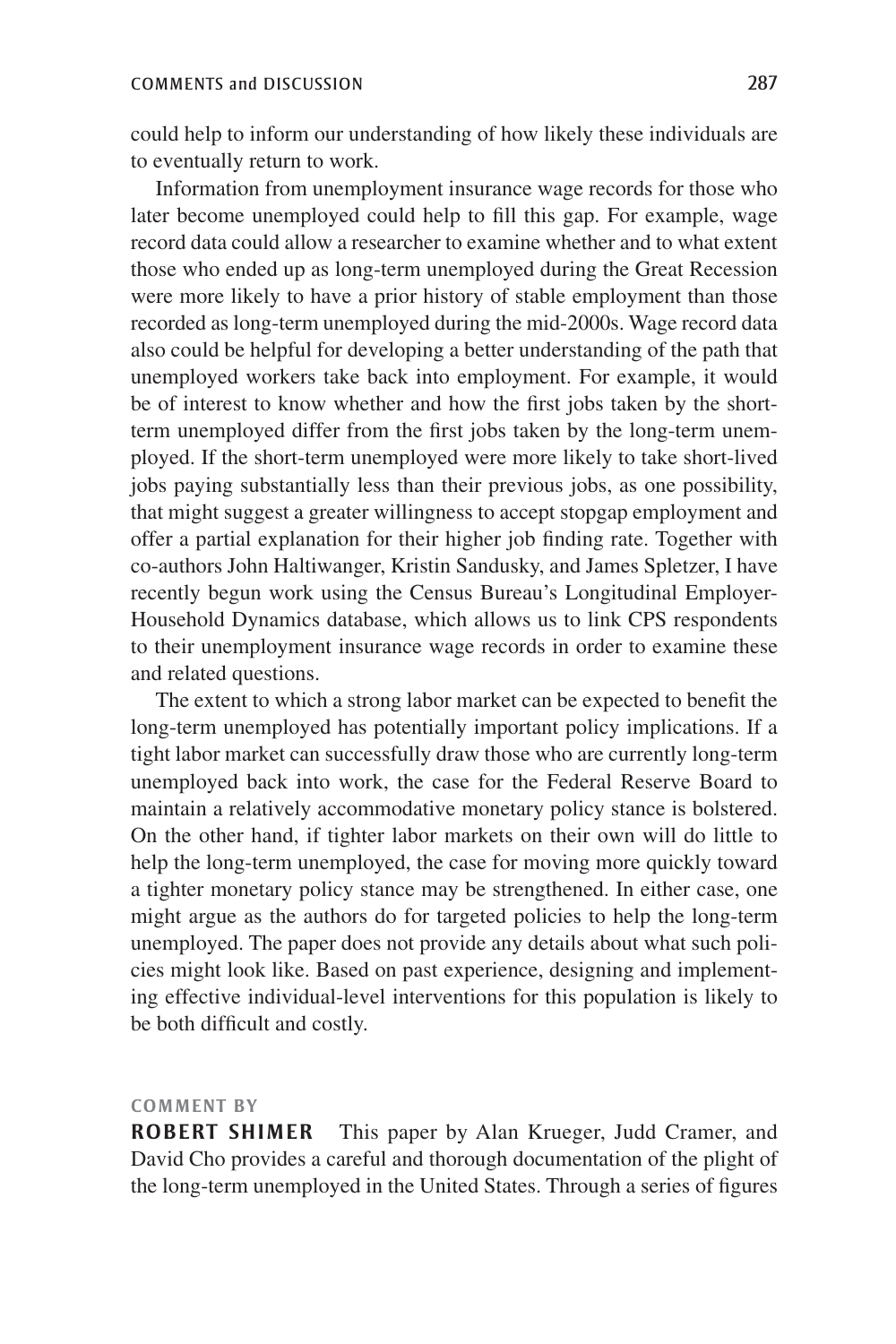and tables built on multiple data sources, the authors convincingly show that a worker who has been out of work for more than 6 months is unlikely to be working a year later and even less likely to have a stable job. In an average year since 1982, the average long-term unemployed worker has had a 14 percent chance of returning to stable full-time work one year later. The authors also show that the plight of the short-term unemployed is only slightly less bleak, with about a 17 percent chance of returning to stable full-time work (see figure 10 in the paper). In part, this small difference between the two groups of unemployed workers may reflect the fact that the long-term unemployed do not look very different from the shortterm unemployed, at least based on their observable characteristics (see figures 4 and 6 in the paper).

The results in this paper present an important series of snapshots of labor market transitions. Since the relevant data were first published, refined, and analyzed (Bureau of Labor Statistics 1982; Abowd and Zellner 1985; Poterba and Summers 1986; Blanchard and Diamond 1990), economists have measured the gross flow of workers between employment (*E*), unemployment (*U*), and out-of-the-labor-force (*O*) using matched files from consecutive months of the Current Population Survey. The implicit assumption in virtually all of these papers is that a worker's employment status follows a (possibly time-varying) three-state Markov process. If in month *t* a worker is in employment state  $s<sub>t</sub> \in \{E, U, O\}$ , then the probability that he is in state *s*<sub>*t*+1</sub> ∈ {*E, U, O*} in month *t* + 1 is given by some  $\lambda_{s_t,s_{t+1}}(t)$ . Moreover, the probability that he is in state  $s_{t+2}$  in month  $t + 2$  is simply given by compounding these probabilities,

$$
\sum_{s_{t+1}} \lambda_{s_{t}, s_{t+1}}(t) \lambda_{s_{t+1}, s_{t+2}}(t+1).
$$

This statistical model does not admit the possibility of duration dependence beyond that captured by the worker's current employment status. A worker who has been out of work for a year is as likely to find a job tomorrow as a newly unemployed worker.

Thinking about the gross flow of workers as a Markov process is consistent with most theoretical search-and-matching models. For example, Dale Mortensen and Christopher Pissarides (1994) emphasize the endogenous and time-varying rate at which unemployed workers become employed and employed workers become unemployed, but the paper assumes that all unemployed workers are equally likely to find a job and all employed workers are equally likely to lose their job at any point in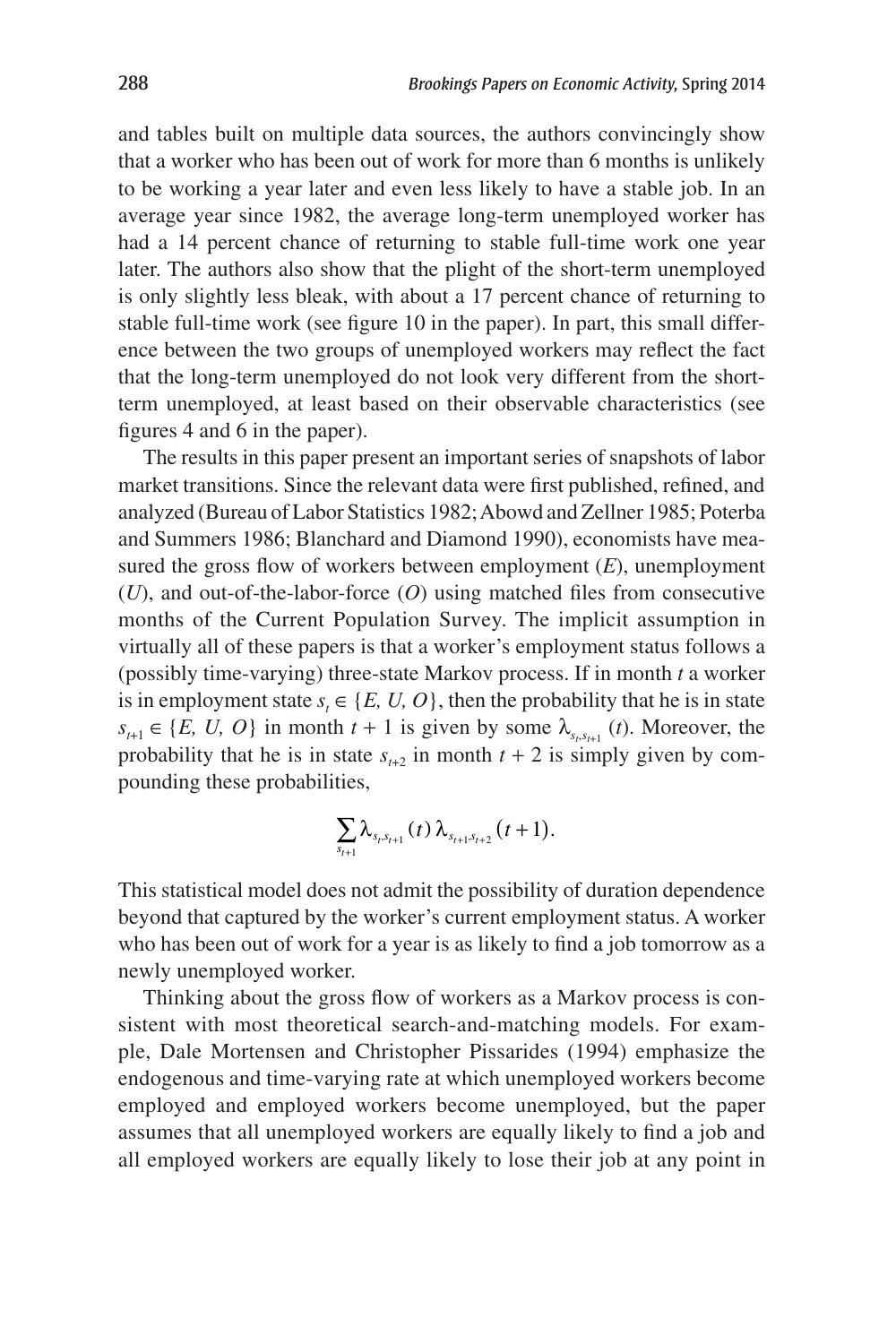time.<sup>1</sup> Much of my own theoretical work is even simpler, focusing only on the determination of *the* probability of finding a job, assumed to be common across all workers at any moment in time.<sup>2</sup>

But the gross flow of workers is not a first-order Markov process. Indeed, many economists have long recognized that the probability of finding a job depends on the duration of job search (Lancaster 1979; Nickell 1979). A large literature seeks to understand whether this is because of some structural duration dependence, whereby any given unemployed worker becomes less likely to find a job the longer he stays unemployed, or because of preexisting heterogeneity, whereby those workers who have a higher probability of finding a job are decreasingly observed at long unemployment durations because they have already found a job.<sup>3</sup> But the literature on gross worker flows has mostly steered clear of those debates by focusing on the average probability that an unemployed worker finds a job or drops out of the labor force. The results in the present paper should cause any future analyst of worker flows to apologize before he imposes the assumption that all unemployed workers are the same.

Another Look at Duration Dependence. At the risk of redundancy, I will state the evidence for duration dependence in a slightly different way than the authors do. My table 1 shows my calculations<sup>4</sup> of the

1. In fact, in a version of the Mortensen and Pissarides (1994) model with aggregate shocks, workers who have had a job for a longer duration are more likely than other workers to lose their job at the instant that an adverse aggregate shock hits, so there is positive duration dependence in the job-loss probability.

2. For example, see Shimer (2005).

3. In the paper under discussion, coauthors Krueger, Cramer, and Cho state that "the hypothesis we seek to test is that the longer workers are unemployed the less they become tied to the job market"; however, the authors only consider the role of observed worker characteristics. Once one allows for the possibility that some heterogeneity may be uncorrelated with observed worker characteristics and hence unobserved, decomposing these two factors requires either appropriate variation in observable characteristics (Elbers and Ridder 1982; Heckman and Singer 1984) or observations on multiple unemployment spells (Honoré 1993; Alvarez, Borovičková, and Shimer 2014). The paper under discussion argues that, because observed heterogeneity does not account for too much of overall duration dependence, unobserved heterogeneity is also likely to be unimportant. There is no theoretical or empirical justification for this claim, although of course it may be correct.

4. See Shimer (2012) for details on my methodology, which is broadly similar to the approach in the present paper. Note that the numbers I give here do not correct for time aggregation bias.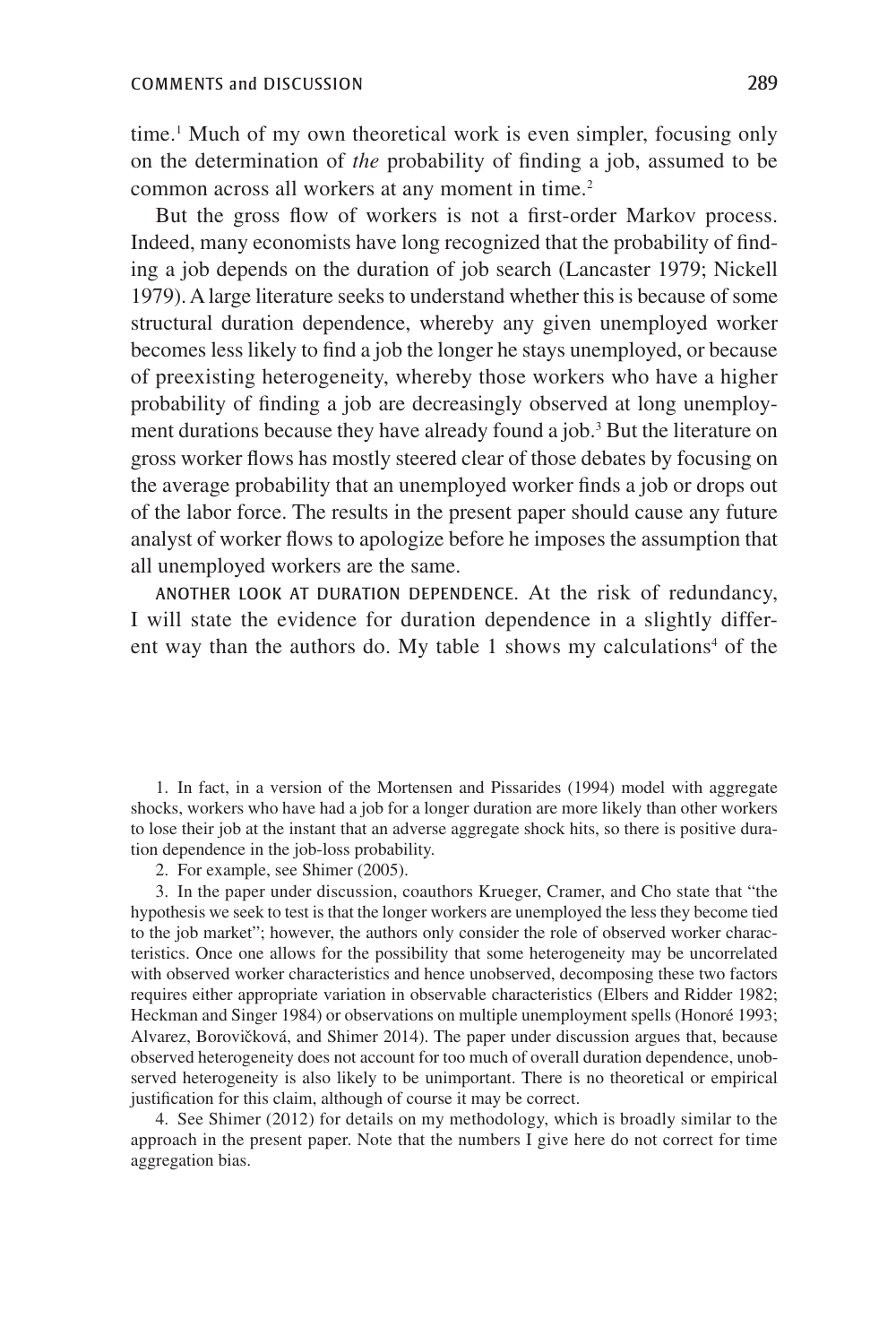|             |                    | Month t    |              |                              |
|-------------|--------------------|------------|--------------|------------------------------|
|             |                    | Employment | Unemployment | $Out-of-the-$<br>labor-force |
| month $t+1$ | Employment         | 0.955      | 0.262        | 0.046                        |
|             | Unemployment       | 0.014      | 0.510        | 0.025                        |
|             | Out-of-labor-force | 0.031      | 0.228        | 0.929                        |

**Table 1.** Mean Transition Rates between Employment, Unemployment, and Out-of-the-Labor-Force, May 1967–December 2013

average transition rates between employment, unemployment, and outof-the-labor-force between May 1967 and December 2013. For example, 95.5 percent of workers employed in one month were still employed, and 1.4 percent of them were unemployed, in the next month. The ergodic distribution of this transition matrix implies that about 59.2 percent of individuals on average are employed, 3.6 percent are unemployed, and the remaining 37.2 percent are out-of-the-labor force in the long run.<sup>5</sup>

The transition matrix in table 1 tells us that 51.0 percent of workers who were unemployed in one month were also unemployed in the following month, a much higher probability than for the average person. But under the assumption that employment status follows a first-order Markov process, the matrix implies that the probability of being unemployed one year later would be only 3.7 percent, virtually the same as the population average of 3.6 percent. Thus the Markov model denies the possibility that unemployment is a very persistent state, something that the present paper forcefully tells us is incorrect. Similarly, the Markov model implies that the probability that an employed worker is employed one year later is 70.9 percent, when in reality this number exceeds 90 percent according to my calculations from the Current Population Survey.6

These calculations affect how we view the costs of unemployment. According to the Markov assumption, and according to simple search

5. Because attrition from the Current Population Survey is not random, these numbers differ from the published population shares—60.3 percent employed, 4.0 percent unemployed, and 35.6 percent out-of-the-labor-force—but they are close enough for my purposes here.

6. One caveat with all these calculations is attrition from the Current Population Survey. While attrition is relatively small between consecutive months, I can match only 60 to 75 percent of eligible individuals between consecutive years. This problem may limit the usefulness of the Current Population Survey for addressing long-run transition rate issues and seems to be an issue in the present paper as well. Still, the robustness of the paper's main conclusions to the use of alternative data sources is reassuring.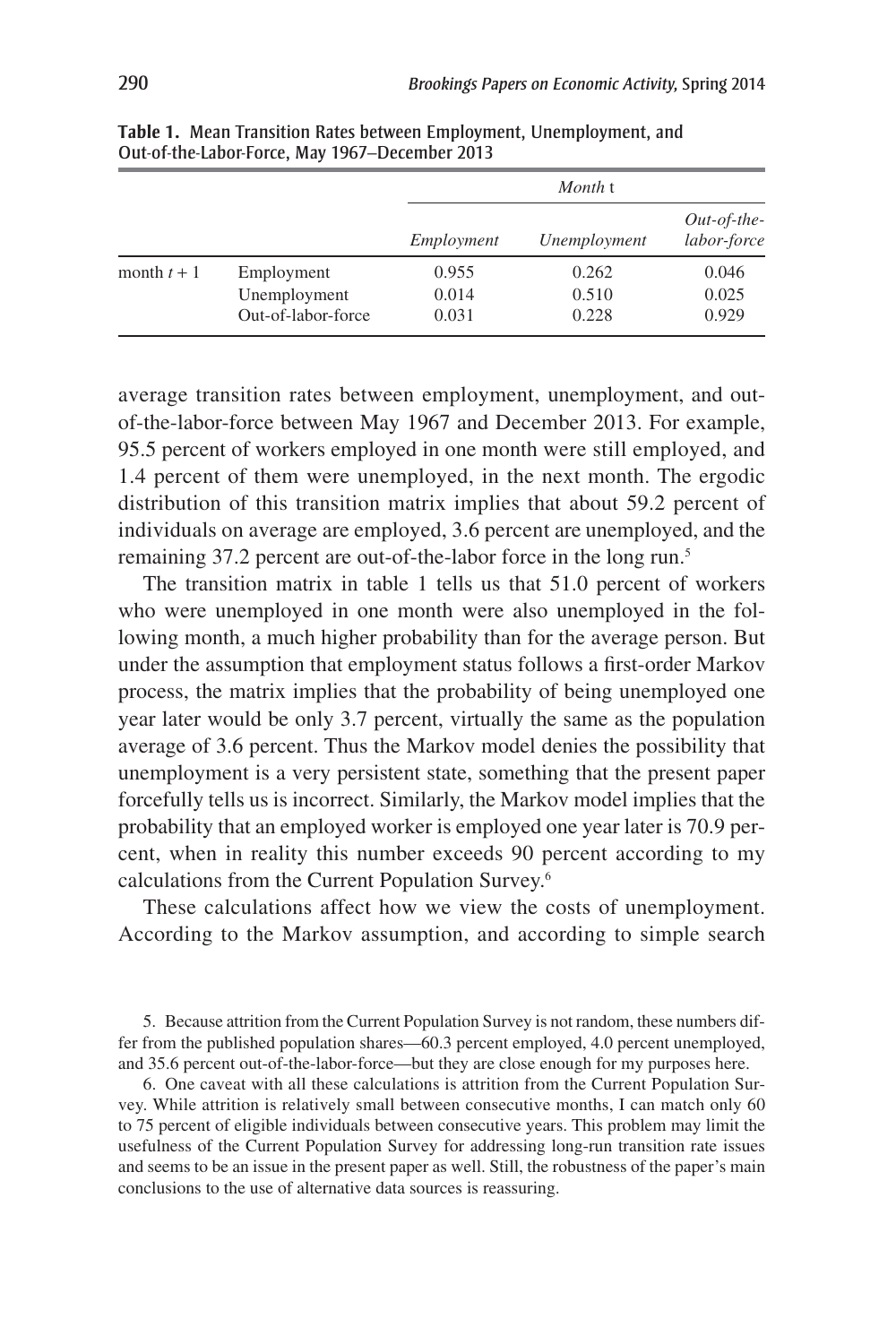models like that of Mortensen and Pissarides (1994) and Shimer (2005), unemployment is a transitory problem, with workers quickly returning to employment and thereafter appearing to be just like other employed workers. But the present paper reminds us that some unemployment episodes are extremely persistent. This is true for multiple reasons: because of observed and unobserved heterogeneity, because of structural duration dependence in the exit rate from unemployment, and because newly employed workers are likely to return to unemployment, cycling through many short-term jobs before returning to stable long-term employment.<sup>7</sup>

The Markovian assumption affects more than just employment status. We also know that when an employed worker loses a stable job, the impact on his income persists 20 years later, long after the employment consequences have evaporated (Ruhm 1991; Jacobson, LaLonde, and Sullivan 1993; Davis and von Wachter 2011). Workers can easily save to smooth their consumption in the face of short, transitory unemployment spells, but it is not easy to self-insure against persistent and repeated spells of unemployment.

One way to deal with this issue is through brute force: add more states to the transition matrix. This is basically the approach taken by this paper. The authors compute the probability of employment in 4 consecutive months next year conditional on the duration of an unemployment spell this year and on many other statistics in this vein. While this approach offers some fascinating results, it has a shortcoming: it is unclear how to usefully summarize and make sense of all the results in the paper, as well the thousands of similar results that the authors could compute but do not report.

Two Alternative Models. I want to use the bulk of my discussion to propose and sketch two alternative, theoretically motivated, and feasible modeling approaches. The first is a hidden-state Markov model and the second views unemployment duration as an optimal stopping time. Both of these approaches give a structure that can be estimated with the right data set, both offer insight into the nature of long-term unemployment, and both help us think more generally about the non-Markovian nature of employment as well as unemployment. Workers who have been employed for a long time are also much more likely to stay employed than are newly employed workers.

According to the hidden-state Markov model, all workers transition between *N* possible hidden states, switching from state *i* to state *j* with

<sup>7.</sup> On the latter possibility, see Hall (1995).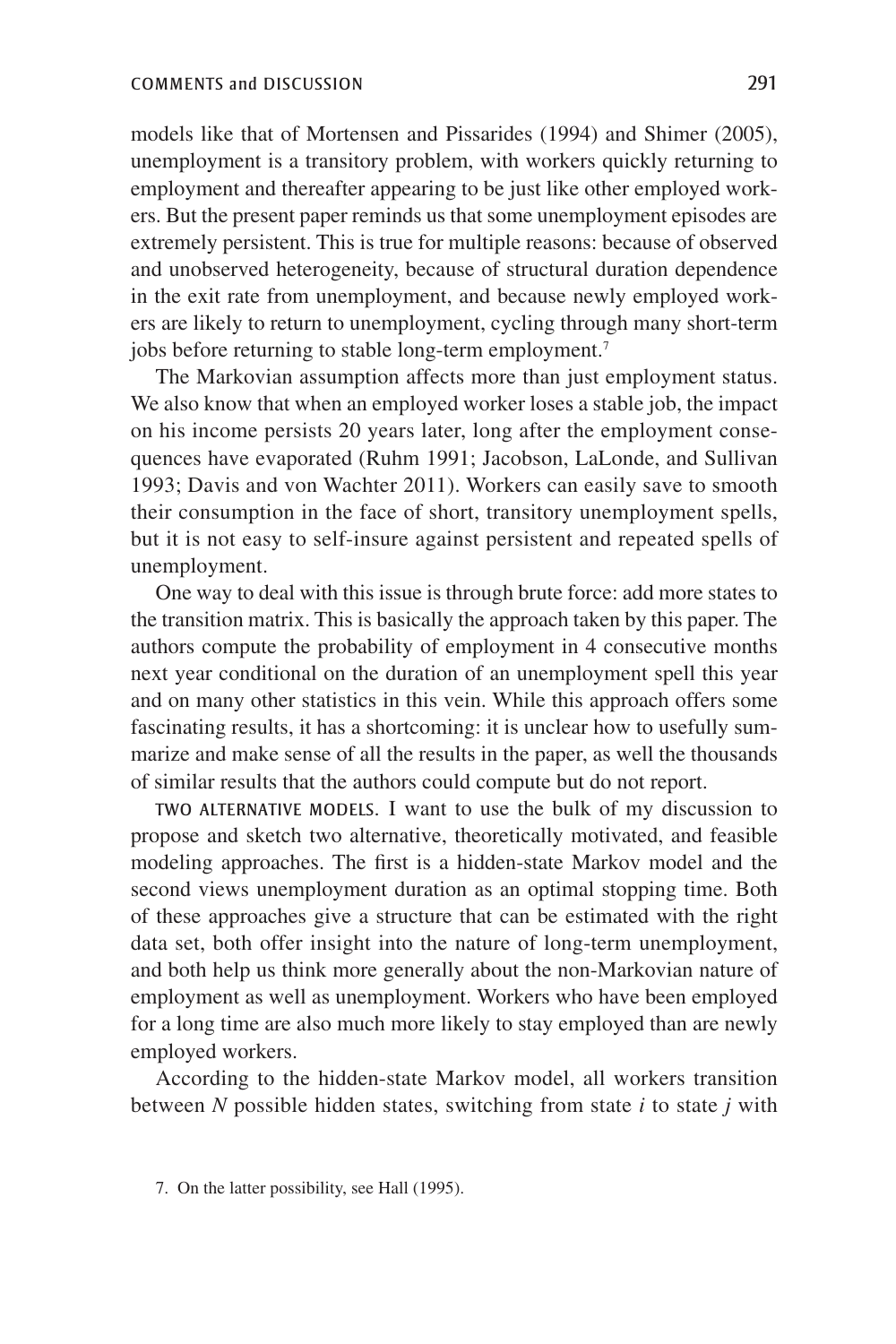probability  $\mu_{ij}$  in any month. We cannot observe a worker's state, however. Instead, if a worker is in state  $i \in \{1, \ldots, N\}$ , we measure her as being employed with probability  $\varphi_{iE}$ , unemployed with probability  $\varphi_{ii}$ , and outof-the-labor-force with probability  $\varphi$ <sub>i</sub>. The measurement probabilities are independent and identically distributed over time conditional on the worker's state, but they may be unconditionally serially correlated because the state is serially correlated.

The hidden-state Markov model addresses two of the key issues in CPS data. The first is classification error. Early research by John Abowd and Arnold Zellner (1985) and by James Poterba and Lawrence Summers (1986) used reinterview surveys to demonstrate the prevalence of this problem. Particularly egregious was the misclassification of unemployed workers as out-ofthe-labor-force and vice versa. This misclassification generated numerous spurious transitions between those two states. Unfortunately, no comparable reinterview survey has been conducted more recently, and since the CPS instrument has changed substantially over time, the relevance of that older research may be limited.

The hidden-state Markov model directly admits the possibility of classification error by allowing a worker's measured employment status to change even if her hidden state remains unchanged. One can think of this as formalizing a procedure proposed by Michael Elsby, Bart Hobijn, and Aysegül Sahin (2013), replacing transitions from unemployment to outof-the-labor-force and back to unemployment with a sequence of 3 months of unchanged activity, should that interpretation be warranted by the data. This would show up in the hidden-state Markov model as a persistent state that is sometimes measured as unemployed and sometimes measured as out-of-the-labor-force.

The second key issue addressed by the hidden-state Markov model is the one at the heart of the present paper: structural duration dependence. The model allows, for example, for two states in which workers are always measured as unemployed,  $\varphi_{iU} = \varphi_{jU} = 1$ , but with different probabilities of exiting for an employed state,  $\mu_{ik} \neq \mu_{ik}$ . One state would capture a worker trapped in persistent unemployment while the other would capture a more transitory experience.

The type of data in the present paper is exactly what is needed to estimate the hidden-state Markov model. Suppose we fix the number of unobserved states *N;* this could later be determined through some optimality criterion. We then must estimate  $N \times (N-1)$  transition rates and  $2 \times N$  measurement probabilities.<sup>8</sup> We observe each worker's employment status in the Current Population Survey for up to 8 months, giving a total of  $2 \times 3^7 = 4,374$  pos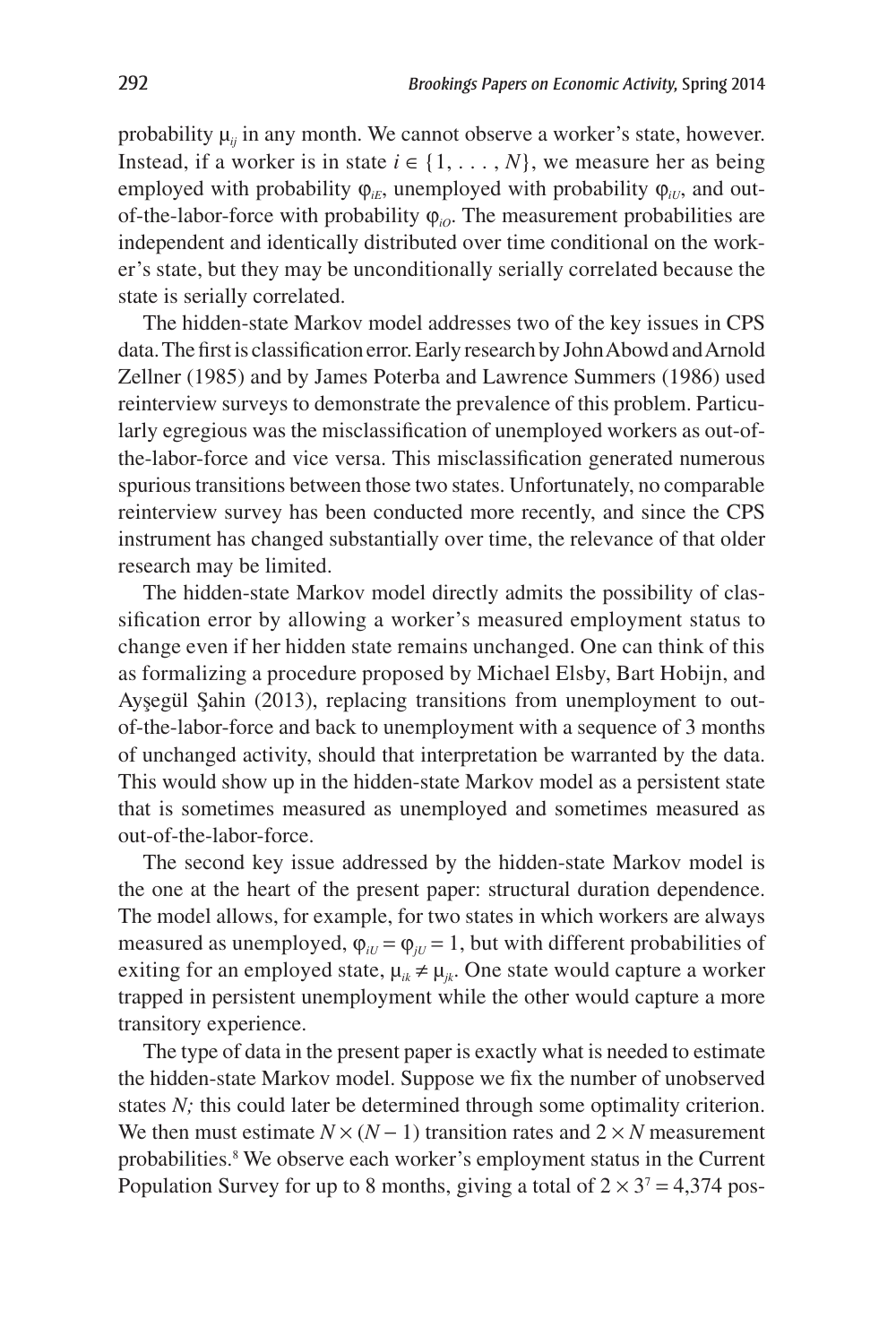sible transition rates. Using these data, we can estimate the Markov transition matrix and measurement equation using maximum likelihood.

More generally, we might fix the measurement equation as constant across months and allow the transition rate matrix to vary over time. This would allow us to study how the evolution of the unemployment rate (for example) reflects the evolution of workers across states. These estimates could then be given economically meaningful names, such as "strongly attached to employment" or "persistently unemployed." More importantly, the estimates could be used to forecast future unemployment rates given current estimates of the distribution of workers across the hidden states. In some sense, this exercise would be similar to the present paper's calibration model in section VII, but would not require the modeler to pre-specify the relevant states. While implementing this procedure goes beyond the scope of my discussion, the evidence in the present paper highlights the importance of this research program.

The second modeling approach views unemployment and employment duration as the outcome of optimal stopping problems. In reduced form, a worker is described by some continuous-state variable  $\omega(t)$  that follows a persistent stochastic process. If she is employed, she keeps working as long as  $\omega(t) > \omega$ , while if she is unemployed she starts working as soon as  $\omega(t) > \overline{\omega}$  for some thresholds  $\overline{\omega} \geq \underline{\omega}$ . The stochastic process for  $\omega$  and the thresholds  $\omega$  and  $\overline{\omega}$  give rise to a statistical model of employment and unemployment durations.

This model has flexible underpinnings. For example,  $\omega(t)$  may represent a worker's wage minus any unemployment income and value from leisure. The worker chooses to work whenever the wage sufficiently exceeds the alternative use of her time and stops working when the difference falls too low. The distance between the thresholds represents a fixed cost that the worker must pay to take a job. This is a model of voluntary unemployment.

Alternatively,  $\omega(t)$  may represent the difference between a worker's timevarying marginal revenue product and constant wage. A monopsonist is willing to pay the cost of hiring the worker whenever her productivity is sufficiently high relative to her wage and fires the worker when her productivity falls too low. Depending on the level of the wage, the worker may

<sup>8.</sup> The rows of  $N^2$  Markov matrix sum to 1, so there are only  $N \times (N - 1)$  free parameters there. Likewise, there are three possible measurements for each of the *N* states, again giving  $2 \times N$  free parameters.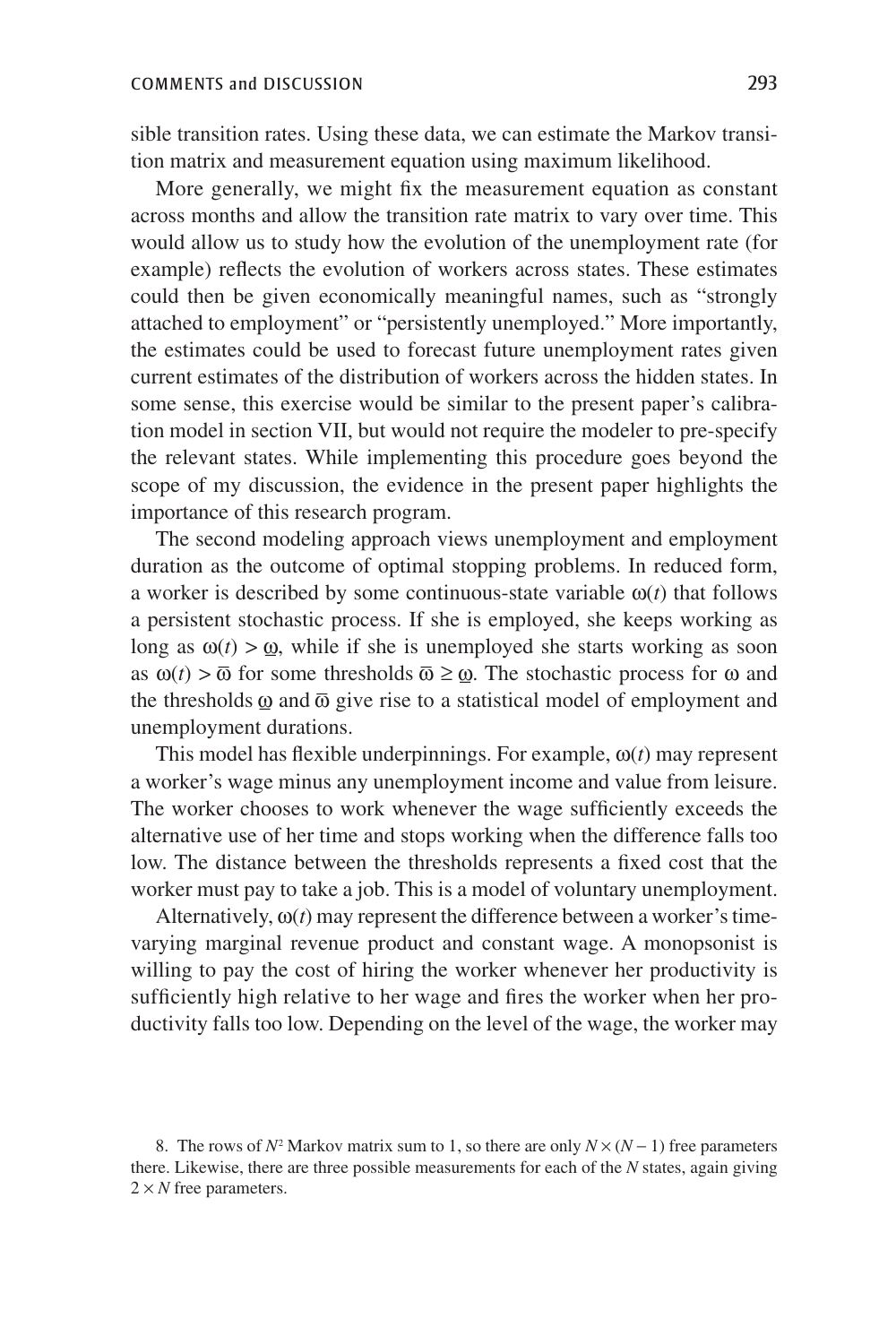wish she could work more often than she does, in which case the wage rigidity induces involuntary unemployment. These two interpretations of the model have the same reduced-form representation in terms of the stochastic process for  $\omega(t)$  and the endogenous thresholds  $\overline{\omega} > \omega$ , but of course their normative implications are very different.

This second model can generate persistent spells of employment and unemployment to the extent that  $\omega$  is persistent. All unemployment spells, for example, start with  $\omega$  equal to the lower barrier  $\omega$  and end the next time that  $\omega$  hits the upper barrier  $\overline{\omega}$ . Moreover, even if  $\omega$  is constant or increasing on average, selection may induce it to fall within the sample of continuously unemployed workers, driving those workers further and further from the threshold of working.

Fernando Alvarez and Shimer (2011) and Shimer (2008) explore the theoretical and empirical implications of this type of model for the behavior of unemployment duration and wage dynamics. In current research, Alvarez, Katarína Borovičková, and Shimer (2014, unpublished) are exploring the empirical content of this type of model in more detail. In that current research, we place a particular restriction on  $\omega(t)$ , namely that it follows a random walk with drift, but we allow the parameters of the random walk, as well as the thresholds  $\omega$  and  $\overline{\omega}$ , to differ arbitrarily across workers. We find that the model has testable implications and is identified if we have data on the duration of two or more unemployment spells per worker. We then test the model and estimate it using social security data from Austria.

Our preliminary results indicate that the model predicts a substantial amount of structural duration dependence, even though we also estimate that there is a substantial amount of heterogeneity across Austrian workers. For example, consider the mean amount of time that a worker in Austria spends between full-time jobs. For a worker who just left her job, this averages about 42 weeks, with a standard deviation of 28 weeks across workers. After one year, the mean *remaining* duration of a jobless spell conditional on not having found a job has increased to 149 weeks, that is, by nearly 2 years. About 20 percent of the increase is accounted for by changes in the composition of the workers who remain out of work, while the remainder is structural, an increase in residual nonemployment duration for the same worker.

The present paper points to another potential use of the stopping-time model. In the future it may be possible to use a model like this, together with historical observed transitions between employment and unemployment, to deduce the distribution of the latent-state variable  $\omega$  across work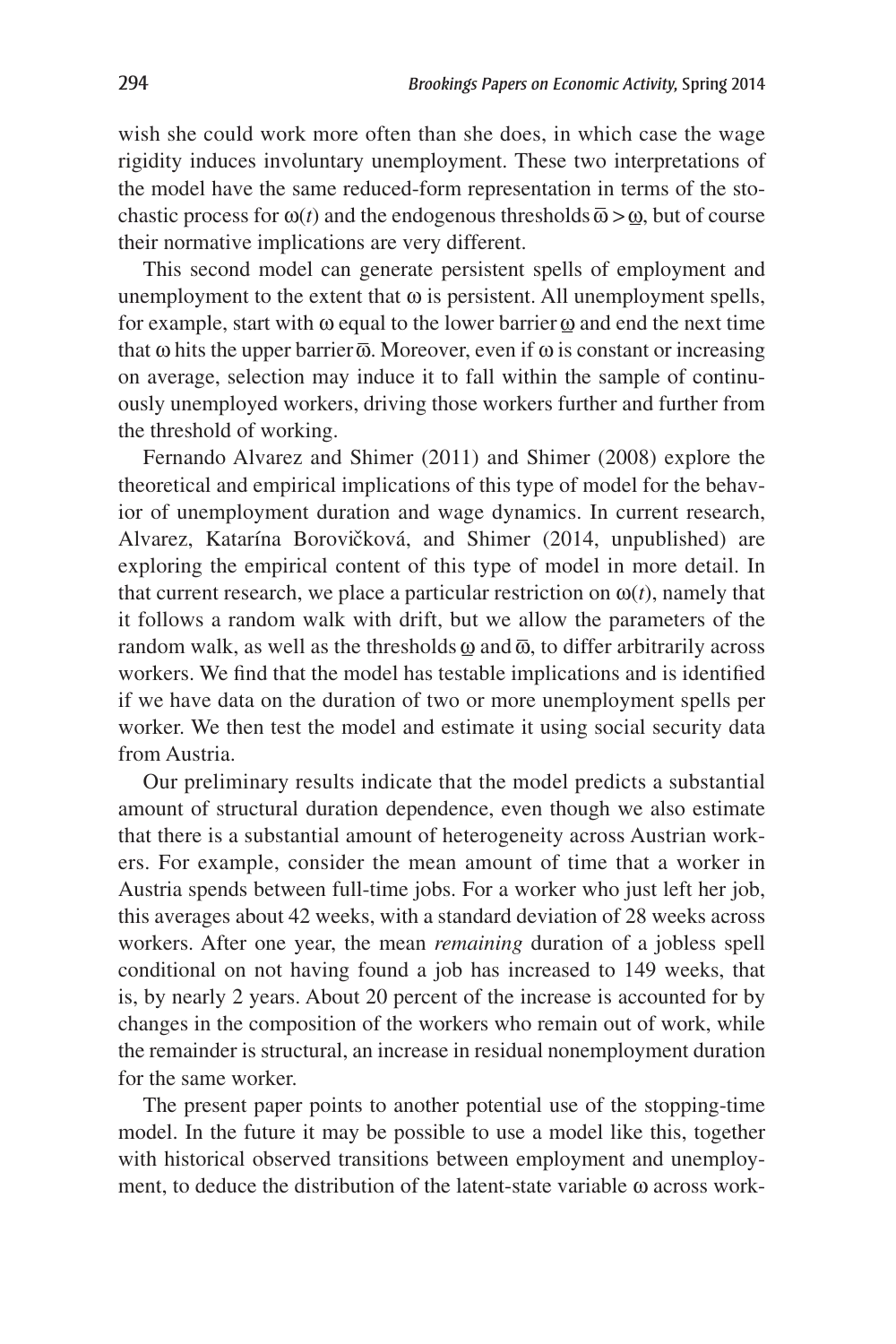ers at a point in time. This would be invaluable in forecasting the future evolution of employment and unemployment, a task for which our current models are inadequate.

Both the hidden-state Markov model and the optimal stopping-time model can explain the key facts outlined in this paper. A worker who has been out of work for longer is less likely to find a job. When she does find one, as a newly employed worker she is likely to lose the job and return to unemployment. The future employment prospect of any unemployed worker is poor, and increasingly so for workers who have been unemployed for longer.

In closing, I want to comment briefly on the policy implications coming out of this analysis. There are none. The observations in the present paper do not tell us whether hysteresis is a market failure, that is, whether there is any violation of the first welfare theorem. And if hysteresis is a market failure, the observations do not tell us whether realistic public policies can mitigate that failure. What this paper does tell us is that economists need answers to these important questions.

### References for the Shimer comment

- Abowd, John, and Arnold Zellner. 1985. "Estimating Gross Labor-Force Flows." *Journal of Business and Economic Statistics* 3, no. 3: 254–83.
- Alvarez, Fernando, Katarína Borovičková, and Robert Shimer. 2014. "Decomposing Duration Dependence in the Job Finding Rate in a Stopping Time Model." Unpublished manuscript, University of Chicago.
- Alvarez, Fernando, and Robert Shimer. 2011. "Search and Rest Unemployment." *Econometrica* 79, no. 1: 75–122.
- Blanchard, Olivier, and Peter Diamond. 1990. "The Cyclical Behavior of the Gross Flows of U.S. Workers." *Brookings Papers on Economic Activity*  $2: 85 - 143.$
- Bureau of Labor Statistics. 1982. *Gross Flow Data from the Current Population Survey, 1970–80.* Washington. (Currently available from http://catalog.hathitrust. org/Record/009633170).
- Davis, Steven J., and Till von Wachter. 2011. "Recessions and the Costs of Job Loss." *Brookings Papers on Economic Activity* 43, no. 2: 1–72.
- Elbers, Chris, and Geert Ridder. 1982. "True and Spurious Duration Dependence: The Identifiability of the Proportional Hazard Model." *Review of Economic Studies* 49, no. 3: 403–09.
- Elsby, Michael W. L., Bart Hobijn, and Aysegül Sahin. 2013. "On the Importance of the Participation Margin for Labor Market Fluctuations." Working Paper no. 2013-05, Federal Reserve Bank of San Francisco.
- Hall, Robert E. 1995. "Lost Jobs." *Brookings Papers on Economic Activity* 1: 221–56.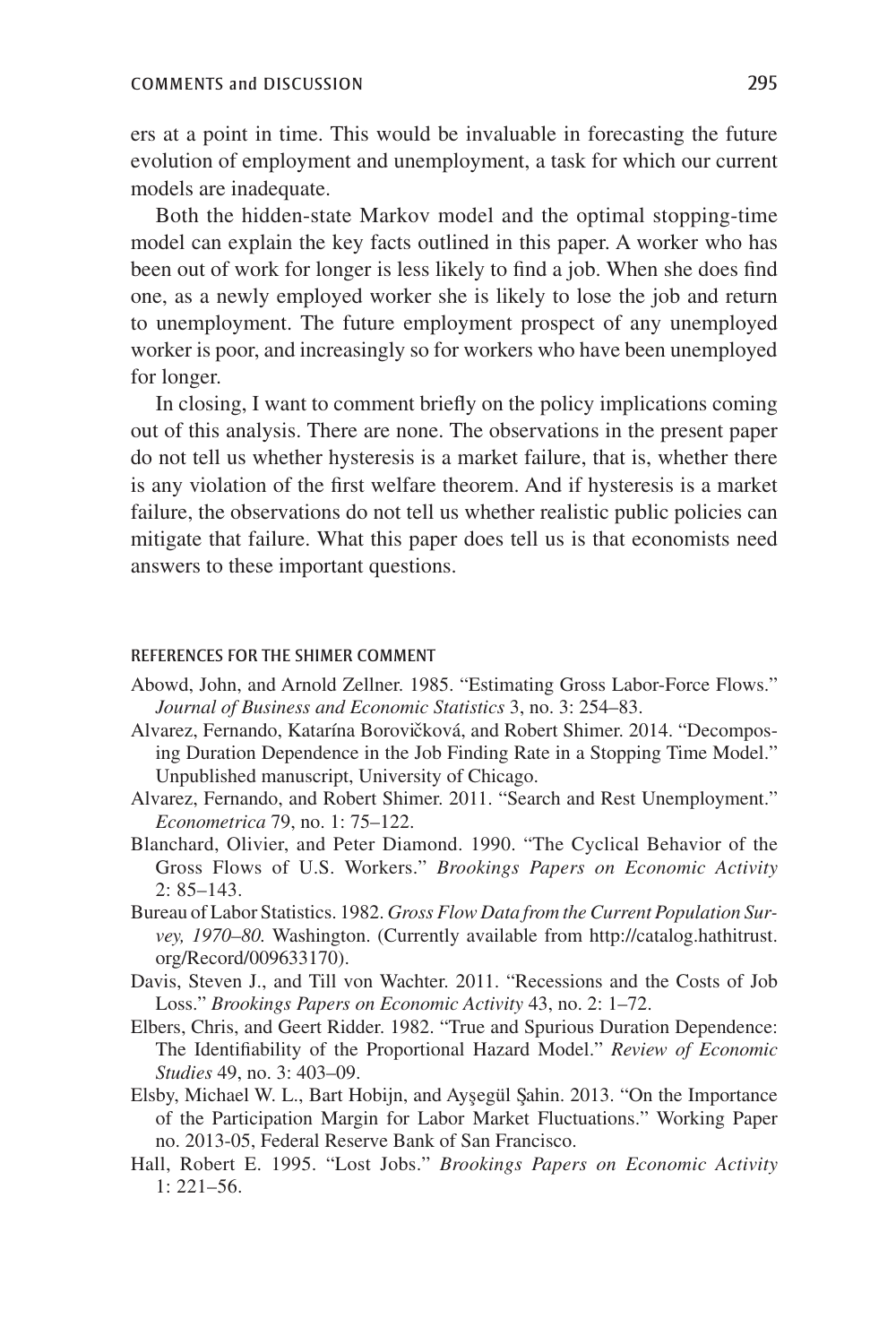- Heckman, James J., and B. Singer. 1984. "A Method for Minimizing the Impact of Distributional Assumptions in Econometric Models for Duration Data." *Econometrica* 52, no. 2: 271–320.
- Honoré, Bo E. 1993. "Identification Results for Duration Models with Multiple Spells." *Review of Economic Studies* 60, no. 1: 241–46.
- Jacobson, Louis S., Robert J. LaLonde, and Daniel G. Sullivan. 1993. "Earnings Losses of Displaced Workers." *American Economic Review* 83, no. 4: 685–709.
- Lancaster, Tony. 1979. "Econometric Methods for the Duration of Unemployment." *Econometrica* 47, no. 4: 939–56.
- Mortensen, Dale, and Christopher Pissarides. 1994. "Job Creation and Job Destruction in the Theory of Unemployment." *Review of Economic Studies* 61, no. 3: 397–415.
- Nickell, Stephen J. 1979. "Estimating the Probability of Leaving Unemployment." *Econometrica* 47, no. 5: 1249–66.
- Poterba, James, and Lawrence Summers. 1986. "Reporting Errors and Labor Market Dynamics." *Econometrica* 54, no. 6: 1319–38.
- Ruhm, Christopher J. 1991. "Are Workers Permanently Scarred by Job Displacements?" *American Economic Review* 81, no. 1: 319–24.
- Shimer, Robert. 2005. "The Cyclical Behavior of Equilibrium Unemployment and Vacancies." *American Economic Review* 95, no. 1: 25–49.
- ———. 2008. "The Probability of Finding a Job." *American Economic Review* 98, no. 2: 268–73.
	- ———. 2012. "Reassessing the Ins and Outs of Unemployment." *Review of Economic Dynamics* 15, no. 2: 127–48.

**GENERAL DISCUSSION** Robert Hall opened the discussion by offering his interpretation of the Beveridge curve and its actual significance. He felt the traditional view of the Beveridge curve confused dynamics with labor market matching efficiency, the curve being thought to loop back to its starting position because of the dynamics of the business cycle. The actual mechanism, he said, was the efficiency of the labor market matching function, and he therefore suggested demoting or eliminating the Beveridge curve.

Hall also suggested that the heterogeneity in the duration of unemployment could be explained by differentiating those individuals who lost their jobs permanently from those who did not. Citing work by Sam Schulhofer-Wohl and himself, Till von Wachter, and Steve Davis, he said that permanent job losers exit unemployment much less frequently than others. The mix of the unemployed shifted toward permanent job losses, which explains much of the Beveridge curve dynamics.

Gary Burtless agreed with Hall regarding the importance of the causes of job loss for the unemployed. He added that permanent job losers are different from voluntary job losers in that they qualify for unemployment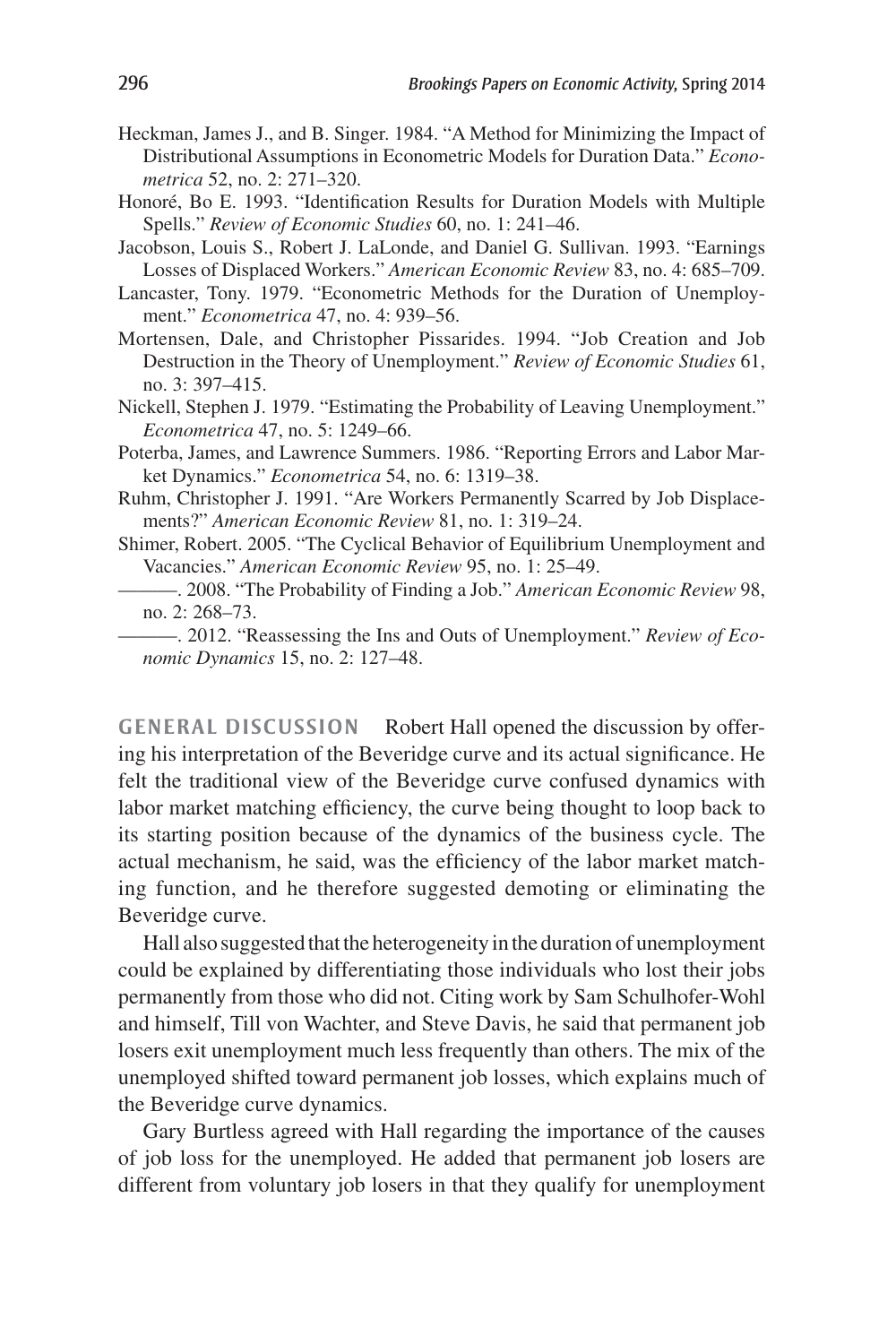insurance. He pointed to the paper's finding that the decline in the share of people exiting unemployment status to leave the labor force after long durations is partly accounted for by unemployment insurance extensions, which typically occur at that stage of a recession. Burtless noted that in the most recent recession, unemployment insurance eligibility was increased by 73 weeks of benefits instead of the usual 10 to 20 weeks. One effect of this has been to make unemployment a stickier state than it has been in previous recessions.

Jonathan Pingle thought the paper had ambiguous implications, at best, for monetary policy. If the long-term unemployed eventually exit the labor force, then the Beveridge curve would return to the relationship that existed when the Fed thought that NAIRU was 5 percent. But Pingle also thought the authors were suggesting that a stronger economic recovery could help reemploy the long-term unemployed, preventing them from permanently leaving the work force, which would also help return the Beveridge curve to its precrisis relationship. He then wondered what the authors considered to be the appropriate monetary policy.

Caroline Hoxby found herself convinced by the paper that the long-term unemployed are indeed on the margins of the labor market. It seemed to her that the long-term unemployed are "lemons," in the sense that they are unlikely to rejoin the labor force. How they become that way matters. It could be because their skills no longer fit the needs of the modern labor force or because the state of being unemployed itself has scarred their skills, and each of these two causes would have different policy implications. If the labor market has changed in a way that has caused their skills to lose relevance, then the long-term unemployed should be moved out of the labor force in order to get the labor market functioning again. But if their skills deteriorated due to the condition of their unemployment, then they should never have been allowed to become unemployed to begin with.

Valerie Ramey expressed surprise that the long-term unemployment rates in low-unemployment states were so similar to those in high-unemployment states. She interpreted the existence of so many long-term unemployed in such economically diverse places as evidence that some national policy, and not weak labor markets, was the cause.

David Romer noted that the short-term unemployed also seem to look as if they are on the margins of the labor force. He related this to Ramey's point regarding the cross-state variation in exit rates. Even in low-unemployment states, Romer found himself surprised by how slowly the short-term unemployed were exiting unemployment. He expressed interest in knowing whether the employed also look like they are marginally attached to the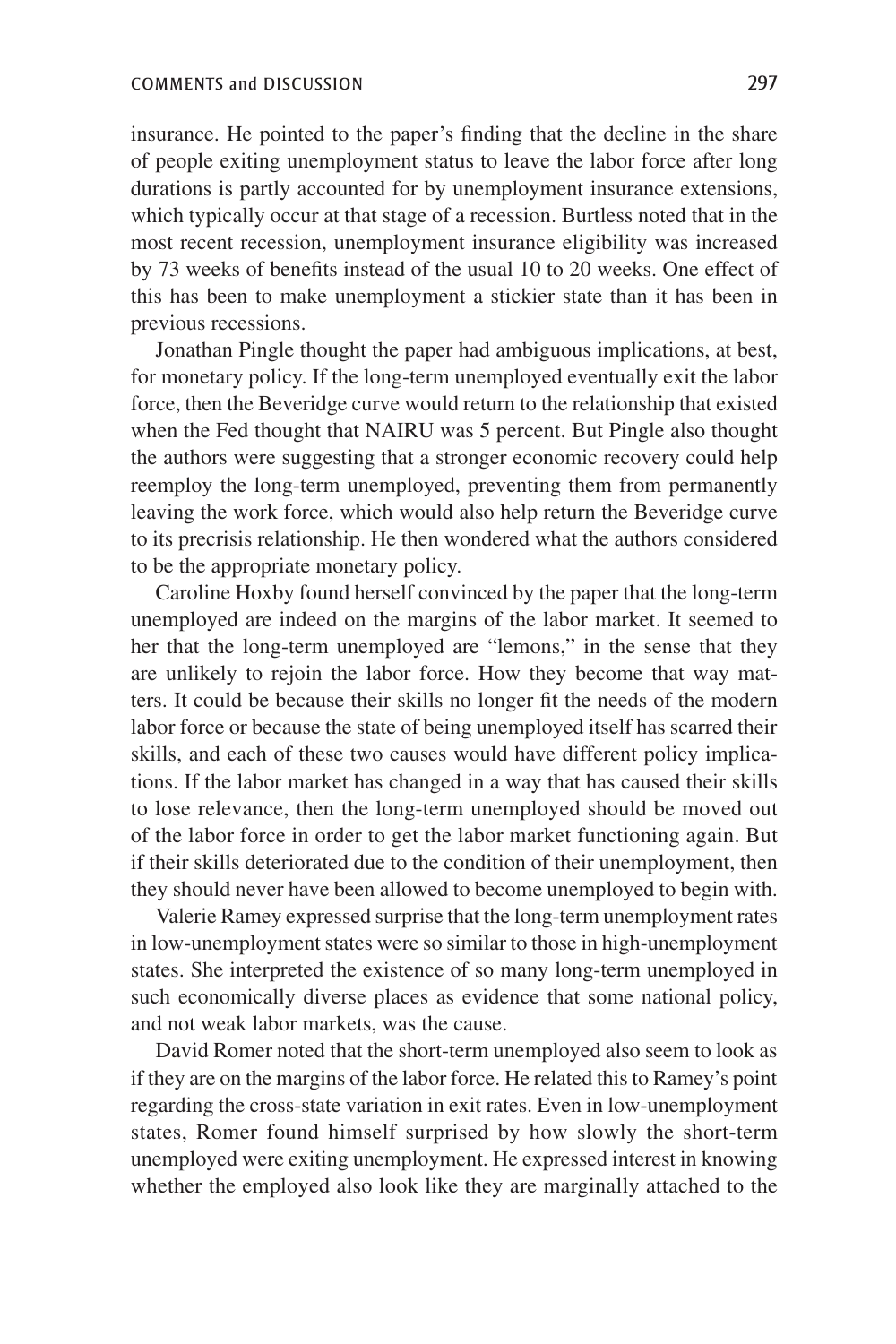labor force. For example, after a year, how many of the employed population still have full-time employment?

Donald Kohn wondered about the effect of nominal wage rigidity, particularly in the context of the nonlinearities in the Phillips curve that George Akerlof, William Dickens, and George Perry noted several years earlier.<sup>1</sup> These nonlinearities occur because employers are reluctant to lower nominal wages. Kohn thought that the wage rigidities would be particularly harmful for the long-term unemployed. According to his thinking, nominal wage rigidities should have made this recession worse than previous recessions, and he was surprised that the recession was not actually worse.

Peter Orszag noted that the decline in the job openings data reported in the Job Openings and Labor Turnover series was not materially larger than during previous recessions. This recession was different, in that although the job openings rate had begun to rise again in accordance with previous recession recoveries, the job hiring rate had *not* increased.

Alan Krueger responded to the commenters first by suggesting that, when looking at transition rates over a long period of time, one finds that the distinction between the short-term and long-term unemployed is less meaningful than it might seem, because in the most recent recession many of the short-term unemployed became long-term unemployed. The rate of transition from being unemployed to being out-of-the-labor-force is also very cyclical, he noted, and that pattern of cyclicality explains a large portion of the dynamics of the Beveridge curve. He suggested that a composition effect might be responsible for some of the cyclicality, but observed characteristics only account for about one-fifth of the movements in labor force withdrawal of the long-term unemployed. During a recession, Krueger said, groups of people with strong attachment to the labor force might be more likely to get laid off than during normal conditions, but in their research he and his coauthors had controlled for the observables of the unemployed. This implied to him that the cyclical effect was largely due to state-dependency. He also agreed with discussant Katharine Abraham that the long-term unemployed showed a surprisingly strong attachment to the labor force during the recession and shortly afterward, and he suggested that it now looks like the attachment is regressing to its mean.

Krueger acknowledged that two parts of the paper were inconsistent. In one part, the authors assumed that once an unemployed worker gets a job he or she looks like other employed people, while in another they find that

1. The paper referred to is "Near-Rational Wage and Price Setting and the Optimal Rates of Inflation and Unemployment," *Brookings Papers on Economic Activity,* 2000:1.